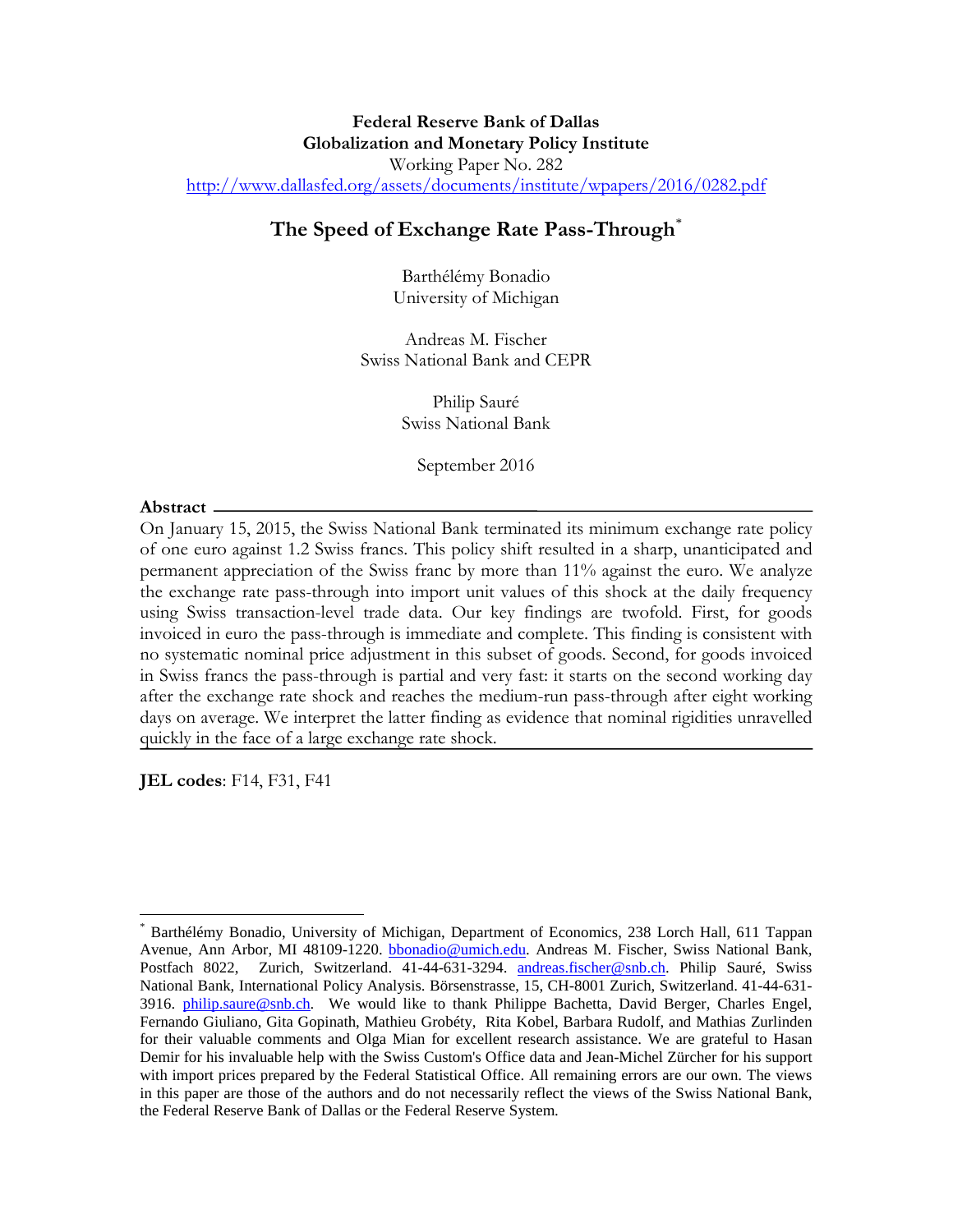# 1 Introduction

A central topic of international economics is how exchange rate changes pass through into prices of tradables. The exchange rate pass-through is not only informative about market structures, the pricing and markups of exporting firms, but it also determines the cross-border transmission of nominal shocks induced, e.g., by monetary policy. For some time, measuring and explaining the degree of the exchange rate pass-through has been the central challenge of the literature.<sup>1</sup> Recent work, however, has turned attention to the speed at which prices react to exchange rate shocks, with typical adjustment periods ranging from 4 to 18 months.<sup>2</sup>

This paper analyzes the speed of the pass-through for a large, unanticipated and unusually 'clean' exchange rate shock. Our shock originates from the Swiss National Bank's (SNB) decision to lift the minimum exchange rate policy of one euro against 1.2 Swiss francs on January 15, 2015. This policy action resulted in an appreciation of the Swiss franc against all major currencies and to a permanent appreciation of about 11% against the euro. We analyze the response of import unit values to this exchange rate shock at the daily frequency for different invoicing currencies. Because the shock is particularly clean and persistent for the bilateral exchange rate between euro and Swiss franc, we restrict our study to import transactions from the euro area, which accounts for two thirds of all Swiss imports.

Our results are twofold. First, for goods invoiced in euro the exchange rate pass-through is immediate and complete: the import unit values move one-to-one with the exchange rate a day after the exchange rate shock as well as six months later. This finding is consistent with no systematic nominal price adjustment within this set of goods: nominal euro-prices remain unchanged so that the Swiss franc-denominated unit values react mechanically and instantaneously to exchange rate changes. Second, for goods invoiced in Swiss francs the pass-through is partial and extremely fast. Unit values start to adjust on the second working day after the shock and the pass-through after eight working days is, in a statistical sense, indistinguishable from the pass-through after six months. Our finding of the remarkable speed of pass-through is robust to restrictions to sub-categories of goods and a large number of cuts through the data.

Although we analyse unit values, we do argue that our findings are infor-

<sup>&</sup>lt;sup>1</sup>See Dixit (1989) and Feenstra (1989) for early theoretical and empirical contributions, Menon (1995) for a survey of the earlier literature.

<sup>&</sup>lt;sup>2</sup>Campa and Goldberg (2005) find that most of the pass-through materializes after two quarters, in Gopinath et al. (2010) it requires about 18 months to be completed.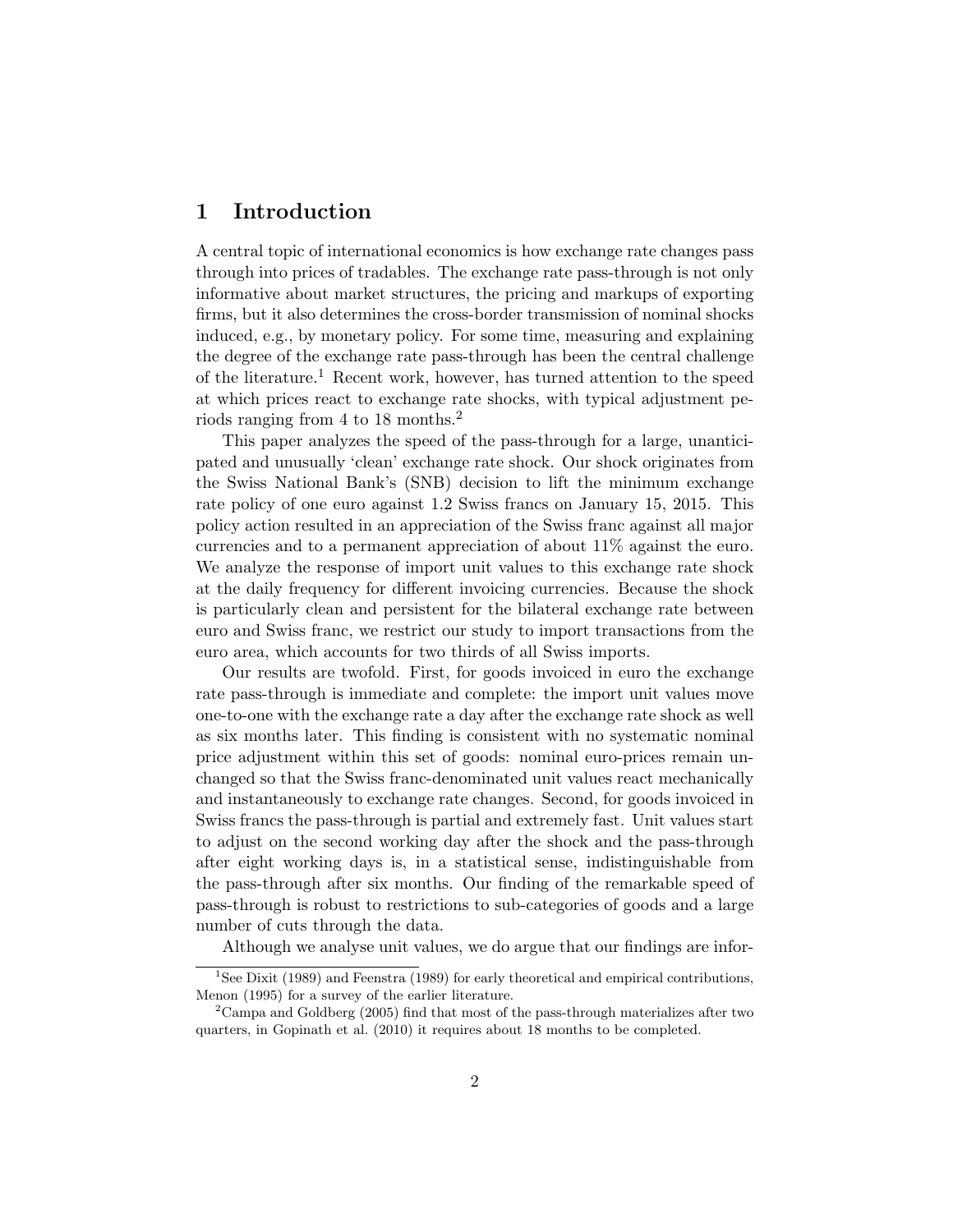mative about underlying price changes. We read our two empirical findings as evidence that those firms that decided to adjust their border prices in reaction to the exchange rate shock did so very quickly – i.e., within the short period of eight working days after the shock. Put differently, if a firm's optimal response to the exchange rate shock was to change its border price, this price change was implemented extremely fast.

Our preferred interpretation of the remarkably fast pass-through for Swiss franc invoiced goods is that the suddenness and size the January 15, 2015 exchange rate shock quickly undid frictions defined by staggered contracts or lengthy deliveries. Of course, this does not imply that nominal frictions are nonexistent. Instead, our findings indicate that firms are able to overcome frictions rapidly if confronted with large and sudden changes to their operating environment. This observation is especially striking in the context of cross-border trade, where transport is time-intensive and contracts can be expected to be written with a horizon of quarters, with nominal frictions of corresponding horizons.<sup>3</sup> At the same time, we acknowledge that the full pass-through of euro-invoiced goods is compatible with both unchanged optimal prices of firms as well as prohibitive adjustment costs.

In view of the fact that price adjustments are rather infrequent in normal times, we read our findings as supportive of state-dependent pricing frameworks `a la Dotsey et al. (1999) and Golosov and Lucas (2007). Our study may in that respect add valuable information for refined calibrations of state-dependent pricing models. We thus add an important event study to the recent work by Alvarez et al. (2016), who argue that state and time dependent models differ only when it comes to the response to large shocks. Specifically, although the frequency of adjustment in tranquil times is well documented and the according parameters are readily calibrated, we provide rare evidence on the reaction of unit values in response to large, permanent, and unanticipated shocks.<sup>4</sup>

To the best of our knowledge, this paper is the first to estimate the exchange rate pass-through at the daily frequency. The analysis at the daily frequency only makes sense when the underlying shock is sharp and can be unambiguously identified. The large exchange rate shock that originated

<sup>3</sup>Foreign goods shipped to the United States spend about two months in transit, see Amiti and Weinstein (2011). Letters of credit, the most common means of trade finance, cover a typical span of 90 days, see BIS (2014).

<sup>4</sup>Our findings are thus in line with Vavra (2013) who shows that "greater volatility leads to an increase in aggregate price flexibility." Relatedly, large shocks are thus likely to impact inflation persistence and the determinants of Phillips Curves, as analyzed in Bakhshi et al. (2007).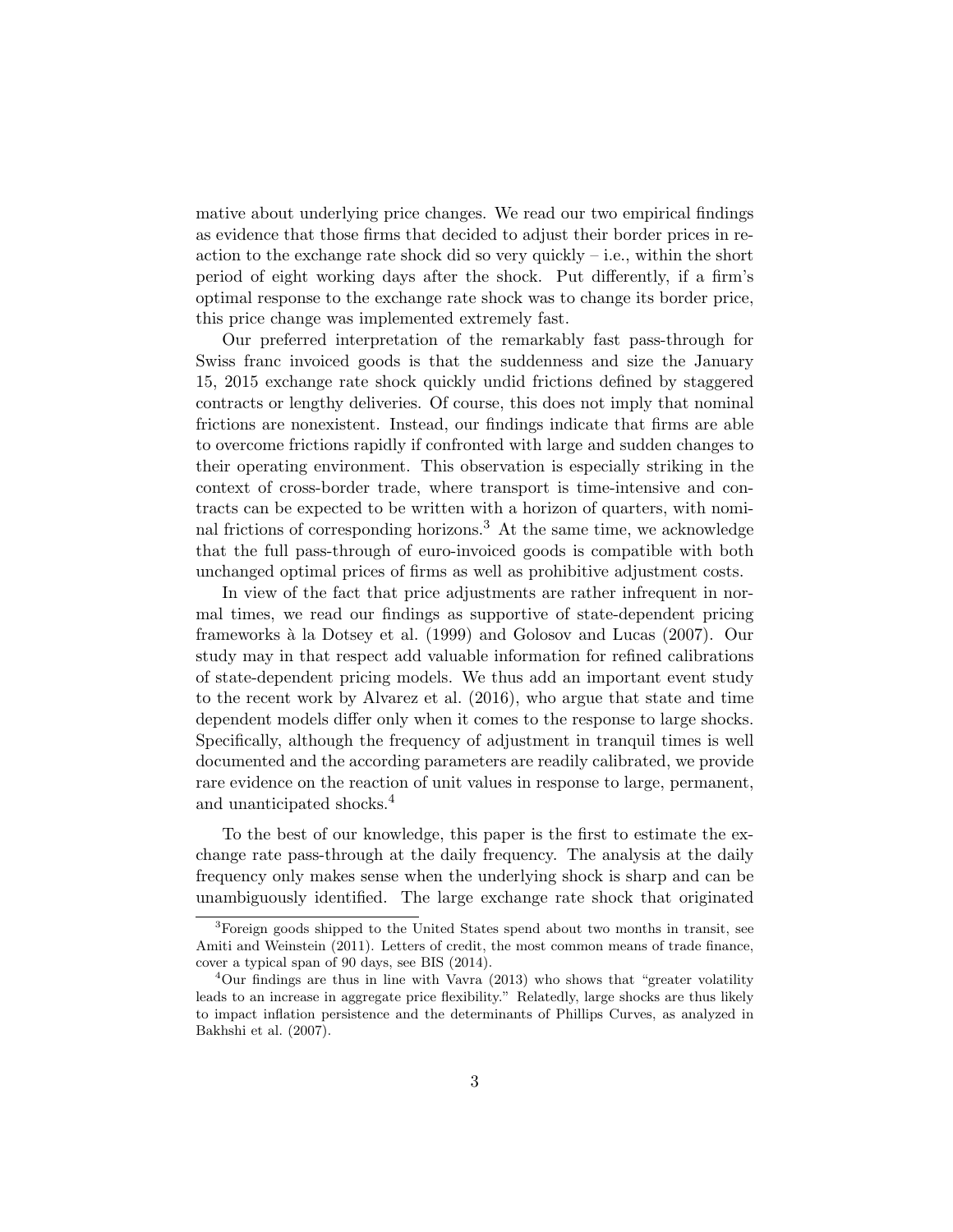from the SNB's policy decision is perfectly suitable in that regard. Figure 1 illustrates the dynamics of the nominal bilateral exchange rate (solid line) and the monthly real exchange rate (dots) starting January 1, 2011 through December 31, 2015. On January 15, 2015, the series shows a persistent appreciation of about 11% until the beginning of July 2015, at which point the Swiss franc depreciates significantly. Apart from a temporary overshooting, the fluctuations before and after this shock (until July 2015) are mild relative to the drop itself. Further, the forward rates (plus signs) from January 14, 2015, which are around the 1.2 threshold, indicate that the exchange rate shock on January 15, 2015 was not anticipated by financial markets.



Figure 1: EURCHF exchange rate from January 2011 to December 2015

Sources: SNB, Datastream

The gains from working with an unusually detailed dataset containing the day and invoicing currency of transactions require us to compromise in other dimensions. The dataset does not allow us to identify exact products as Gopinath et al. (2010) and thus cannot report the frequency of price changes or pass-through rates conditional on price changes. We rely instead on 8-digit HS product classes similar to Berman et al. (2012). Although this latter study uses firm-level data, we are only able to proxy those with a postal code-product combination.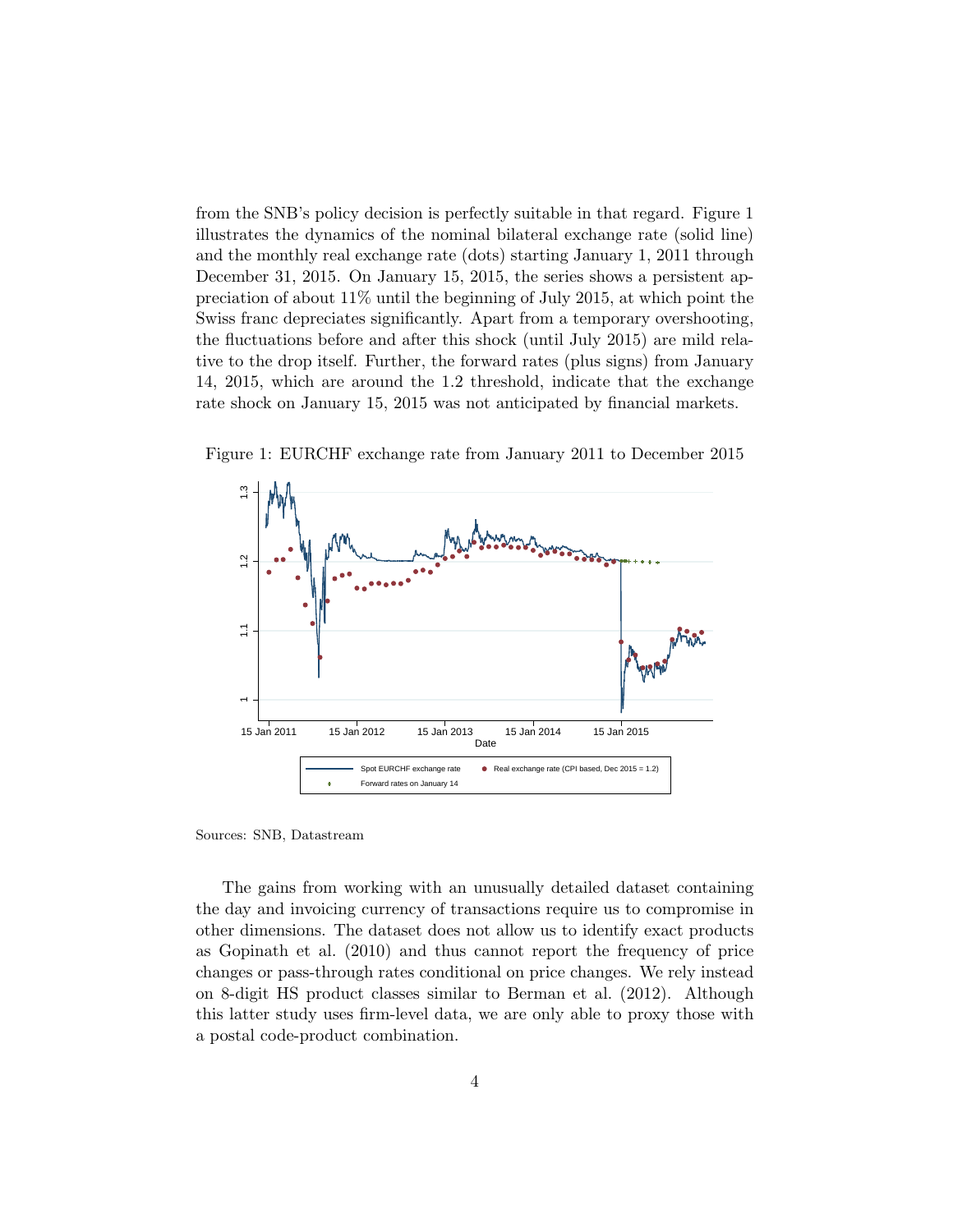Our findings contribute to several strands of the pass-through literature. Close to our study is Burstein et al. (2005), who document that import and export prices of tradable goods respond rapidly to large exchange rate shocks, although retail prices of tradable goods adapt to a lesser degree due to distribution costs and general local components. Our study focuses on unit values at the border, confirming that these unit values react promptly to a large exchange rate shock. In addition, we make two important advancements. First, we refine the time-grid of the analysis, showing that the unit values appear to react very quickly even at the daily scale. Second, we disentangle price adjustments by groups of invoicing currencies. This latter decomposition is important to disentangle mechanical and nominal adjustment of border prices. In contrast to Burstein et al. (2005), this distinction allows us to draw conclusions about nominal rigidities.

Our findings connect more broadly to the literature that addresses the degree, determinants, and characteristics of the (medium-run) exchange rate pass-through. The average degree of an economy's exchange rate passthrough into import prices is typically found to vary between 0.4 (a 10% appreciation in the exporter's exchange rate is associated with a 4% rise in import prices) and 1 for most countries (see Campa and Goldberg (2005), whose estimate for Switzerland is 0.9) and varies across sectors (e.g., Feenstra  $(1989)$ <sup>5</sup>. Our estimates of exchange rate pass-through between 1 (for imports invoiced in euro) and 0.6 (for imports invoiced in Swiss francs) is in line with these previous estimates.

The sharp difference of the exchange rate pass-through across currency groups documented in our analysis is very much in line with the recent literature, which highlights the role of invoicing currencies for the exchange rate pass-through.<sup>6</sup> Specifically, Gopinath et al.  $(2010)$  show that the exchange rate pass-through into U.S. import prices is complete for non-dollar invoiced imports, but slow and moderate for USD invoiced imports. Gopinath (2015) reinforces this point, writing that "international prices, in their currency of invoicing, are not very sensitive to exchange rates" and concludes that "a good proxy for the sensitivity of a country's traded goods inflation to ex-

<sup>5</sup>A fast growing literature has identified a number of firm- and product-specific determinants of the exchange rate pass-through. Recent empirical contributions highlight the role of firm size, e.g., Berman et al. (2012), the share of imported inputs, e.g., Amiti et al. (2014), or the role of product quality, e.g., Chen and Juvenal (2016) and Auer et al. (2014).

 ${}^{6}$ There is a large literature on optimal invoicing currency, for example, Bacchetta and Van Wincoop (2005), Engel (2006), and Goldberg and Tille (2008). Our study is silent on this issue, but similar to Gopinath et al. (2010) and Devereux et al. (2015) take instead this choice as given.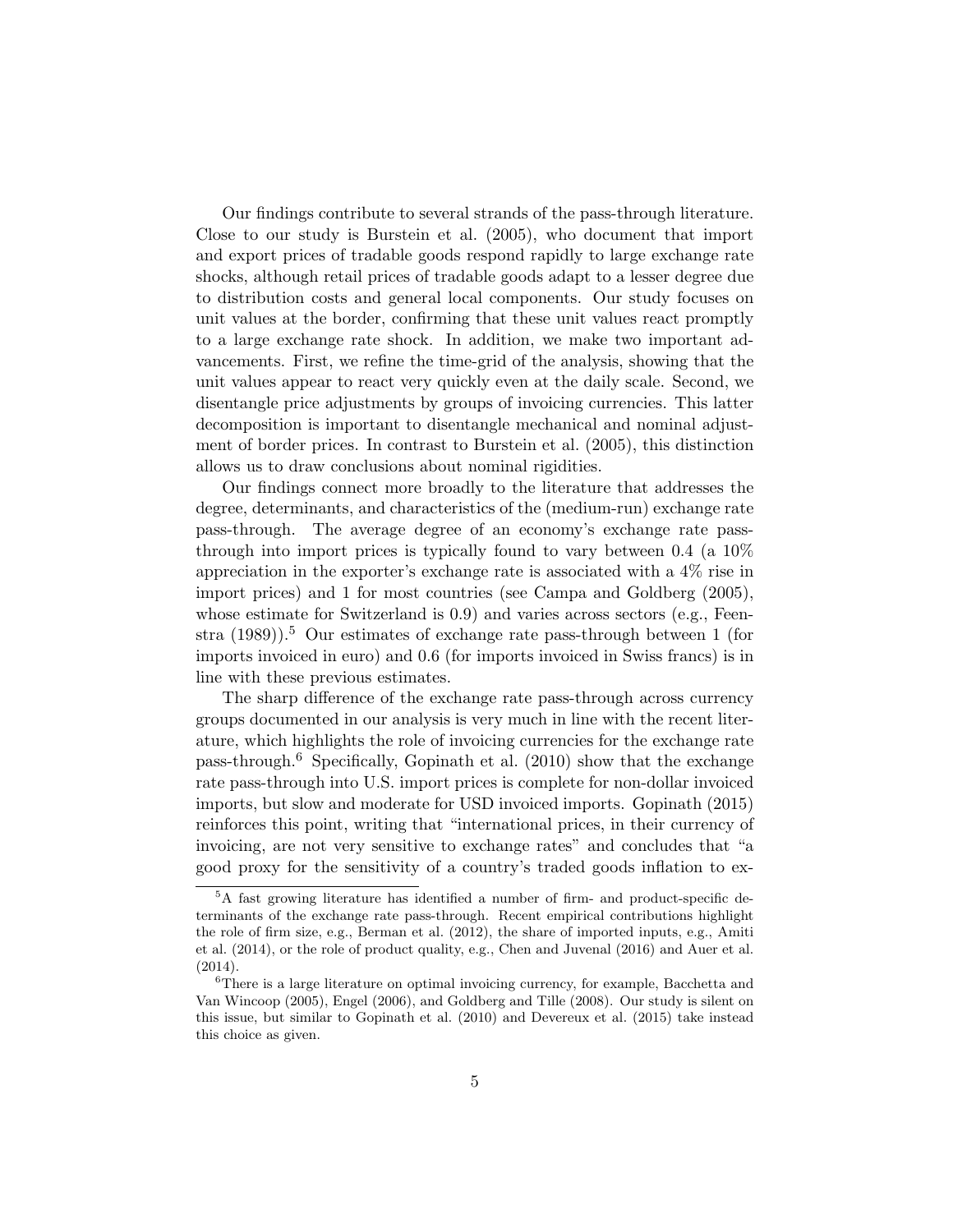change rates is the fraction of its imports invoiced in a foreign currency." Our results, in particular those of the euro invoiced sample, show that these findings also tend to hold for the case of a small open economy and under a large exchange rate shock.

Regarding our more specific focus on the speed of price adjustment, the existing empirical evidence suggests that in normal times this speed of adjustment is rather limited. Campa and Goldberg (2005) observe that "[m]ost of the pass-through response occurs over the first and second [quarter] after an exchange rate change" although Gopinath et al. (2010) analyze more detailed transaction-level import prices and find that the pass-through requires about 18 months to be completed. Burstein and Jaimovich (2012), in turn, find quicker adjustments using Canadian and U.S. scanner data. They show that retail prices adjust to exchange rate shocks within about four months. Gorodnichenko and Talavera (2016) show that price adjustment is even faster in the particular case of online markets. We complement this rich set of findings by analyzing the speed of exchange rate pass-though into unit values of imported products at the daily frequency. We attribute the exceptionally fast pass-through to the fact that we analyze a particularly large exchange rate shock. As stressed in a recent study by Alvarez et al. (2016), profit maximizing firms may optimally chose not to adjust prices to small shocks, while the need to adjust prices quickly may rise in the face of large shocks (see also Corsetti et al. (2008)).

Our work also connects to the strand of empirical research on episodes of large exchange rate changes. Previous studies have examined large exchange rate devaluations mainly for developing countries. Verhoogen (2008) considers the large Mexican devaluation in 1994 as the exchange rate shock. Flach (2016), for example, uses the depreciation of the Brazilian real to identify its causal effects on export prices. Further, Cravino and Levchenko (2015) use the devaluation of the peso during Mexico's "Tequila Crisis" and show its distributional effect on income. Alessandria et al. (2015) consider export expansion in emerging markets after a large devaluation. Efing et al. (2015) examine the impact of the Swiss franc exchange rate shock from January 15, 2015 on investor behavior and the real economy on the monthly level. We contribute to this literature on large exchange rate shocks in that we analyze the pass-through of a single-day, large, and unanticipated exchange rate appreciation. Our large exchange rate shock, moreover, is novel to the literature in that it concerns an industrialized country and a major currency.

By suggesting fast and immediate price adjustments after a large exchange rate shock, we connect to the empirical literature on state-dependent pricing. Using Mexican consumer price data, Gagnon (2009) shows that the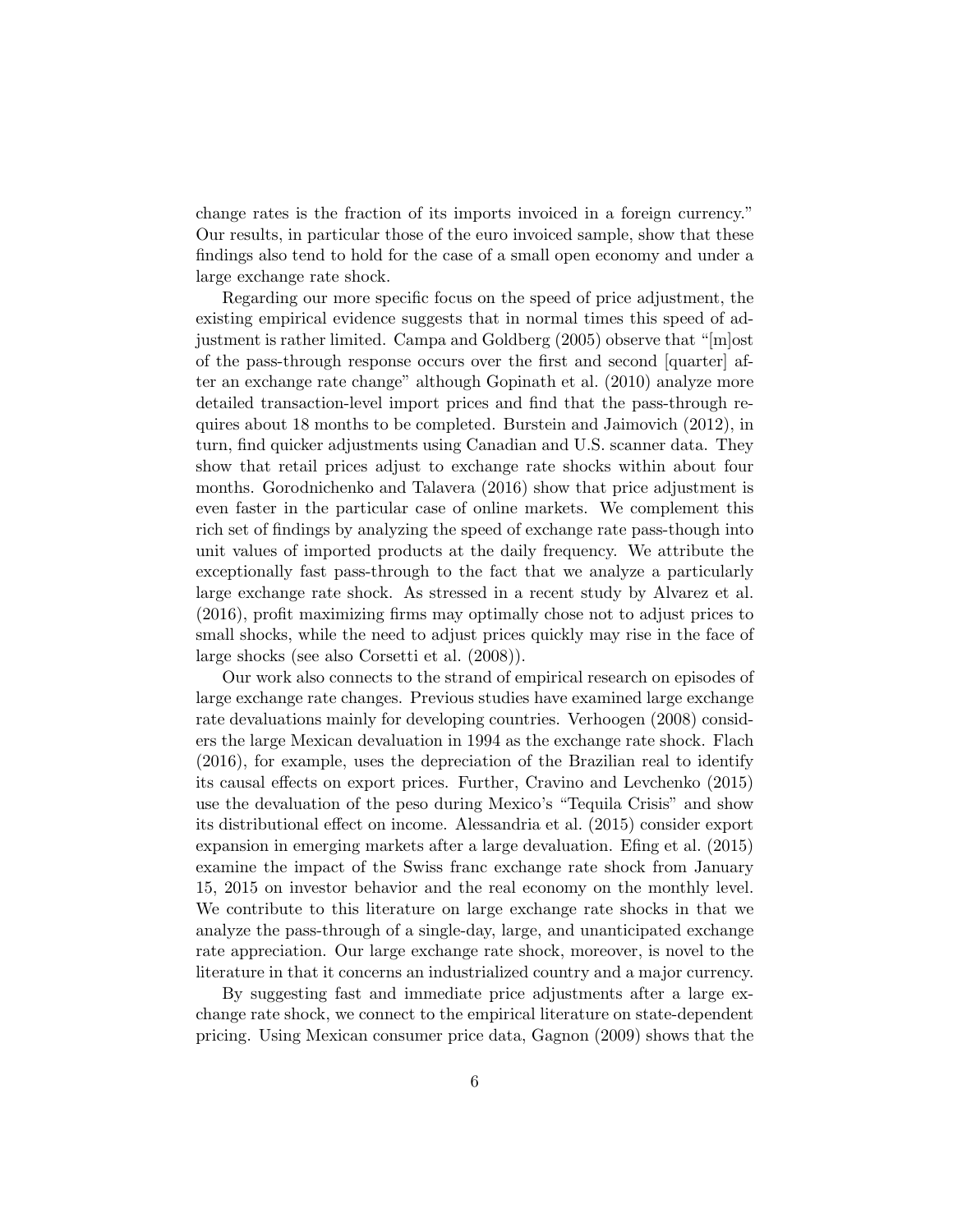frequency of price adjustments comoves with inflation and concludes that "pricing models should endogenize the timing of price changes if they wish to make realistic predictions at both low and high inflation levels." Our findings support this general message.<sup>7</sup> Related empirical work addresses international price settings using large micro-datasets at ever higher frequencies. Auer and Schoenle (2016) and Gopinath et al. (2010) work with similar datasets at the monthly frequency. Burstein et al. (2005) and Gorodnichenko and Talavera (2016) use 'scanner' (barcode) data and web-based retailers at the weekly frequency.

Finally, we claim that our work makes advances by addressing problems arising due to the endogeneity of exchange rates. It is well known that traditional pass-through estimations suffer identification problems because exchange rates are endogenous.<sup>8</sup> Our shock, however, was unanticipated and 'purely nominal'. In other words, the shock does not result from fundamentals so that our estimated price adjustments are not mixing reactions to the nominal exchange rate and, simultaneously, to shocks to fundamentals.<sup>9</sup>

The remainder of the paper is organized as follows. Section 2 describes the nature of the exchange rate shock and the transaction-level trade data. Section 3 first presents the empirical results at the monthly frequency. This is done to facilitate comparison with the previous literature, which primarily provides estimates at the monthly frequency. The main results at the daily frequency are then exposed. Section 4 presents further robustness checks on

<sup>7</sup>Feltrin and Guimaraes (2015), for example, use prices of Brazilian CPI behavior in Brazil following the large devaluation of the Brazilian real in 1999 and show that the frequency of adjustment is higher right after the depreciation. Grinberg (2015) uses micro data from Mexican CPI and shows that "the effects of nominal rigidities in retail prices are quantitatively small and short-lived", concluding that models with "time-dependent nominal frictions in prices (e.g. Calvo prices) can substantially underestimate the response of prices to a large depreciation, implying large real effects of the nominal shock".

<sup>8</sup>Corsetti et al. (2008) observe that "the estimation bias in pass-through regressions is a function of the volatility of the nominal exchange rate and the covariance between the exchange rate and the determinants of import prices." The authors present a model of variable firm markups and sticky prices where exchange rates and nominal prices are driven by productivity shocks. With concrete reference to a specific good, Gopinath et al. (2010) write that "the Canadian exchange rate is more likely to be driven by the price of its main export commodities than the other way round." Although this criticism is especially prevalent for 'commodity currencies' (see Chen and Rogoff (2003)), reverse causality will always affect traditional estimation to some degree. In a related paper, Forbes et al. (2015) show that the the nature of shocks matters for the degree of the exchange rate pass-through.

<sup>&</sup>lt;sup>9</sup>In the appendix, we also discuss the possibility that lagged exchange rates bias traditional pass-through estimates.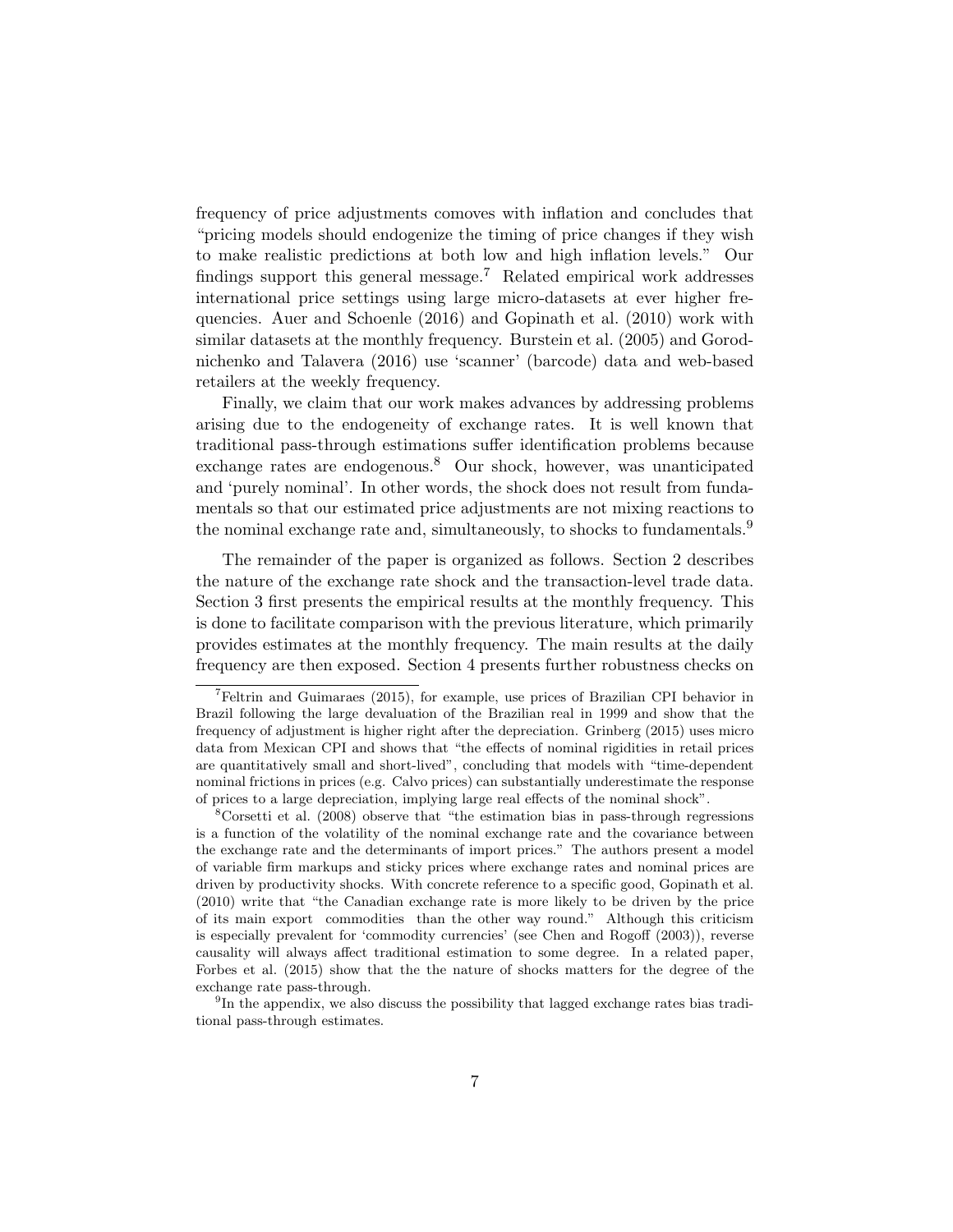the speed of price adjustment. Section 5 concludes.

# 2 Data description

Our empirical estimates of the speed of exchange rate pass-through relies, first, on a large and exogenous exchange rate shock and, second, on detailed transaction-level trade data at the daily frequency. The discussion of these two features is divided into two subsections. The next subsection discusses the SNB's exchange rate floor and why its lifting has generated an exogenous shock. Thereafter, we discuss the main features of the Swiss customs data.

#### 2.1 The exchange rate shock

This subsection describes the exchange rate shock in detail, arguing that the appreciation was exogenous to firms' border pricing. Moreover, it documents that the exchange rate shock was preceded by an extended period of exceptional exchange rate stability.

The SNB pursued a policy of a minimum exchange rate of 1.2 Swiss francs against the euro from September 6, 2011 to January 15, 2015. This unconventional policy was introduced in response to the appreciation pressures on the Swiss franc during the summer months in 2011. In particular, the Swiss franc had appreciated against the euro by more than 20% in June and July 2011. At the time, the SNB argued that the rapid appreciation of the Swiss franc would harm the Swiss economy through imported deflation.<sup>10</sup> Throughout the period of the minimum exchange rate policy, it was repeatedly mentioned that the Swiss franc was overvalued and that the SNB was fully committed to the policy.

Figure 1 in the introduction plots the nominal EURCHF exchange rate (daily data), the real EURCHF exchange rate (monthly data) and the EUR-CHF forward rates on January 14,  $2015$ <sup>11</sup> During the period of the minimum exchange rate (September 6, 2011 to January 15, 2015), the Swiss franc fluctuated between 1.2 and 1.25. Yet for most of the floor's period, the Swiss franc hovered near the minimum rate. The figure also shows that the real EURCHF exchange rate (available at monthly frequency) closely tracks the nominal EURCHF over the entire period from January 2011 to

 $10$ <sup>10</sup>The SNB press release from September 6, 2011 stated "[t]he current massive overvaluation of the Swiss franc poses an acute threat to the Swiss economy and carries the risk of a deflationary development."

<sup>&</sup>lt;sup>11</sup>The real exchange rate is constructed using the CPI indices from the euro area and Switzerland and is normalized to 1.2 for December 2014.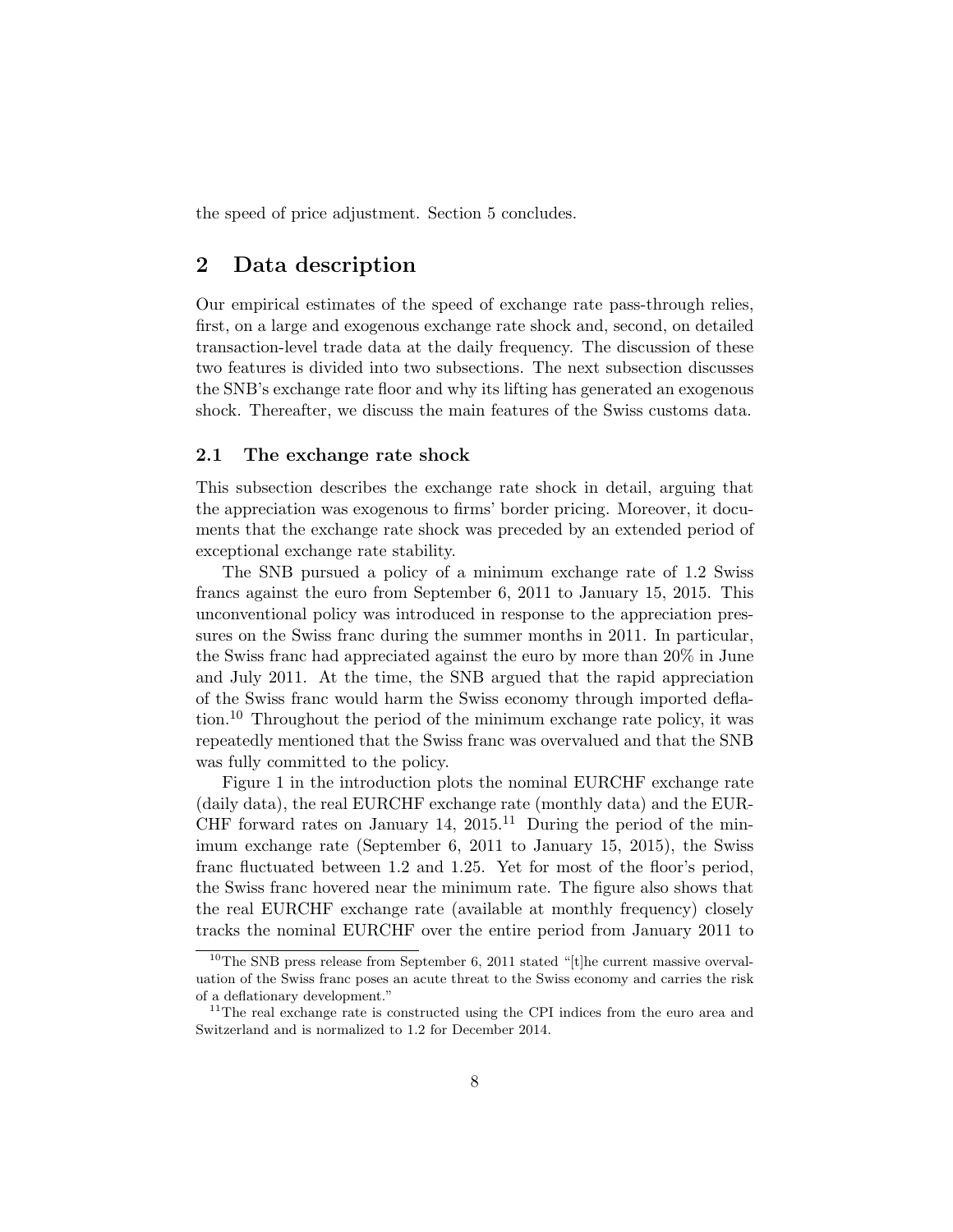June 2015. The period of exchange rate stability ended abruptly with the lifting of the floor on January 15, 2015. The timing of the SNB's announcement was motivated by the changing global market conditions, in particular, increasing differentials in monetary policy actions.<sup>12</sup> We therefore take the EURCHF exchange rate shock as exogeneous to firms' pricing strategies.

The SNB's announcement to terminate its policy of the minimum exchange rate took financial markets by storm.<sup>13</sup> Figure 1 shows that the Swiss franc appreciated by 11% against the euro by the end of January. The daily EURCHF rate averaged 1.057 for the post-minimum exchange rate period until June 30, 2015.

The exchange rate shock was not only large and persistent, but it was also unanticipated. Figure 2 zooms in on January 2015 and contains information on EURCHF forward rates. More specifically, it shows that the forward rates from January 14, 2015, i.e., one day before the SNB's announcement (diamonds), stayed at the minimum rate of 1.2. Note that the  $+/-$  implied standard deviations of the forward rates are also included when available. The implied standard deviations of the January 14 forward rates are small, indicating little uncertainty.<sup>14</sup> Forward rates quoted on January 16, 2015 (triangles), February 13, 2015 (squares) and March 13, 2015 (circles) are also shown. These forward rates first dropped to about 0.98 the day right after the announcement before stabilizing at just under 1.06 in February and March. The implied standard deviation on January 16 is substantially higher than before the shock, indicating a higher uncertainty, and lessens substantially in February, which is consistent with the shock having been absorbed by market participants and the new exchange rate equilibria having been reached.

These observations underpin the view that the exchange rate drop was

<sup>&</sup>lt;sup>12</sup>The SNB press release from January 15, 2015 stated "[r]ecently, divergences between the monetary policies of the major currency areas have increased significantly a trend that is likely to become even more pronounced. ... In these circumstances, the SNB concluded that enforcing and maintaining the minimum exchange rate for the Swiss franc against the euro is no longer justified."

<sup>&</sup>lt;sup>13</sup>The list of market commentary regarding the SNB's decision on January 15, 2015 is long. One of many examples is from Reuters, see http://www.reuters.com/article/usswiss-snb-cap-idUSKBN0KO0XK20150116.

<sup>&</sup>lt;sup>14</sup>For a study looking at whether the announcement was anticipated or not, see Mirkov et al. (2015) who look at various Swiss francs options quotes in a narrow time frame around the announcement of the removal of the floor and conclude that no abnormal behavior preceded the removal of the floor.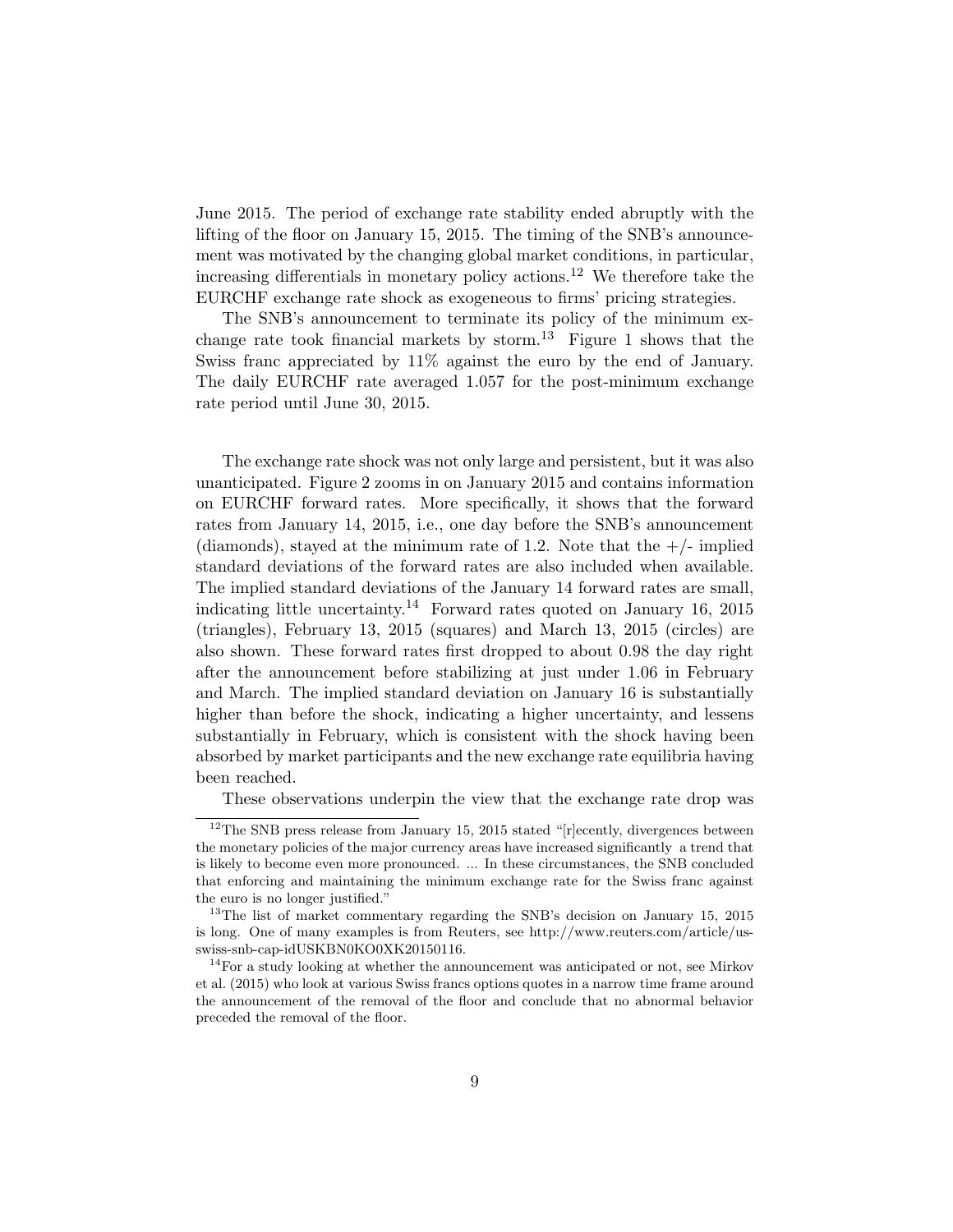Figure 2: EURCHF spot rates and forward rates with implied standard deviations from January 2015 to June 2015



Sources: SNB, Datastream, own calculations.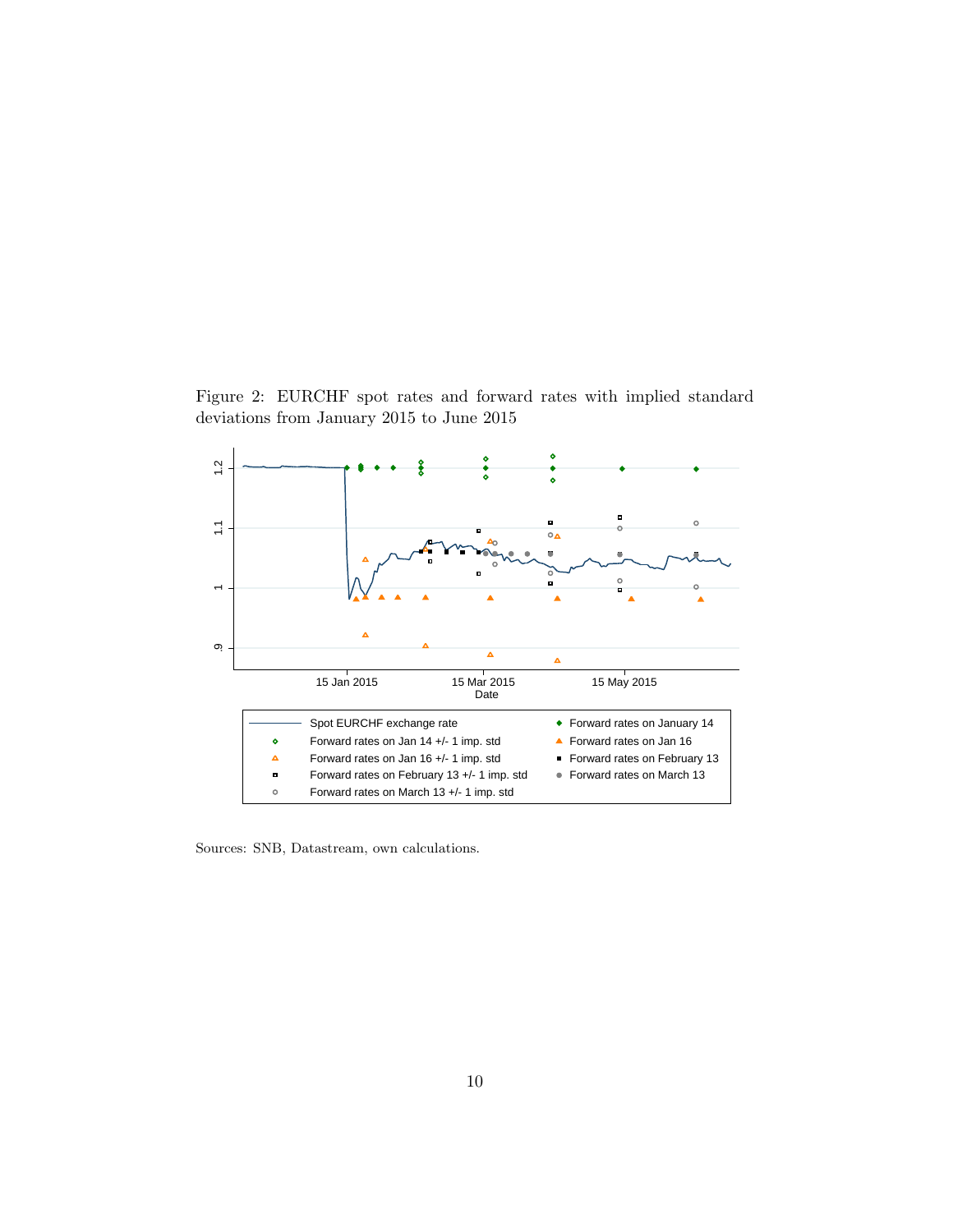not only large but also unanticipated and exogenous to firms' pricing decisions.

#### 2.2 Swiss customs data

The source for the trade data is the Swiss Customs Administration or Eidgenössische Zollverwaltung (EZV), which records Swiss customs transactions.<sup>15</sup> The full available sample is from January 1, 2012 to December 31, 2015. The data include information on the (c.i.f.) value in Swiss francs, mass, product, partner country, transaction date, Swiss postal code, invoicing currency, and transportation mode (road, plane, rail, water, pipeline, self-propelled). These data are reported on the transaction-level at the daily frequency. The data cover the vast majority of legal customs declarations made to the Swiss Customs Administration. Some transactions with a simplified custom declaration procedure are not included in our dataset.<sup>16</sup> The unit of observation is one transaction.<sup>17</sup> We focus on trade with the euro area, which accounts for 64.6 percent of all imports for the period between January 2014 and June  $2015.<sup>18</sup>$ 

In section 3.1, we provide monthly results based on the full sample, while in section 3.2 we provide results at the daily frequency based on a reduced sample size. Table 1 provides statistics for the transactions data for the sample used in the daily estimation (January 1, 2014 to June 30, 2015), the pre-shock period (January 1, 2014 to January 14, 2015), and the postshock period (January 15, 2015 to June 30, 2015). The number of import transactions is 29.2 million. The share of euro invoicing is around two-thirds. The average daily transactions were more than 50 000 observations for the sample. Differences in the share of euro invoicing between the pre- and post-shock period are small.<sup>19</sup>

<sup>&</sup>lt;sup>15</sup>The geographical coverage is Switzerland, Liechtenstein, and the two enclaves Campione d'Italia and Büsingen.

<sup>&</sup>lt;sup>16</sup>Eligible are goods of value of less than CHF 1000.- and weight of less than 1000 kg, non commercial transactions or cultural goods. According to SNB aggregate statistics, these totaled 10184 million in imports (or 5.7% of the imports covered in our analysis) for 2014. Note that our dataset does include small transactions that were not declared through a simplified procedure as well.

<sup>&</sup>lt;sup>17</sup>We operate with the universe of Swiss trade transactions instead of survey data as in Gopinath and Rigobon (2008) and Gopinath et al. (2010).

 $18$ In a robustness check in Section 4.7, we also investigate results regarding imports from the US, which account for 6.5 percent.

<sup>&</sup>lt;sup>19</sup>Although the difference in the share of invoicing in euro, Swiss francs and other pre and post-shock is statistically significant, the magnitude of the change is small. In the appendix, Figure 8 also informally shows that there is no noticeable systematic switching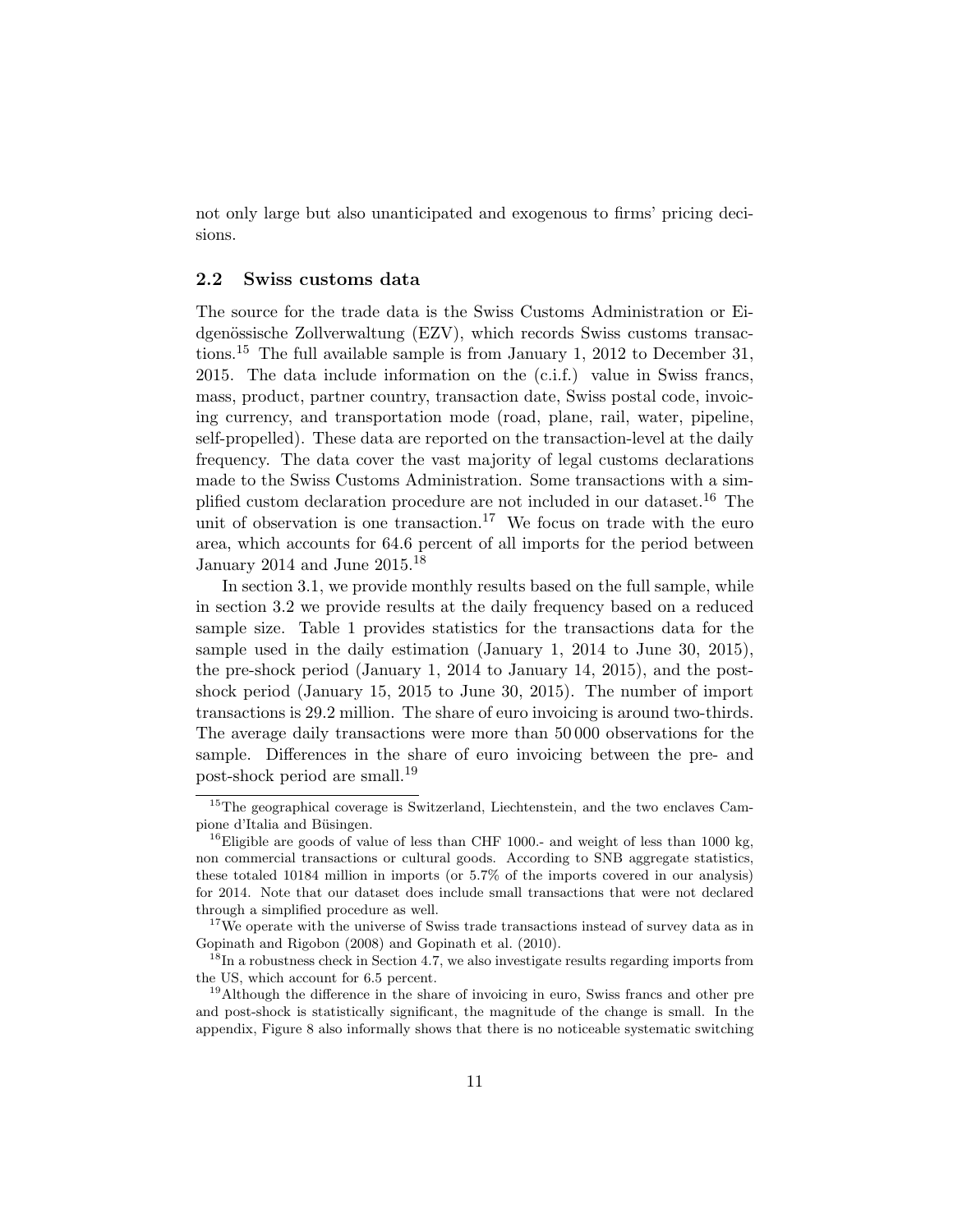|                                           | Total sample | Pre-shock period | Post-shock period |
|-------------------------------------------|--------------|------------------|-------------------|
| <b>Imports</b> (euro area to Switzerland) |              |                  |                   |
| Based on transactions                     |              |                  |                   |
| Average unit value (log)                  | 3.469        | 3.504            | 3.397             |
|                                           | (2.218)      | (2.213)          | (2.227)           |
| Share invoiced in EUR.                    | 0.676        | 0.668            | 0.692             |
| Share invoiced in CHF                     | 0.315        | 0.322            | 0.299             |
| Share invoiced in other currencies        | 0.009        | 0.009            | 0.009             |
| Share with available supp. units          | 0.244        | 0.243            | 0.248             |
| Based on (log) value                      |              |                  |                   |
| Share invoiced in EUR.                    | 0.659        | 0.654            | 0.672             |
| Share invoiced in CHF                     | 0.322        | 0.328            | 0.308             |
| Share invoiced in other currencies        | 0.018        | 0.017            | 0.021             |
| Share with available supp. units          | 0.300        | 0.298            | 0.307             |
| Number of transactions                    | 29193685     | 19762630         | 9431055           |
| Average number of daily transactions      | 53468.29     | 52006.92         | 56813.59          |
|                                           | (33553.95)   | (32601.74)       | (35513.52)        |
| Average EZV EURCHF exchange rate          | 1.176        | 1.226            | 1.057             |
|                                           | (0.079)      | (0.009)          | (0.018)           |

Table 1: Summary statistics

Note: standard deviations are shown in parantheses. The total sample spans from January 1, 2014 to June 30, 2015. The pre-shock period goes from Janury 1, 2014 to Janury 15, 2015 while the post-shock period goes from January 16, 2015 to June 30, 2015.

Each observation contains an 8-digit HS number as well as a 3-digit statistical key specific to the EZV dataset. We refer to the combination of HS number and statistical key as an "augmented 8-digit HS number". Each observation contains the net mass of the shipping expressed in kilo. Roughly one fourth of our observations also contain a "supplementary unit", which can be liters, meters, squared meters, cubic meters, karat, pieces, pairs, or other specific units (e.g., Liter at 15 C). We construct unit values by dividing the value of the transaction by the supplementary unit when available and by the mass when not.

Our dataset contains two additional variables, which are key for the empirical exercise.<sup>20</sup> The first key variable is the transaction date. Unlike other trade data, and fortunately for our purpose, the transaction date is

happening.

 $20$ The EZV data have been previously used at the monthly level by Kropf and Sauré (2014) and Egger and Lassmann (2015).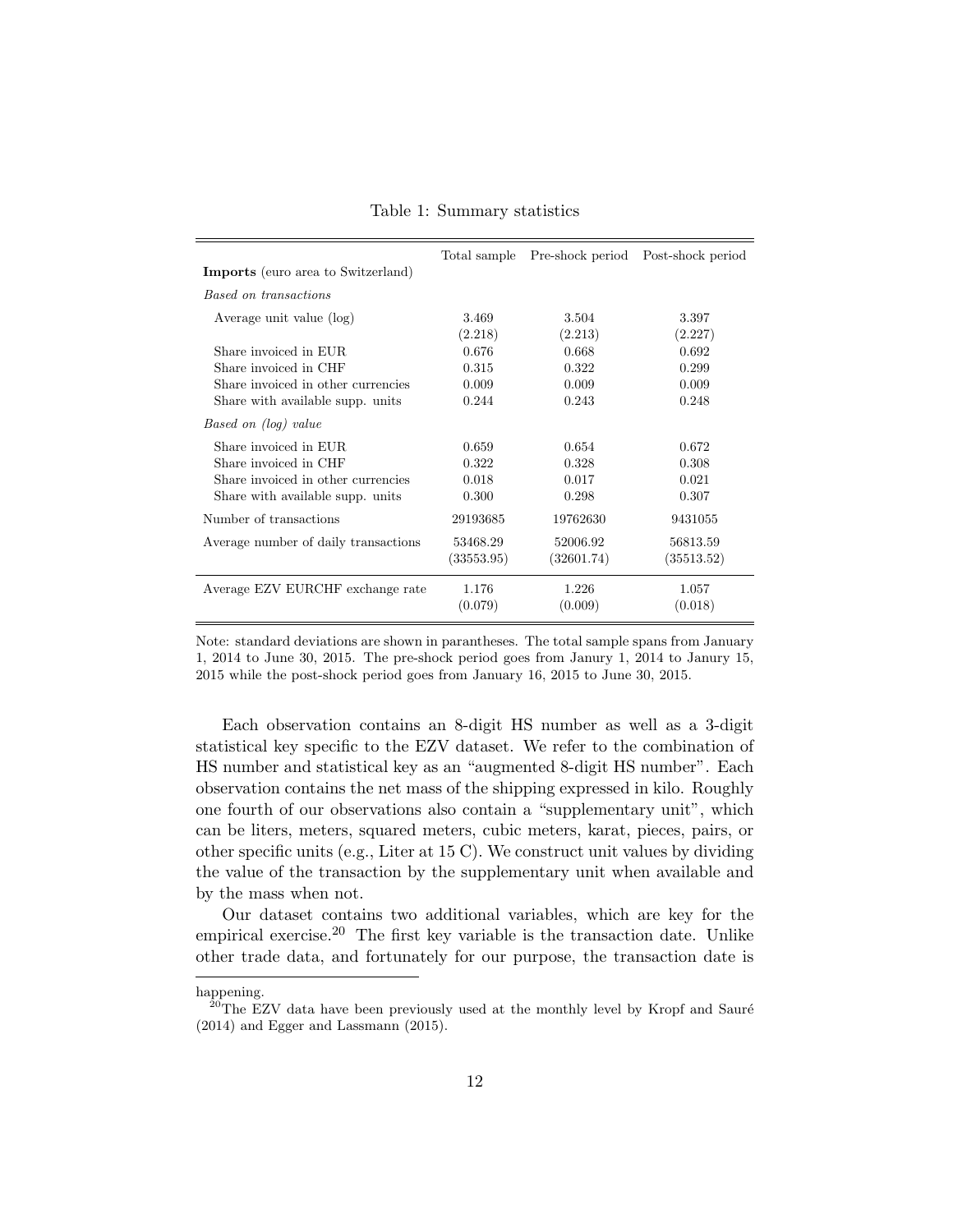not recorded at the monthly but at the daily frequency. More precisely, the transaction date (*Veranlagungsdatum*) reports the day when the goods physically cross the border. Given the unique identification of our exchange rate shock – January 15, 2015 – the daily frequency of our data is of great value to identify the dynamics of price reactions in the very short run and, in particular, the speed of exchange rate pass-through.

The second key variable records the currency in which transactions are invoiced. For each customs declaration, we know whether the invoicing currency was either of the following five categories: CHF, EUR, USD, other EU currencies and other non-EU currencies. If the transactions are not invoiced in Swiss francs, the value is converted using a specific exchange rate. The exchange rate used for imports is published daily by the EZV. It corresponds to the market exchange rate observed the working day before the declaration is made. For example, if a transaction is declared on a Monday, the Friday exchange rate is used. The exchange rate is published early in the morning (e.g. 04:30 am for December 14, 2015). On January 15, 2015, in particular, the exchange rate was published before the SNB's announcement and its value for January 15, 2015 (applicable to the January 16, 2015 transactions) is 1.21303. However, the EZV allowed a non-published exchange rate to be used for transactions registered on January 16 if appropriate justifying documents were produced by importers.<sup>21</sup> Unfortunately, since several transactions can be declared under a single custom declaration but the currency of invoicing is reported at the declaration level, it may happen that transactions invoiced in different currencies are classified under a single currency. In these occurrences, the currency covering the most of the declaration's value is entered, and our dataset attributes this currency for all transactions. We remedy this shortcoming by a robustness check restricting the sample to customs declarations with a single cross-border transaction.

The currency information is important not only because the invoicing currency is known to be a crucial determinant of the exchange rate passthrough. More importantly, under sticky prices and by pure mechanics, the exchange rate shock is in the short run (i) fully passed through into import prices in the case when transactions are invoiced in exporter currency and (ii) not passed through at all in the case when transactions are invoiced

 $21$  For exports, the same rule applies in general. However, the monthly average exchange rate or the 'international groups' internal accounting exchange rate can be used if the firm has an according arrangement and is registered with the EZV. The monthly average applicable to a transaction in month,  $m$ , is the average of the daily exchange rate observed between the 25th of the month  $m-2$  and the 24th of the month  $m-1$ . The uncertainty as to which exchange rate was used motivates our focus on import transactions.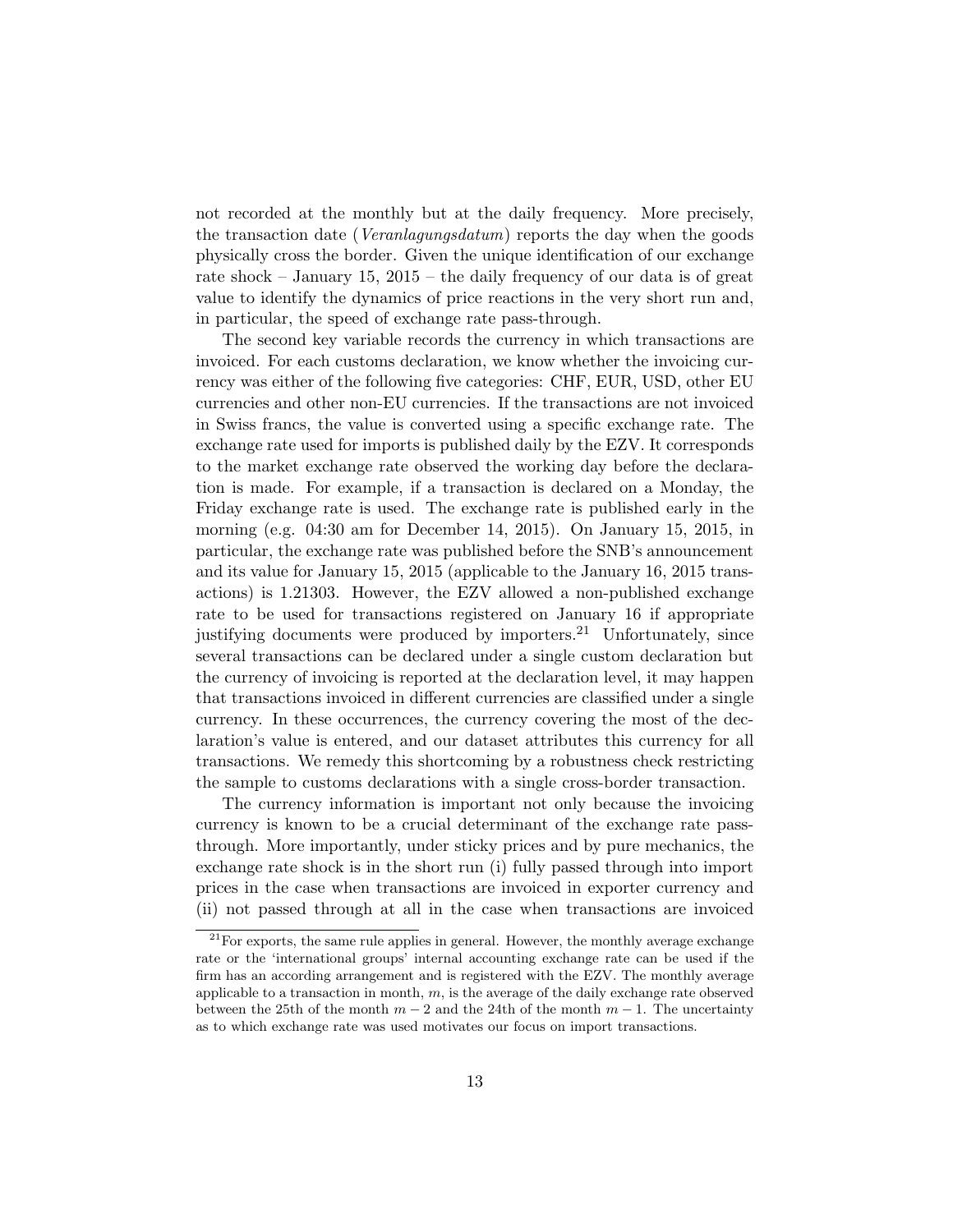in importer currency. The distinction between CHF, EUR, and all other currencies is therefore crucial to identify the speed of actual pass-through via active price adjustments.

Our analysis focuses on transactions invoiced in Swiss francs and euros since our exercise concentrates on transactions between Switzerland and the euro area, the vast majority of which is invoiced in either of the two currencies. Figure 3 plots shares of Swiss imports from the euro area invoiced in Swiss francs, euros, or other currencies from January 2014 to December 2015 at the monthly frequency. The shares are computed based on transactions (left panel) and based on values (right panel). The figure conveys two messages. First, almost all trade is invoiced either in Swiss francs or euros. Second, the respective shares are stable over time and, in particular, do not appear to have shifted in response to the exchange rate shock in January 2015.

To assess whether firms switch the invoicing currency, Figure 3 also reports the share of transactions (value) that stem from the subset of triplets of HS-product, postal code, and partner country (proxying firms), that have always invoiced in the same currency throughout the 18-month sample. These shares are indicated by the dashed lines, which separate the Swiss franc or euro shares into two areas. The area between the dashed lines consists of transactions from triplets who always invoiced in the respective currency. These are between a quarter to half of the respective shares.<sup>22</sup>

Despite the detailed information on date and invoicing currencies, there are important limitations to the transaction-level data. First, we do not observe prices of unique goods but are limited to the augmented 8-digit categories of the HS classification system, which means that our study relies on unit values instead of prices. The limitation implies, in particular, that we are unable to directly measure price stickiness. Although unit values are generally contaminated by compositional product and quality shifts inside a goods category, we argue below that this is unlikely to drive our results.

A second limitation of our dataset is that intrafirm transactions are not identified.<sup>23</sup> Thus, we cannot exclude them from the analysis to extract only market price reactions to the exchange rate shock as in Gopinath et al. (2010). We address this shortcoming by analyzing intermediate and investment goods separately from final consumption goods in a robustness check

 $2^{22}$ See, Appendix 2 for further information on the extent of switching from one invoicing currency to another in response to the exchange rate shock.

 $^{23}$ Neiman (2010) shows for U.S. transactions data that prices of intrafirm trade are less sticky, but that the pass-through is still not immediate.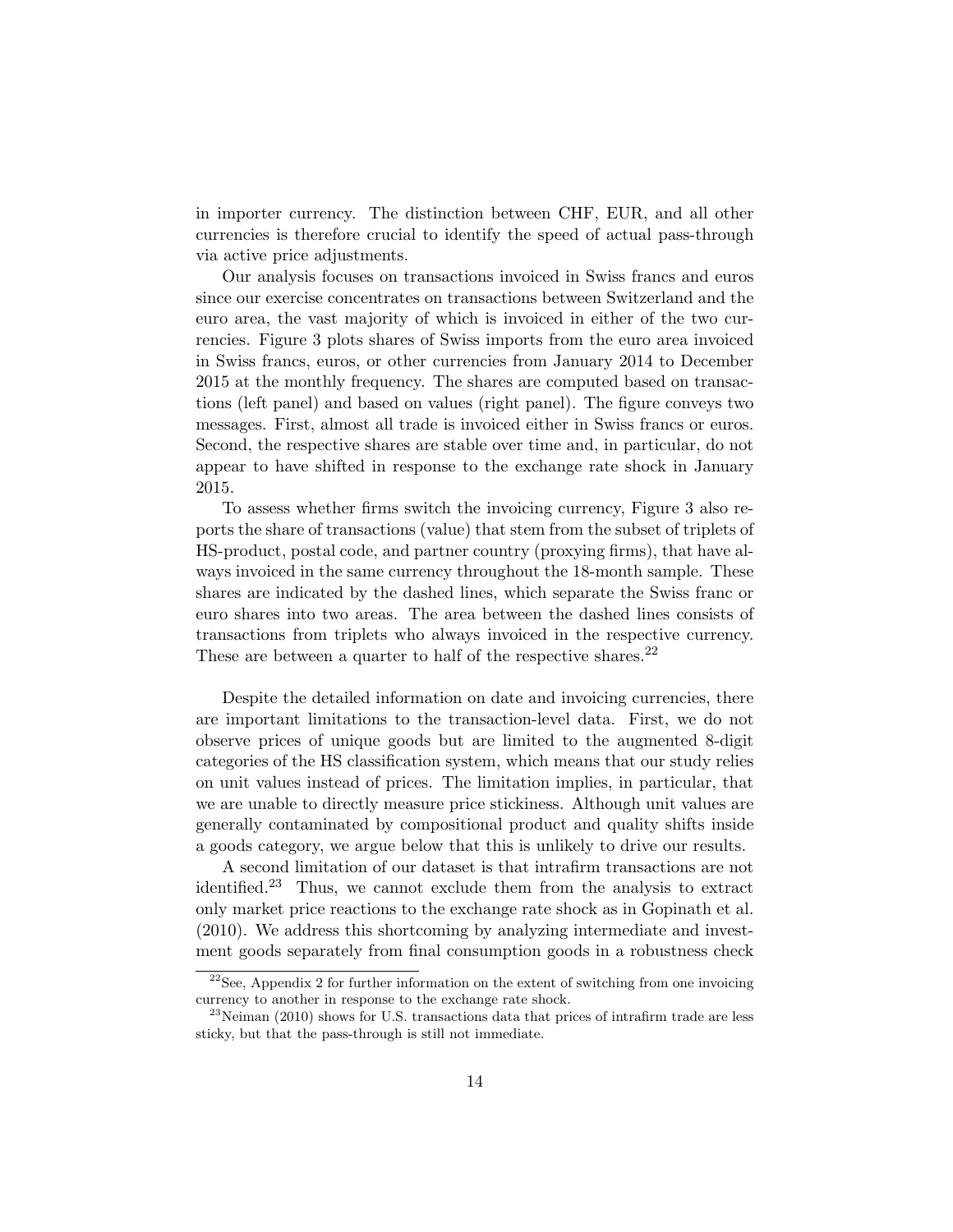



The dark area represents the share of transactions (value) invoiced in Swiss francs, the light area in euros and the gray area in other currencies. The area below the dashed line represents the share of transactions (value) originating from a triplet (postal code - HS country) that always invoiced in the same currency from January 2014 to December 2015. The area above the dashed line represents the share of transactions (value) originate from a triplet that has invoiced in different currencies.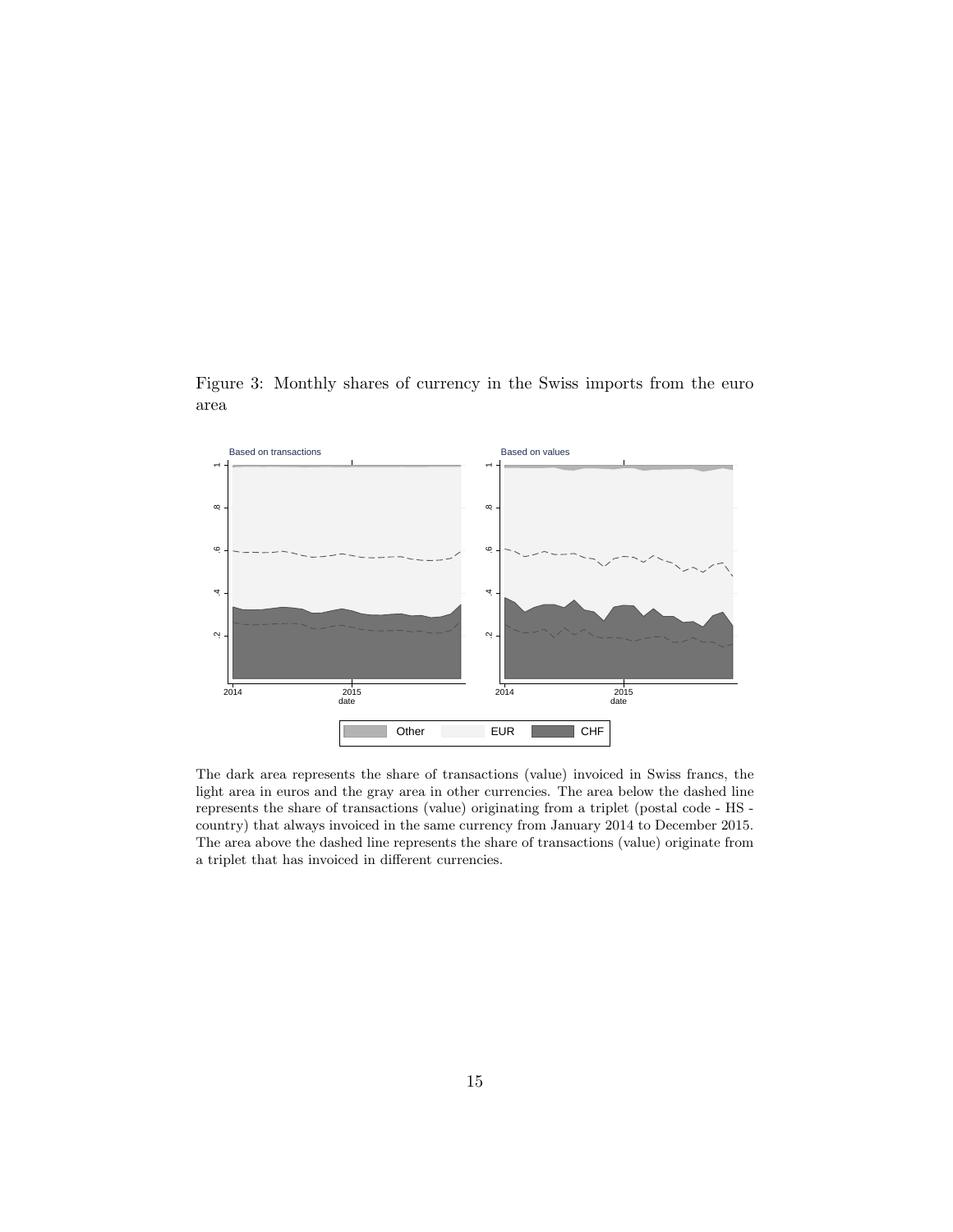and by looking at transactions of small values that are unlikely to be subject to intrafirm trade in robustness checks.

# 3 Estimation strategy and results

This section presents our main findings. We begin by providing results from a standard pass-through estimation on the full available data, before zooming in on a short window to estimate the daily reaction of unit values to the January 15, 2015 shock.

#### 3.1 Monthly estimations

The total available sample stems from January 2012 to December 2015. Given the high number of transactions this represents, we are unable to run a transaction-level regression on the full time window. To gauge the behavior of the pass-through over the full sample, we start by estimating a standard pass-through regression model similar to Gopinath et al. (2010) at the monthly frequency, on a panel of postal code - augmented HS-classification - partner country triplets. At each month, we define  $p_{i,t}$  as the median unit value of the triplet  $i$  and estimate the following model:

$$
\ln(p_{i,t}) = \alpha_i + \sum_{m=0}^{M} \beta_m \ln(e_{t-m}) + \sum_{m=0}^{M} \delta_m \ln(CPI_{i,t-m}) + X_{i,t}\gamma + \varepsilon_{i,t}, \quad (1)
$$

where  $i$  indicates one triplet (i.e., postal code - augmented HS-classification partner country) and  $t$  a month. In our baseline specification, the dependent variable,  $p_{i,t}$ , is the median unit value of the imported triplet.<sup>24</sup> The bilateral exchange rate,  $e_t$  is expressed in CHF per EUR. The EZV exchange rate does not carry any index of the parter country because the focus of our analysis is on Swiss trade with the euro area.  $CPI_i$  is the CPI of the exporter country.  $X_{i,t}$  represents a range of control variables. These include fixed effects of each triplet, partner country - 2-digit HS specific trends and 4 quarterly GDP lags of the importer (Switzerland). Separate regressions are run for transactions invoiced in euro and in Swiss franc. In all specifications, we cluster standard errors at the postal code level.

<sup>24</sup>Corresponding estimates for exports corroborate our results regarding the speed of the exchange rate pass-through. These results are reported in an earlier working paper version of this study, which is available upon request.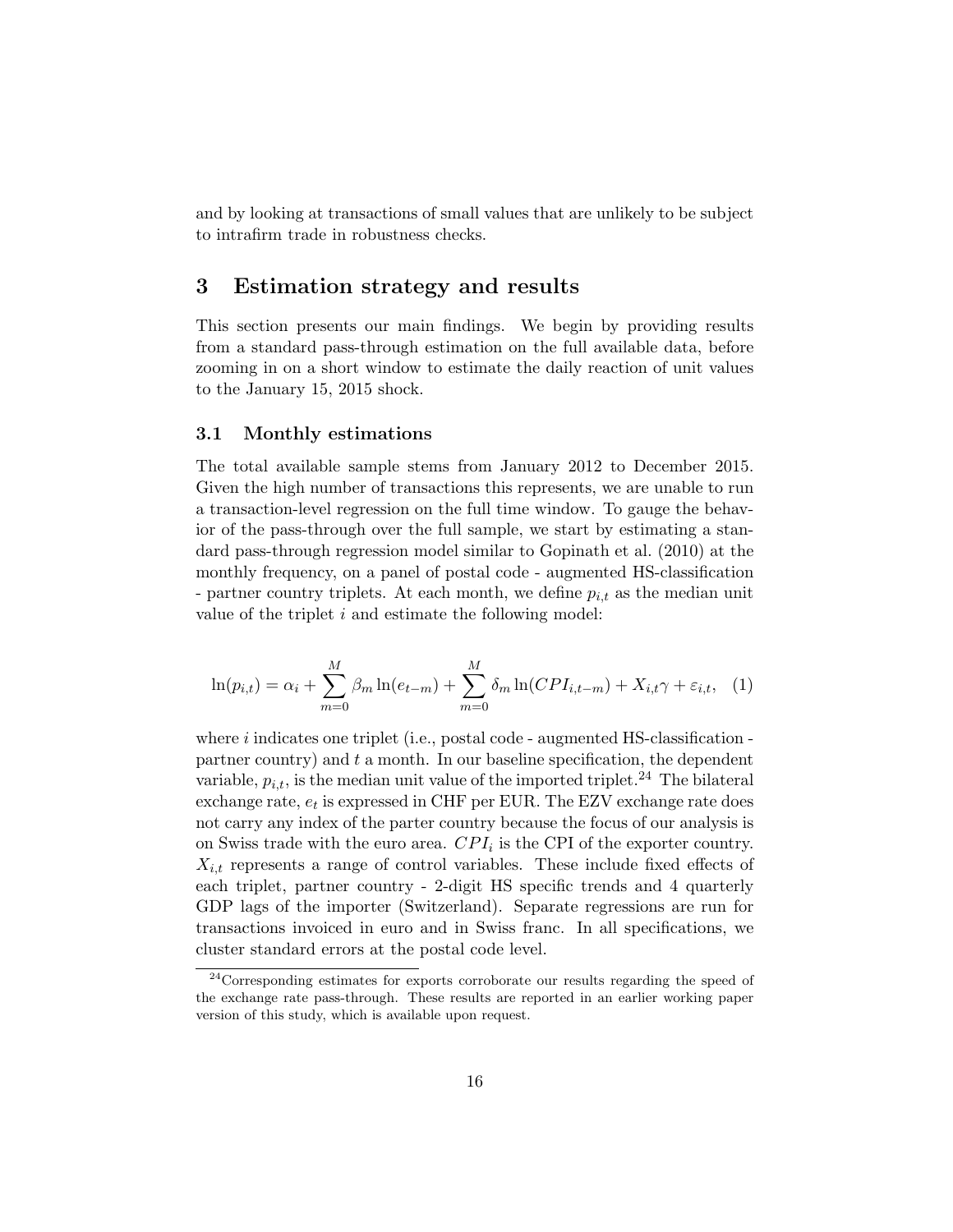Model (1) is specified in levels instead of changes. This choice is motivated by the fact that our data have a strongly unbalanced structure, as some triplets don't appear every month in the sample. Excluding these observations would result in a sample bias towards triplets that trade regularly and may be more likely to adjust prices frequently, thus potentially overestimating the pass-through and resulting in results not comparable to the ones presented in the daily section. The 2-digit HS - partner country specific trend ensures that suitable fixed effects remain when differencing equation  $(1).^{25}$ 

The exchange rate movement during the full sample comprises the floor period, with little exchange rate variation, the January 15, 2015, shock, and the post-floor exchange rate movements. It is clear from Figure 1 that most of the exchange rate variation is coming from the shock, and that the results of the regression are mostly representing the reaction to the shock.

Figure 4 plots the estimated  $\beta_m$  for m ranging from 0 (immediate passthrough) to 11. The red line marked with  $+$  symbols represents the cumulative pass-through for transactions invoiced in euros and the blue line with bullets those invoiced in Swiss franc.

The pass-through into import unit values of euro invoiced transactions is unsurprisingly equal to 1 for the first lags and stays stable afterward. This finding mirrors the result uncovered in Gopinath et al. (2010) of full and stable pass-through for import transactions invoiced in the foreign currency.

For transactions invoiced in Swiss francs, the results are more surprising. The immediate pass-through of around 0.4 indicates that unit values are reacting to the exchange rate movement within the same month. Even more striking is the fact that the initial pass-through is close to the longer-run cumulative pass-through of 0.65. This indicates that a large proportion of the pass-through is attained within the month of the shock rather than with a delay.

#### 3.2 Daily estimation results

Motivated by the remarkably fast pass-through uncovered at the monthly frequency, especially for Swiss franc invoiced transactions, we next use daily data to obtain more precise estimates of the reaction to the shock. The estimation of equation (1) provides a measure of the effect of exchange rate on the unit values based on the whole sample. While most of the exchange rate

 $^{25}$ The regressions are conducted using the Stata module *reghdfe*, see Correia (2015).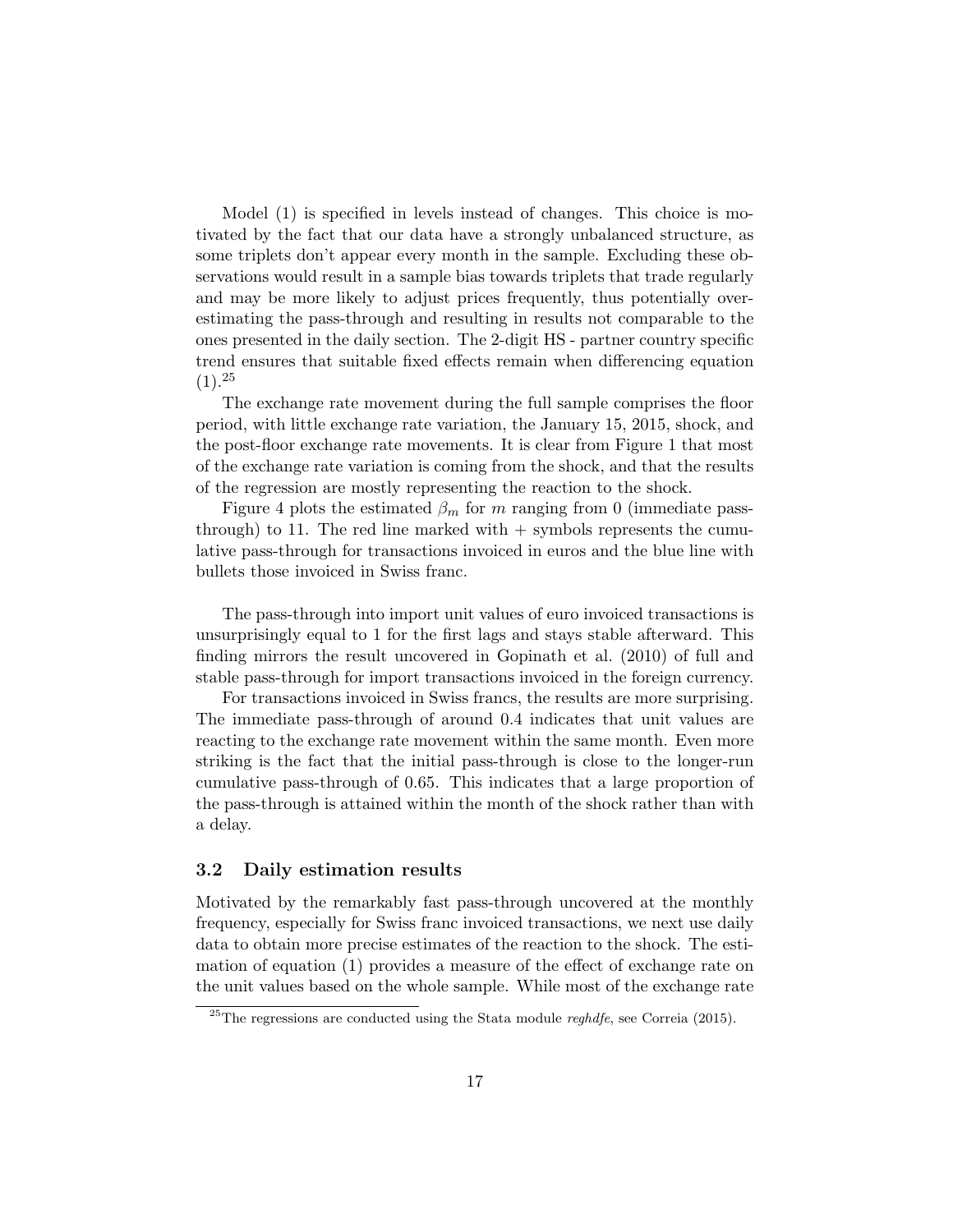

Figure 4: Cumulative pass-through on import unit values

Based on a monthly triplet panel regression including controls for exporter's CPI and importer's GDP (specification (1)). Errors are clustered at the postal code level. The sample spans January 2012 to December 2015.

variation in the sample comes from the January 15, 2015 shock, estimating equation (1) delivers imprecise results if the reaction to that large shock differs from reactions to small shocks. To ensure that we capture the reaction to the large shock only, we estimate an equation with daily dummies right before and after January 15, 2015. Specifically, we reduce the sample to January 2014 to June 2015 and perform an event-study analysis based on the following daily specification,

$$
\ln(p_k) = \alpha_{i_k j_k s_k} + \sum_{d=-8}^{31} \beta_d^D D_k^d + \sum_{m=2}^5 \beta_m^M M_k^m + X_k \gamma + \varepsilon_k.
$$
 (2)

Here, k is a single transaction,  $p_k$  is the unit value,  $i_k$  is the product classification of transaction k,  $j_k$  is the partner country, and  $s_k$  is the postal code.  $D_k^d$  is a daily (working day) dummy that equals one if the day of transaction  $k$  equals  $d$  and zero otherwise. We add daily dummies from the first Monday of 2015 (January 5<sup>th</sup>, defined as  $d = -8$  so that January 15<sup>th</sup> is  $d = 0$ ) to the last working day of February (February  $27^{th}$ ,  $d = 31$ ). The dummies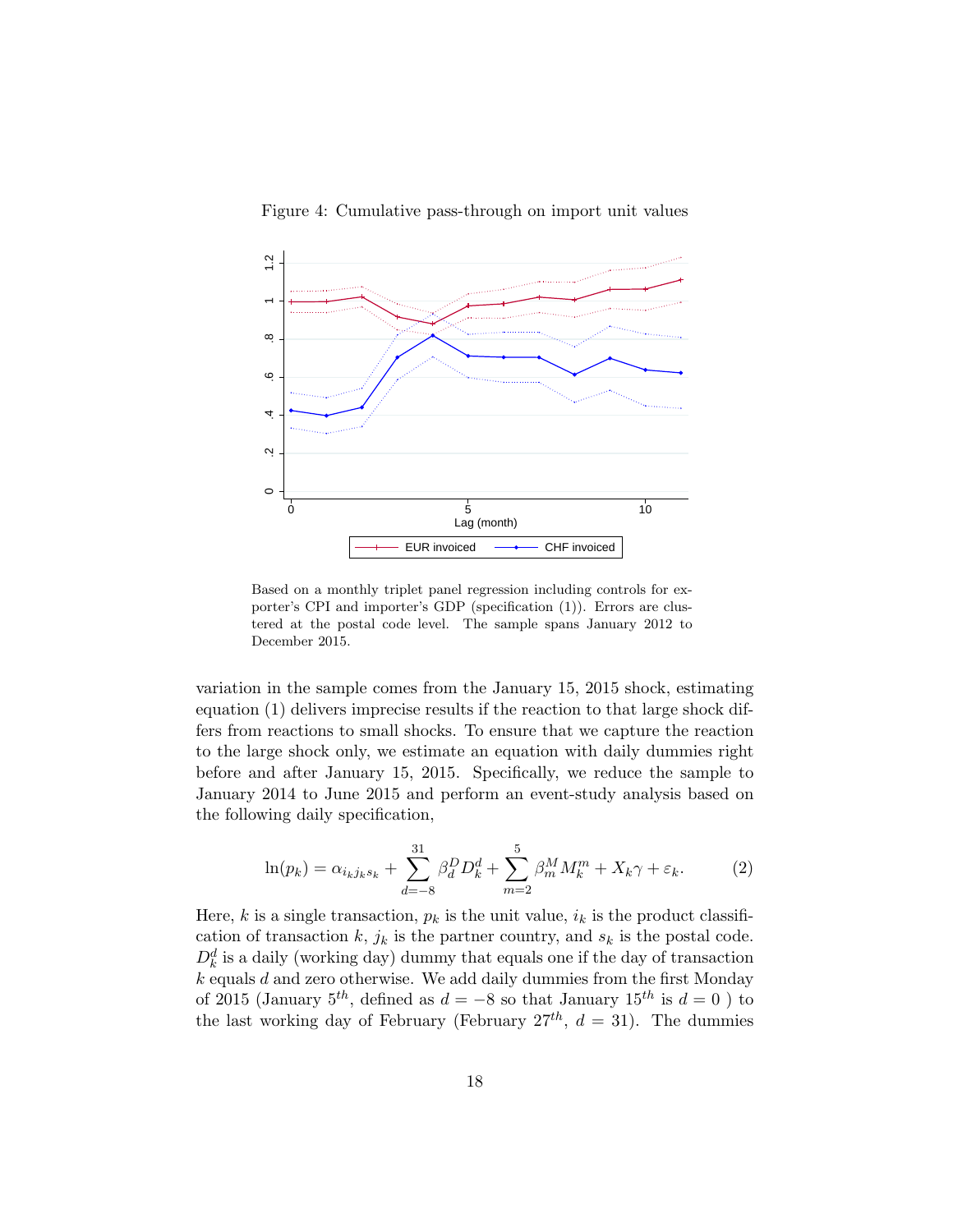before January 15 capture a potential anticipation of the shock's effect on unit value, while the ones after capture the daily evolution of the level of unit values after the shock.  $M_k^m$  are monthly dummies from March 2015 to June 2015, taking value 1 if the transaction  $k$  happens within the month  $m$ and 0 otherwise. They capture the monthly level in unit values after the period covered by daily dummies.  $X_k$  represents the controls including a set of country - HS2 specific time trends. We treat weekend transactions as if they take place on Fridays.<sup>26</sup>

We stress that the model specified in (2) reflects our aim to exploit the variation of the large exchange rate shock of January 15, 2015 and to estimate the subsequent reaction of unit values on a fine resolution of the time dimension. Specifically, the use of daily dummies ensures that only changes of unit values on a specific day are captured, which can then be related to the corresponding exchange rate movements. The high frequency of dummies in equation (2) enables us to interpret the coefficient of the daily dummies close in time to the shock as capturing the shock's effect: as argued in section 2.1, the absence of significant exchange rate changes before the shock ensures that no lagged exchange rate movement contaminates our estimation in the days following the shock. Other price determinants such as marginal costs are also unlikely to change in the few weeks after the shock. The downside of this specification is that it is less readily comparable with standard specifications that rely on exchange rate lags as the one defined in equation  $(1).^{27}$ 

Based on the daily estimation, we also provide measures of start and end of the pass-through, which then give rise to the definition of the speed of pass-though (and thus justify the present paper's title). For transactions invoiced in Swiss francs, the start of the adjustment is defined as the first day for which the cumulative change in unit values (the estimated  $\beta_d^D$  in (2)) is different from the pre-shock daily dummies average. The end of the adjustment is defined as the first day for which the daily dummy is different from the pre-shock average and the ratio between the cumulative change in

<sup>&</sup>lt;sup>26</sup>Weekend transactions represent  $3.07\%$  of the number of transactions (Saturday is 2.5%, Sunday is 0.57%), and 1.71% of total value (1.49% for Saturday and 0.22% for Sunday).

<sup>&</sup>lt;sup>27</sup>We cannot exclude the possibility that exchange rate movements after the shock are influencing unit values in periods further away from the shock, so that the value of monthly dummies for March to June only give an imprecise estimate of the effect of the January 15 shock. One substantial shock to the EURCHF exchange rate occurs in July 2015, which is excluded from our sample. The standard models, however, produce estimated coefficients that rely on the exchange rate variation of the whole period, which is not the aim of our study.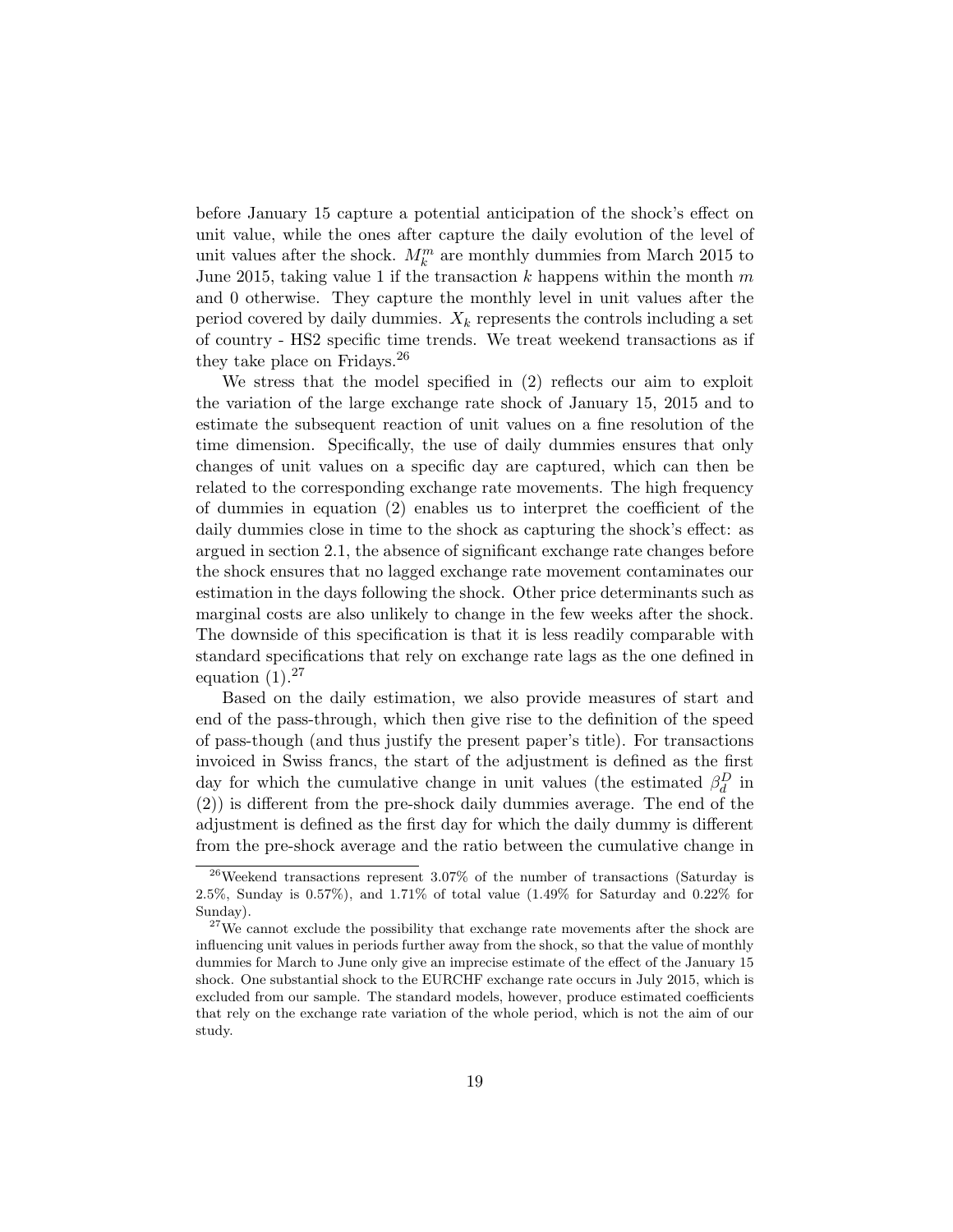unit value and the cumulative change in the exchange rate is not significantly different from the medium-run pass-through ratio, which is defined as the average of the four monthly pass-through ratios. When the medium-run pass-through is not different from 0 in the Swiss franc, we define no start nor end of adjustment.<sup>28</sup> Because of the weak response in unit values expressed in euros, we do not define start nor end day of adjustment for transactions invoiced in euros.

For expositional purposes, our estimates corresponding to daily transactions are presented in graphical form. They include plots of the daily coefficients for euro and Swiss franc invoiced transactions together with their 95% confidence intervals. The medium-run (monthly) estimates are also included in the same plots. Their coefficients are denoted as circles with 95% confidence intervals.<sup>29</sup> Vertical dashed and dotted lines indicate the *start* and end day of adjustment when relevant. The cumulative change in the exchange rate relative to the January  $15^{th}$  pre-shock level is also shown in a blue dashed line.

Figure 5 illustrates the exchange rate pass-through into unit values of imports. The top panel corresponds to imports invoiced in euros, documenting an immediate and mechanical effect of the exchange rate shock on unit values. The daily dummies closely follow the exchange rate and indicate a complete pass-through as well as little nominal price adjustment in the period covered by daily and monthly dummies.<sup>30</sup>

The fast pass-through of imports invoiced in euros is consistent with rigid nominal prices. More striking is the fast responses of unit values of import invoiced in Swiss francs, illustrated in the lower panel of Figure 5.

<sup>&</sup>lt;sup>28</sup>Formally, we first define the pre-shock level as the average of the coefficient on dummies  $D_{-8}$  to  $D_0$  ( $PRE = \frac{1}{9} \sum_{i=-8}^{0} \beta_i^D$ ), and, for each daily or monthly dummy, we define a "pass-through" ratio  $PT_d = \frac{\beta_d^D - PRE}{\hat{E}_d}$ , where  $\hat{E}_d$  is the cumulative change in the exchange rate from January  $15^{th}$  to day or month d.  $d_{start}$  is such that the null hypothesis  $PT_{d_{start}} = 0$  is rejected and  $PT_i = 0$  is not rejected for all  $0 < i < d_{start}$ .  $d_{end}$  is such that the null hypothesis  $PT_{d_{end}} = \frac{1}{4} \sum_{m} PT_m$  where m covers all months after the daily dummies, namely March to June 2015, is not rejected, although  $PT_{d_{end}} = 0$  is rejected. A shortcoming of this approach is that the wider the standard errors of our estimates are, the easiest it is to not reject equality with the medium-run. To attenuate this, we require the end day pass-through not to be significantly different from the medium-run at the 10% level instead of the usual 5% level.

 $29$ The values are rescaled by the average of the pre-shock dummies coefficient, so that the y-axis values can be interpreted as the average change in unit values since the shock.

 $30^{\circ}$ One exception to full pass-through occurs on the first day after the shock (January  $16<sup>th</sup>$ ). The deviation is explained by the fact that the (one-day lag in the) official exchange rate had not yet adjusted to the shock.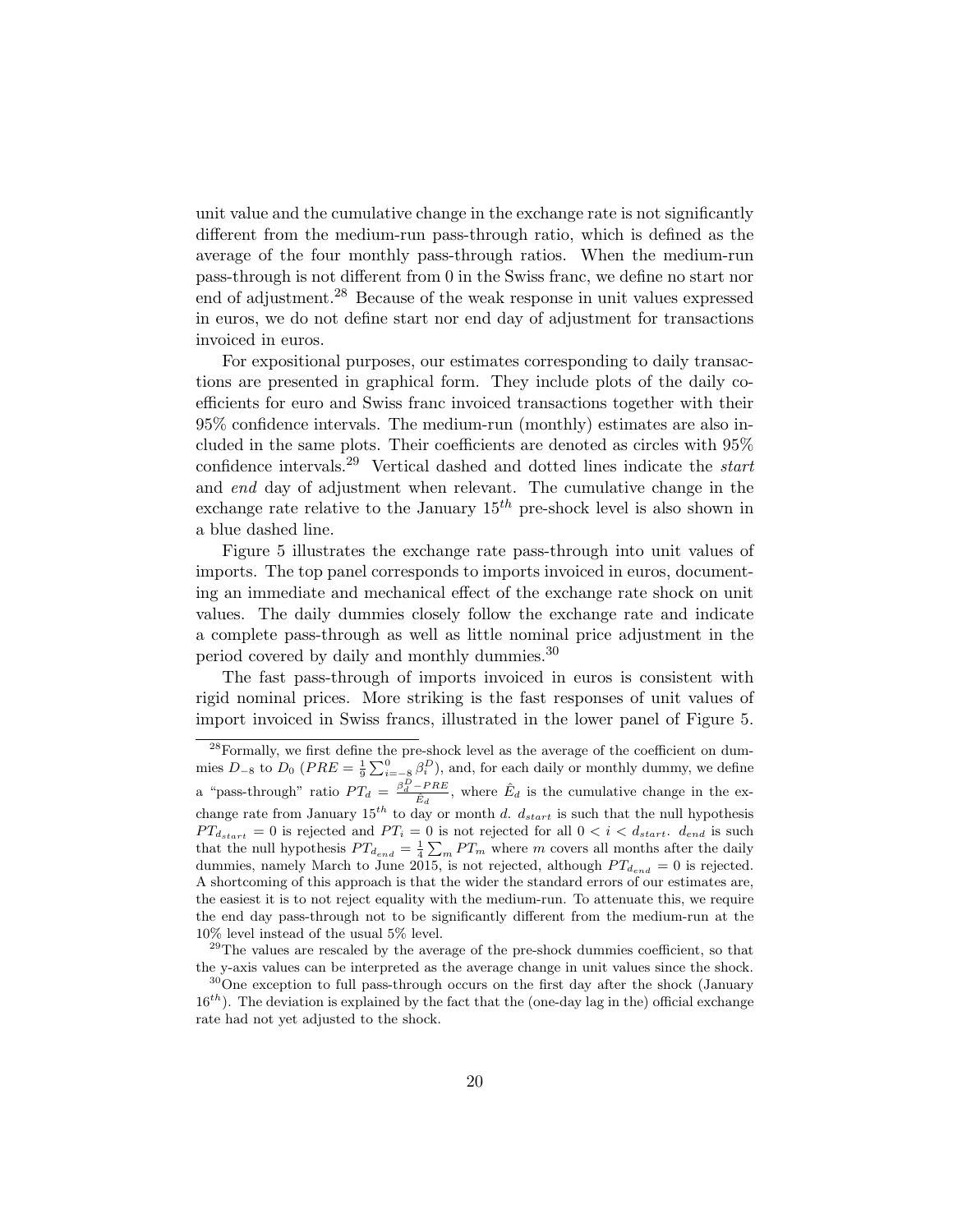

Figure 5: Daily reaction of import unit values

 $s$   $-- --$  eurchf log-diff. with Jan15<br>unit values (specification 2). The regres<br>iplets fixed-effects and a 2-digit HS-co<br>ostal code level. The sample spans Jan **Following months**<br>Daily dummies for import unit values (specification 2). The regression includes augmented<br>HS-postal code-country triplets fixed-effects and a 2-digit HS-country specific trend. Er-<br>rors are clustered at HS-postal code-country triplets fixed-effects and <sup>a</sup> 2-digit HS-country specific trend. Errors are clustered at the postal code level. The sample spans January 1, 2014 to June 30,2015.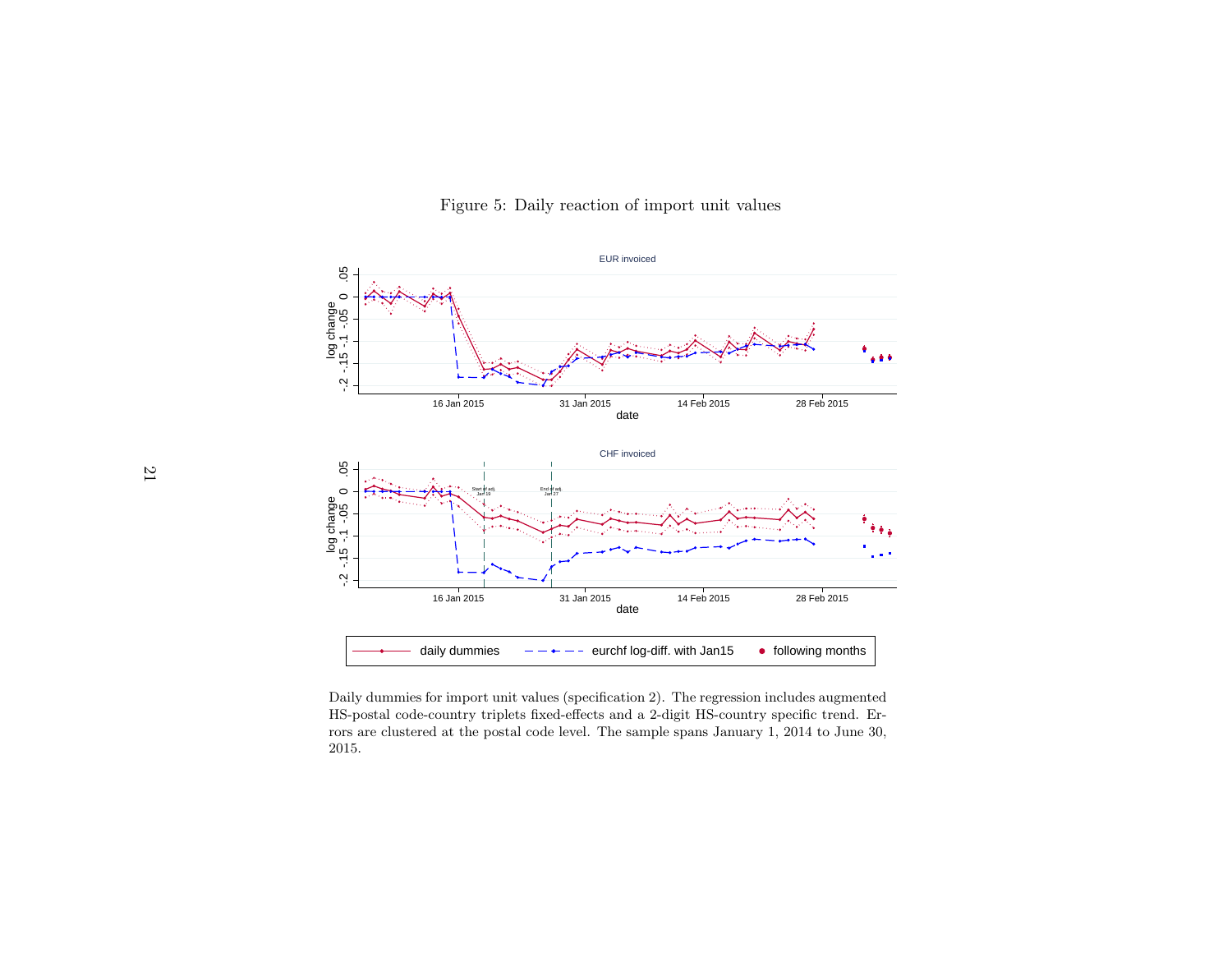We say the pass-through is *fast* in the sense that the start day and end day lie within a short period after the shock. Already two working days after the shock, unit values drop significantly, as much as a fraction of 0.32 of the exchange rate change. After eight working days, the pass-through is about 0.50 and is not statistically different from the 0.61 average pass-through of the last four months of the sample (to which we refer to as medium-run pass-through). Our interpretation of these results is that the partial full medium-run pass-through materializes at an exceptionally fast speed.

The sharp difference of the exchange rate pass-through across currency groups is very much in line with the findings of the recent literature. In particular, the (almost) complete pass-through into unit values of euro-invoiced transactions corresponds to the findings in Gopinath et al. (2010), who show that the exchange rate pass-through into U.S. import prices is complete for non-dollar invoiced imports. Gopinath (2015) generalizes this point, writing that "international prices, in their currency of invoicing, are not very sensitive to exchange rates at horizons of up to two years" and that "a good proxy for the sensitivity of a country's traded goods inflation to exchange rates is the fraction of its imports invoiced in a foreign currency." Accordingly, the top panel of Figure 5 documents complete pass-through of exchange rate shocks into import prices for euro-invoiced imports. These observations strongly suggest that nominal prices, expressed in the invoicing currency, did not react systematically to pass through the exchange rate shock into border prices.

Quite on the contrary, the bottom panel of Figure 5 shows a nonnegligible short-run pass-through of the exchange rate shock for transactions invoiced in Swiss francs. We interpret this key finding as evidence that nominal prices did adjust fast and systematically to pass through the exchange rate shock into border prices.<sup>31</sup> We acknowledge that we need to argue very carefully when inferring (unobserved) price changes from the pass-through into unit values. In particular, three important factors complicate our interpretation of changes in unit values as price changes, potentially inducing changes in unit values and creating estimation biases. These factors are quality shifts within product classifications, exit from and entry to foreign markets by firms or products and, to some extent, firm heterogeneity.

Quality shifts within product categories constitute a fundamental problem when inferring price changes from unit values. We argue, however, that they are unlikely to drive the drop in unit values shown in the bottom panel

 $31$ We do not take a stance on why nominal prices of Swiss franc-invoiced transactions did adjust, although those of euro-invoiced transactions did not.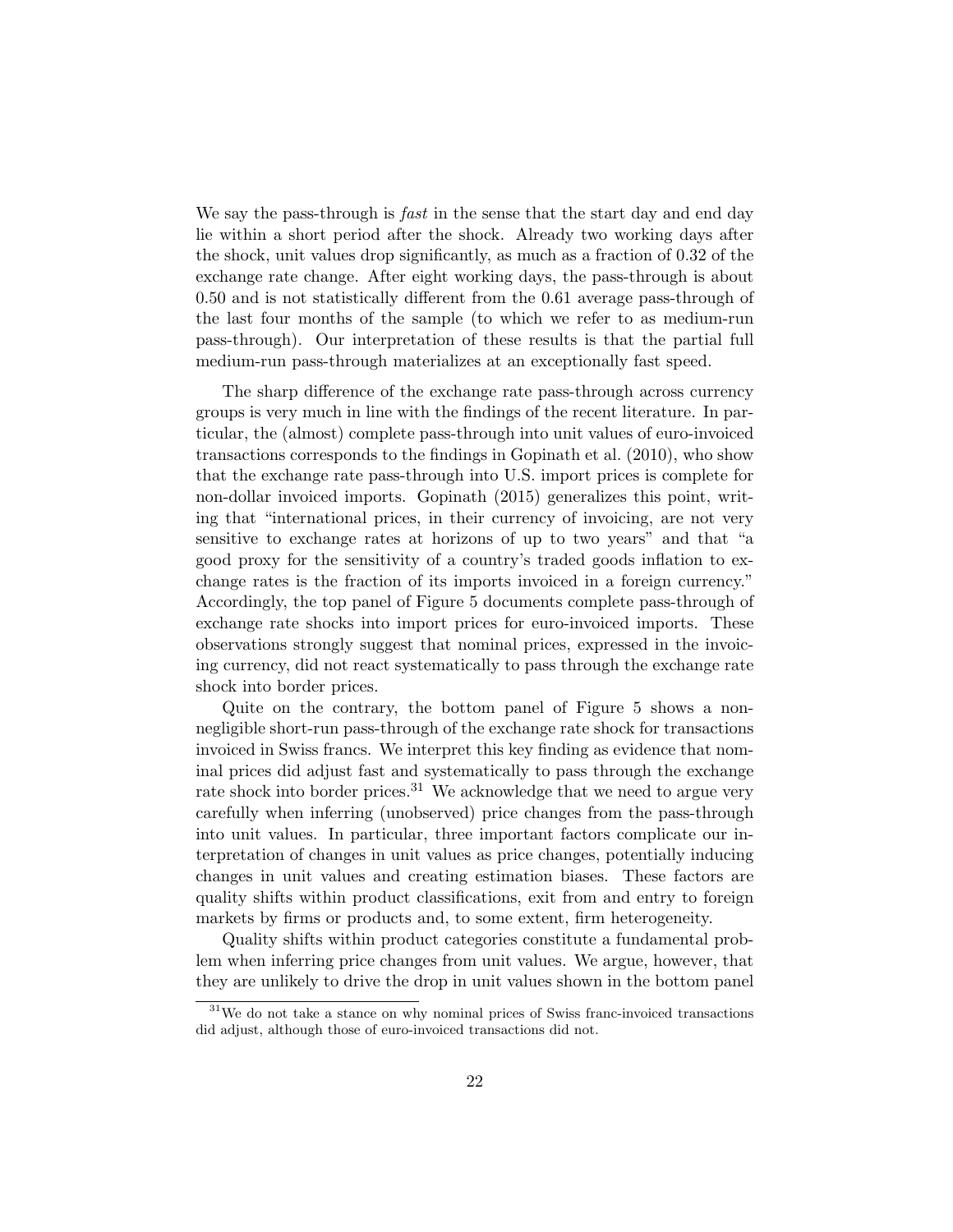of Figure 5. We corroborate this view by looking at the sign of potential biases that would result from a quality shift. We first observe that, following the exchange rate shock, Swiss consumers can be expected to substitute towards higher quality in the basket of imported foreign goods, which now become cheaper. Such an effect, however, would increase import unit values, although the average unit value did actually decrease (see Figure 5). Any substitution effect should thus attenuate the estimated drop of unit values of Swiss imports.<sup>32</sup> Finally, we point out that the unit values of imports invoiced in euros (top panel of Figure 5) remained very stable. Again, this observation indicates that strong substitution effects are not affecting this set of transactions.

Exit and entry of firms or products in foreign markets is a second source of potential bias of pass-through estimations. Gagnon et al. (2014) argue that exit into and entry from export markets may induce an attenuation bias in the pass-through estimations. In the presence of such an attenuation bias, however, the true pass-through would be even larger than our estimated changes in unit values for Swiss franc-invoiced goods. Gagnon et al. (2014) also report that empirically the "biases are modest over typical forecast horizons" and even less so for our short period of two weeks.

Nevertheless, we try to address potential biases due to exit and entry. We gauge the exit and entry rate around the date of the exchange rate shock by looking at entry and exit of pairs of product and partner country.<sup>33</sup> Specifically, for each week,  $w$ , we compute the number of those productcountry pairs with positive imports within the two weeks, w and  $w + 1$ .<sup>34</sup> Out of these sets of product-country pairs, we compute the share with zero imports in the calendar year before w. This share of entrants is plotted in the top panel of Figure 6 (fat solid line). Also, a corresponding thin dashed line is added as reference for the same period of the preceding year. We observe that the figure does not reveal unusual entry dynamics around the date of the shock (indicated by the vertical line) in terms of levels or relative

 $32$ Also, a similar bias should affect estimates of pass-through into export unit values in the opposite way: foreigners, for whom prices of Swiss products become more expensive, should substitute towards lower quality, which would generate a drop in unit values after the exchange rate shock. If that effect were strong, the estimated drop of unit values should be stronger for exports than for imports. This is not the case, as estimations of export unit values (reported in an earlier version of this paper) indicate.

<sup>&</sup>lt;sup>33</sup>We recognize that, by looking at exits and entries of these pairs, we cannot observe all product exits and entries but a subset of them. Indeed, any exiting (entry) of a pair must reflect at least one product exit (entry) from the market in question, although the reverse is not true.

 $34$ The time span of two weeks reflects the period, in which the unit values react.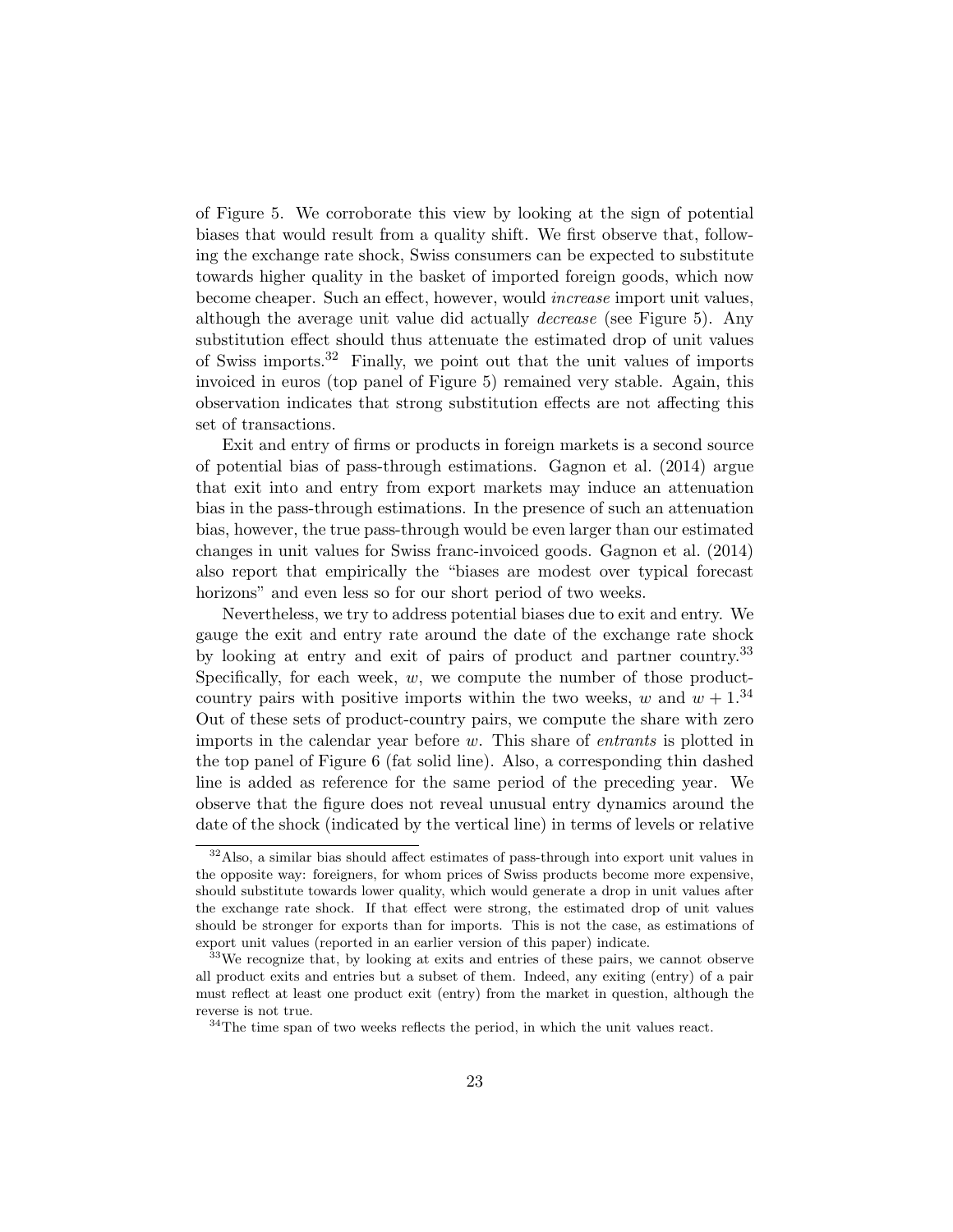to the previous year.

Figure 6: Entry and (temporary) exit shares at the weekly frequency



Entry (exit) shares are the shares of pairs that are active (not active) in the two weeks window [w,w+1] but not active (active) in the last 52 weeks [w-1,w-52].

Similarly, for each week  $w$  we look at the number of those pairs with positive imports within the calendar year preceding w. Out of these pairs, we compute the share with zero imports in the two weeks,  $w$  and  $w+1$ . This share of temporary exiting pairs is plotted in the bottom panel of Figure 6 (fat solid line). A corresponding thin dashed line is added as reference for the preceding year. Again, the figure does not indicate unusual exits around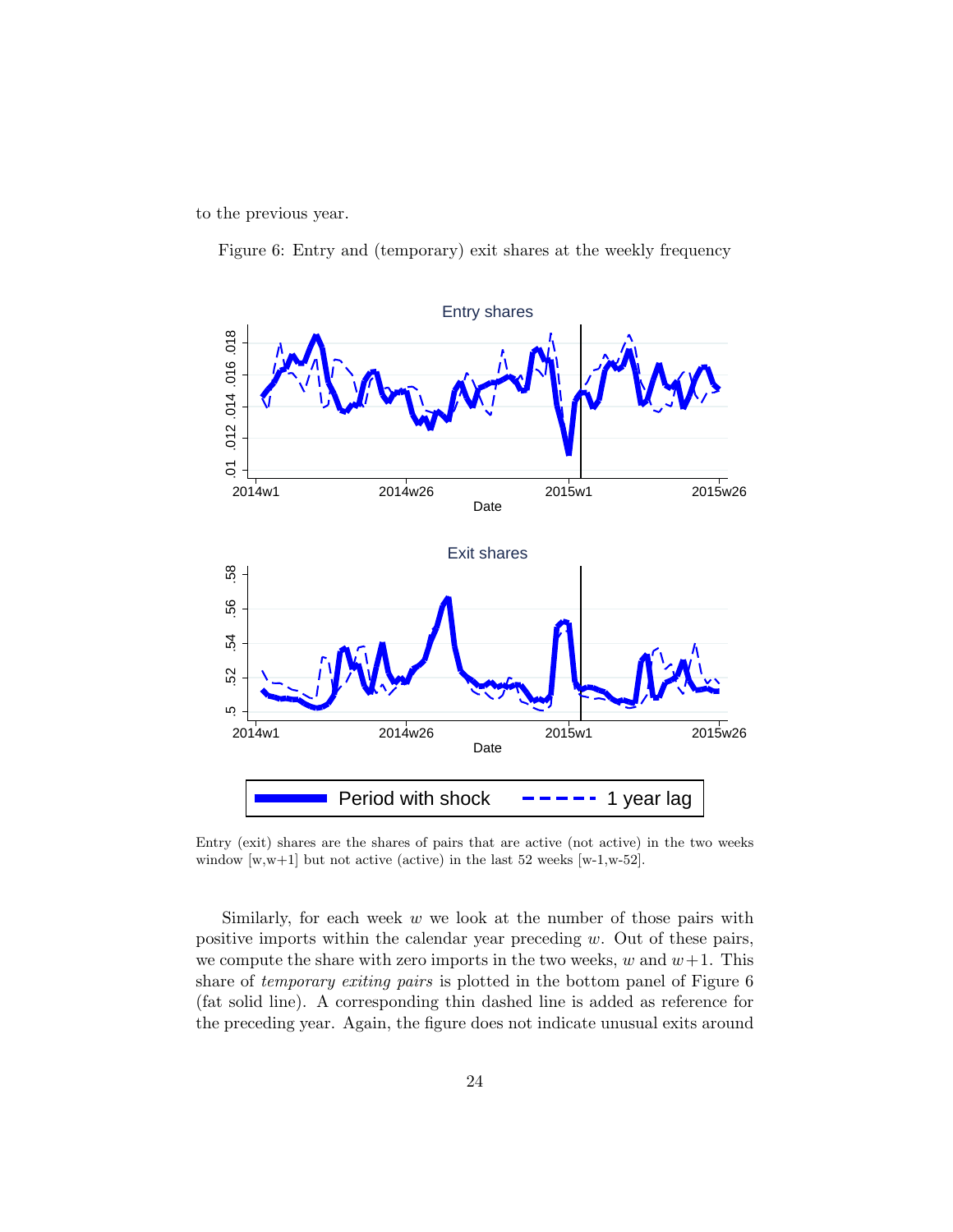the date of the shock.

Clearly, we cannot observe all exits and entries of firms or products. Yet, the set of exits and entrants that can be identified (those plotted in Figure 6) do not indicate that unusual entrance or exit happen in the period after the shock within which the adjustment takes place.

Having discussed the potential effects of the two most relevant biases of exchange rate pass-through into unit values, we conclude that a large part of the sharp and sudden fall in unit values in the immediate aftermath of the exchange rate shock must have been driven by underlying price changes. Of course, this does not imply that price adjustments were identical in magnitude for all firms or products. Indeed, it is well known that there is heterogeneous pass-through across firms. For example, Berman et al. (2012) show that highly productive firms display relatively low import price exchange rate pass-through while Amiti et al. (2014) show that import-intensive exporters display relatively low export price pass-through. Clearly, some firms might have adjusted their price one-to-one with the exchange rate, while others did not adjust prices at all. Consequently, we read our estimation results as follows. Most firms that adjusted prices in reaction to the exchange rate shock did so within the very short period of two weeks after the shock did occur. Put differently, if a firm's optimal response to the exchange rate shock was to change its border price, this price change was implemented very quickly.

These observations suggest that the fast exchange rate pass-though for goods invoiced in Swiss francs is driven by underlying nominal price changes. In particular, we read this findings as strong evidence of a prompt price adjustment in response to a large shock to the Swiss franc on January 15, 2015.<sup>35</sup> We claim that the price adjustment is clustered in that an uncommonly high share of firms adjust their prices. The systematic adjustments take place within the first two weeks after the shock. Presuming conservatively that prices either remain unadjusted or adjust one-to-one with exchange rates, then about 50% of all import prices invoiced in Swiss francs must have been adjusted after eight working days (see Table 2). In the medium-run (months 4 to 6) the according pass-through is 0.61. This means that under the same assumptions 82% of those prices that were adjusted in the medium-run were adjusted immediately  $(0.50/0.61 = 0.82)$ .

<sup>35</sup>We also acknowledge that we are unable to directly measure price stickiness, as Gopinath and Rigobon (2008), who track the frequency of price adjustments. We thus cannot follow Gopinath et al. (2010), who estimate the exchange rate pass-through conditional on price adjustments.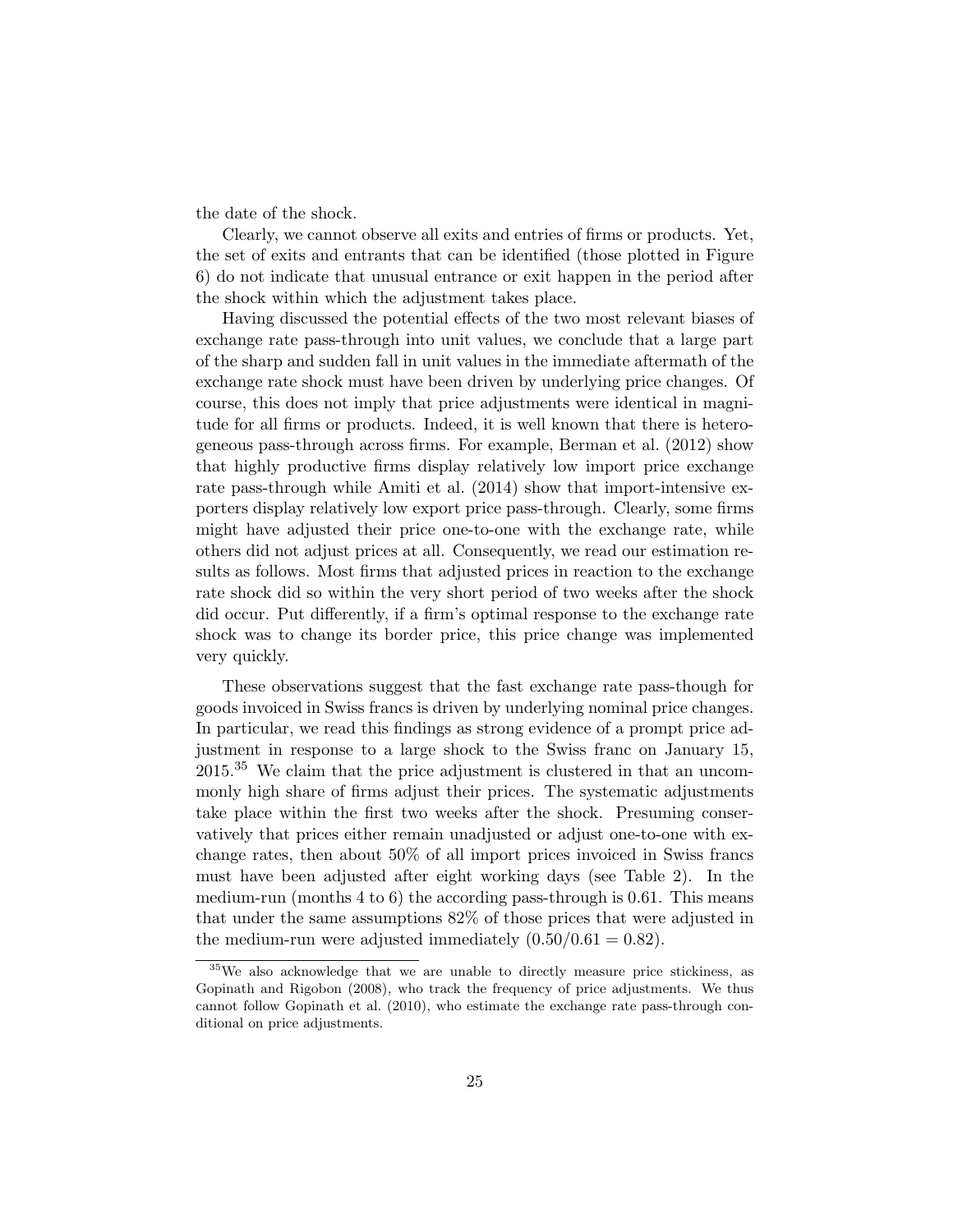Our claim that the share of price adjustments in the sample of Swiss francs invoiced products increased after the January 15 shock is corroborated by directly observed price data. Figure 7 plots the year-on-year change of shares of price changes within the sample of import prices surveyed by the Federal Statistical Office to construct the Swiss import price index.<sup>36</sup> These price data are surveyed within the first eight days of each month and are reported at the monthly frequency, so that January 2015 data refer to the period before the shock. The top panel corresponds to the sample invoiced in Swiss francs and reveals a sharp increase in the frequency of price changes in February 2015 with a slight lull in March 2015 followed by an increase in the frequency in April 2015. Thereafter, the pattern of price changes returns to its pre shock level.<sup>37</sup> We attribute the staggered increase in the reported frequency of price changes to the fact that the Federal Statistical Office conducts its monthly survey on a changing sample of products. Therefore, some prices that were changed immediately after the exchange rate shock on January 15 were not surveyed before March or April. The corresponding price changes therefore appear in the statistics with a delay. The bottom panel plots the corresponding shares of price changes for the sample of goods invoiced in foreign currency.<sup>38</sup> In line with our earlier finding, the increase in the share of price changes is much more moderate for the sample of goods invoiced in foreign currencies. We acknowledge that the data underlying Figure 7 are only partially comparable to those used in our full analysis. Nevertheless, we read the above observations as qualitatively supporting evidence of our preferred interpretation of our central analytical findings.

Our interpretation of fast price adjustments, in turn, implies that nominal rigidities play a minor role for the period immediately following the exchange rate shock. The findings reported above thus constitute strong evidence in favor of state-dependent pricing frameworks à la Dotsey et al. (1999) and Golosov and Lucas (2007). We also observe that our findings are hard to explain by pricing models based on *sticky information* à la Mankiw and Reis (2002). In particular, an economy in which a constant fraction of agents updates information and pricing plans within each period does not

<sup>36</sup>We take year-on-year changes because the sample of prices is specific to each month of the year. Note that the sample includes goods from all partners and not just from the euro area.

 $37$ The average price change for import prices invoiced in Swiss francs (foreign currency) was 21.7% (10.0%) in the period from 2011 to 2014 and averaged 28.2% (10.3%) for the first six months in 2015.

<sup>38</sup>Specifically, this sample also includes goods invoiced in USD and other foreign currencies and covers all partner countries.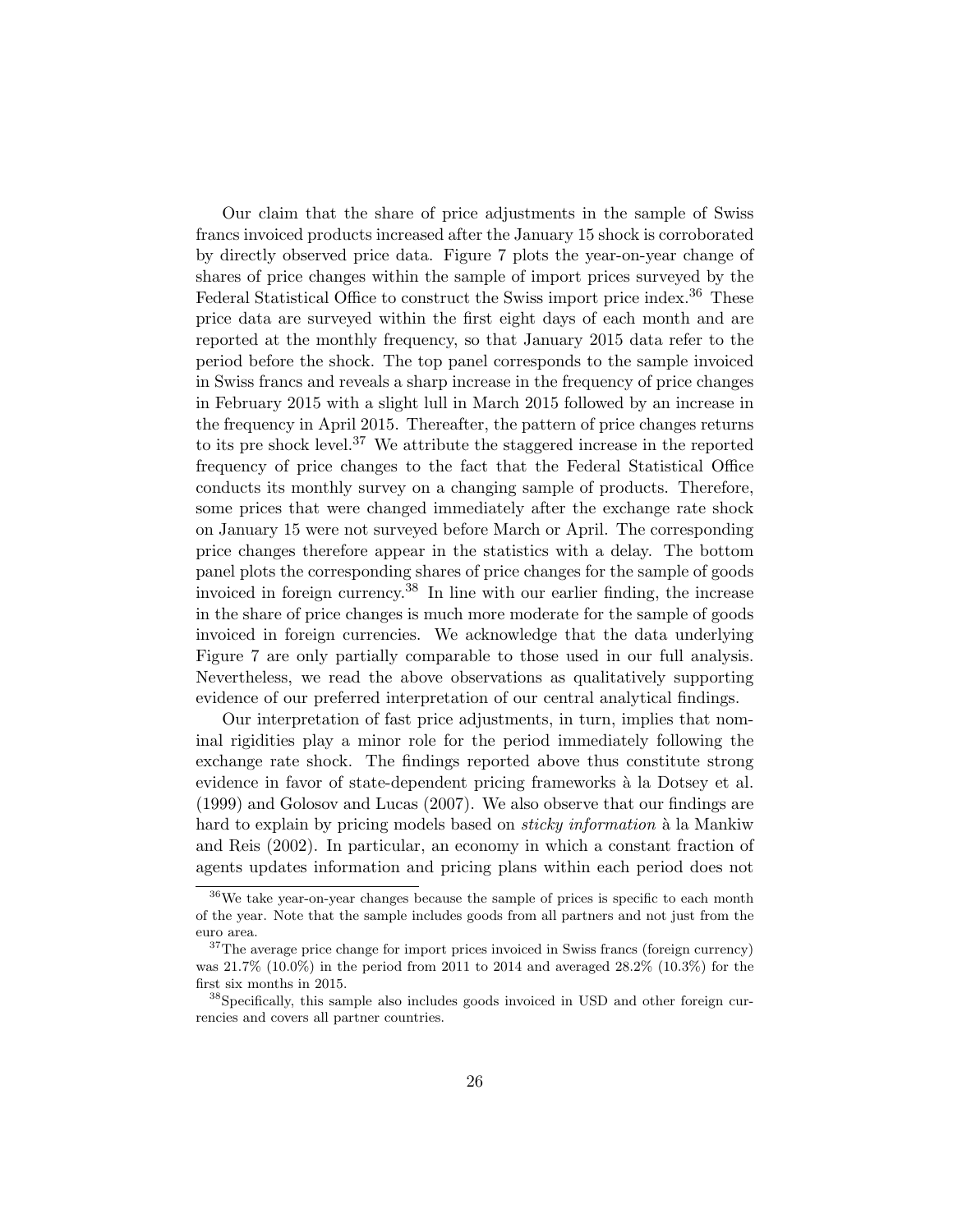![](_page_26_Figure_0.jpeg)

Figure 7: Annual difference in the monthly price changes in import prices invoiced in Swiss francs

Source: Federal Statistical Office (IPI/PPI section), own calculations.

simultaneously match the frequency of price adjustments in normal times and the large fraction of price adjustments immediately following the unan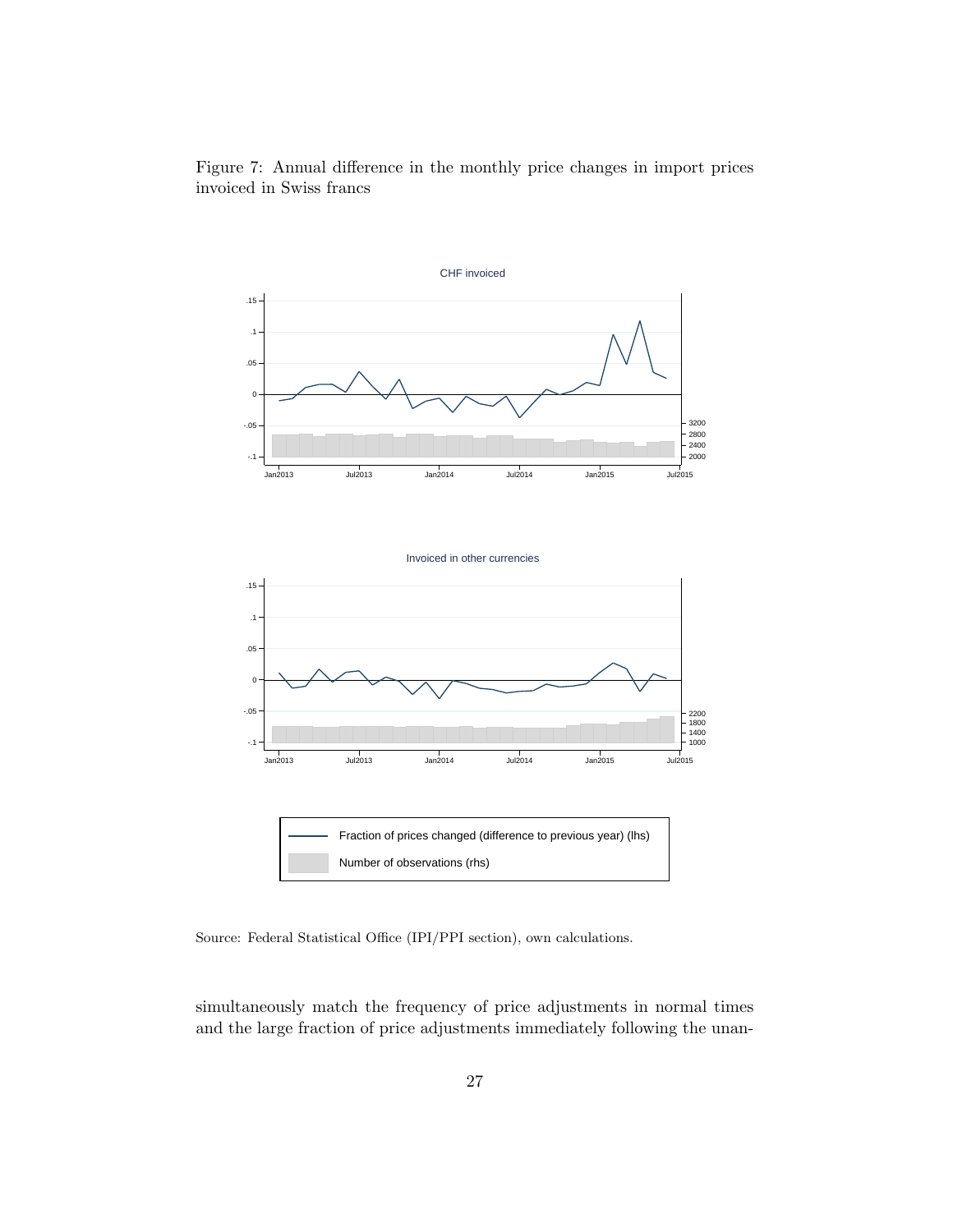ticipated exchange rate shock. Our work thus highlights that exceptional price responses to shocks that are particularly visible or hard to ignore are not captured by sticky information models. Our findings thus complement Alvarez et al. (2016), who show that the exchange rate pass-through materializes faster in response to large exchange rate shocks than to small shocks. Also, we connect to Nakamura and Steinsson (2008), who provide evidence in favor of menu costs by emphasizing the importance of idiosyncratic shocks as a driving force of price changes.

Finally, we also notice that our findings differ somewhat from those in earlier work by Gopinath and Rigobon (2008) who document that price adjustments of U.S. import prices in episodes of large exchange rate devaluations were qualitatively "as expected, but  $\lceil ... \rceil$  surprisingly weak." 39 Part of this mild reaction may be explained by the fact that the exchange rate devaluations were anticipated, so that some prices were adjusted in advance of the devaluation, which dampened the reaction on impact (see the according Figure II in Gopinath and Rigobon (2008)). Moreover, most devaluation episodes concern developing countries for which trade is typically invoiced in U.S. dollars and thus display low pass-through rates even in the long run (see Gopinath et al.  $(2010)$ ).<sup>40</sup> Thus, the fact that our work uncovers strong reactions by comparison may be traced back to the unusually clean and unanticipated exchange rate shock on January 15, 2015, as well as the substantial differences in invoicing practices between the U.S. and Switzerland.

Overall, our results suggest a fast adjustment process of nominal prices. Therefore, nominal rigidities seem to have little importance in the face of such a big shock, as import unit values show a fast and persistent passthrough.

A question that remains open so far is how the fast adjustment of border prices came about in practice. After all, contracts and physical delivery of cross-border transactions are typically understood to have substantial timelags, very often exceeding the two weeks of inferred price adjustments.<sup>41</sup> In an attempt to address this question, we turn to informal information

<sup>&</sup>lt;sup>39</sup>The frequency of monthly import price increases (decreases) is shown to fall (rise) by about 5 percentage points, although the average unconditional price change drops by about -0.5% in the month after the exchange rate devaluation.

 $^{40}$ Figure II in Gopinath and Rigobon (2008) suggests a cumulative average import price drop around large devaluations of about 2%, which, given an original shock of 15%, amounts to a pass-through rate of 0.13. This is in the realm of the 24-months pass-through rate of 0.17 reported for dollar invoiced transactions in Gopinath et al. (2010).

 $41$ See Amiti and Weinstein  $(2011)$ .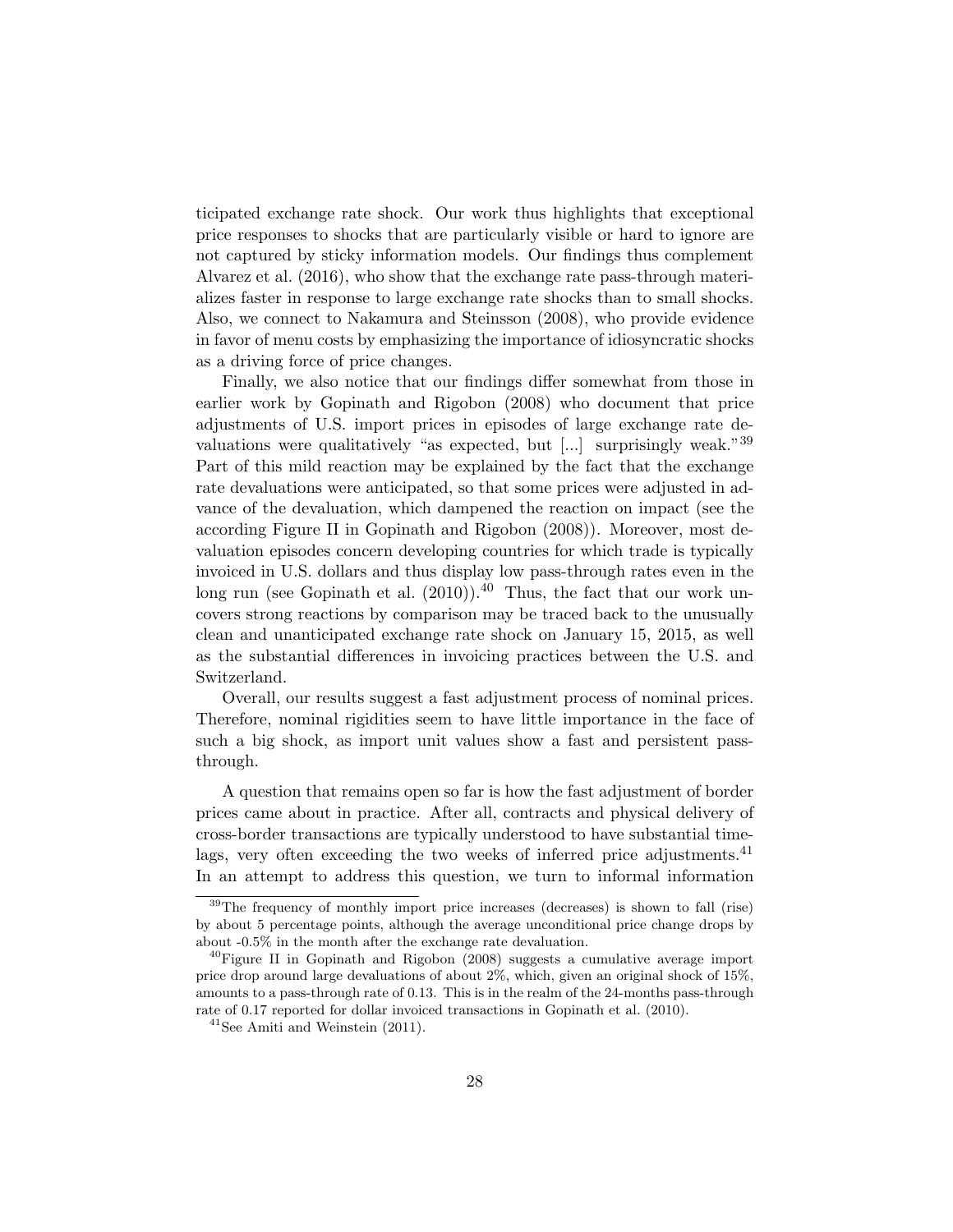obtained through interviews conducted by delegates of the SNB regional network.<sup>42</sup> The interviews revealed that Swiss managers did take unconventional measures to adjust to the appreciation of the franc. Established contracts between Swiss importers and international distributors were immediately renegotiated after the shock to maintain the client base. In several cases, prices were reset automatically, as some contracts contain a built-in clause according to which prices are reset whenever exchange rate changes exceed certain thresholds. The motive behind this practice is to share the impact of exchange rate changes between parties.<sup>43</sup>

### 4 Robustness checks

This section presents a series of robustness checks on the previous section's main finding that the speed of price adjustment to a large exchange rate shock is remarkably fast. The robustness checks show that our speed result holds for numerous subsamples of the dataset. The pass-through for goods invoiced in Swiss francs is always fast: in all robustness checks it reaches the medium-run pass-through within 14 working days at most. The most important restrictions aim to address concerns related to our data limitations but also to the potential critique of the role of firm-specific and product-specific determinants of exchange rate pass-through. These robustness checks are based on specification (2) and are summarized in Table 2. The corresponding graphs of the daily price dynamics are relegated to Appendix 3.

Because our main attention concerns the start and the end day of the exchange rate pass-through, and given that these dates can only be sensibly defined for transactions that are invoiced in Swiss francs, the results presented in Table 2 are limited to this subset of observations. In other words,

 $42$ The SNB delegates conduct quarterly interviews with about 230 managers and entrepreneurs on the current and future economic situation of their companies and on the Swiss economy in general. The selection of companies differs from one quarter to the next. It reflects the industrial structure of the Swiss economy, based on the composition of GDP. The survey's main results are reported in the SNB's Quarterly Bulletin. See SNB (2015) for example.

<sup>&</sup>lt;sup>43</sup>For exporters, the mirror image emerged. Based on the experiences of the Swiss franc shock in 2011, there was the general recognition that an immediate price reduction of Swiss exports was needed. Some exporting companies whose bargaining position was too weak (e.g., because of strong competition) absorbed the total cost of the price reduction to defend market-shares. In some cases, prices were even renegotiated for goods that were purchased before the shock but whose delivery was still outstanding because of delivery lags. Again, this adjustment was done to maintain the client base. The informal information thus complements and reinforces our main message in suggesting that reactions to the exchange rate shock were unusually fast.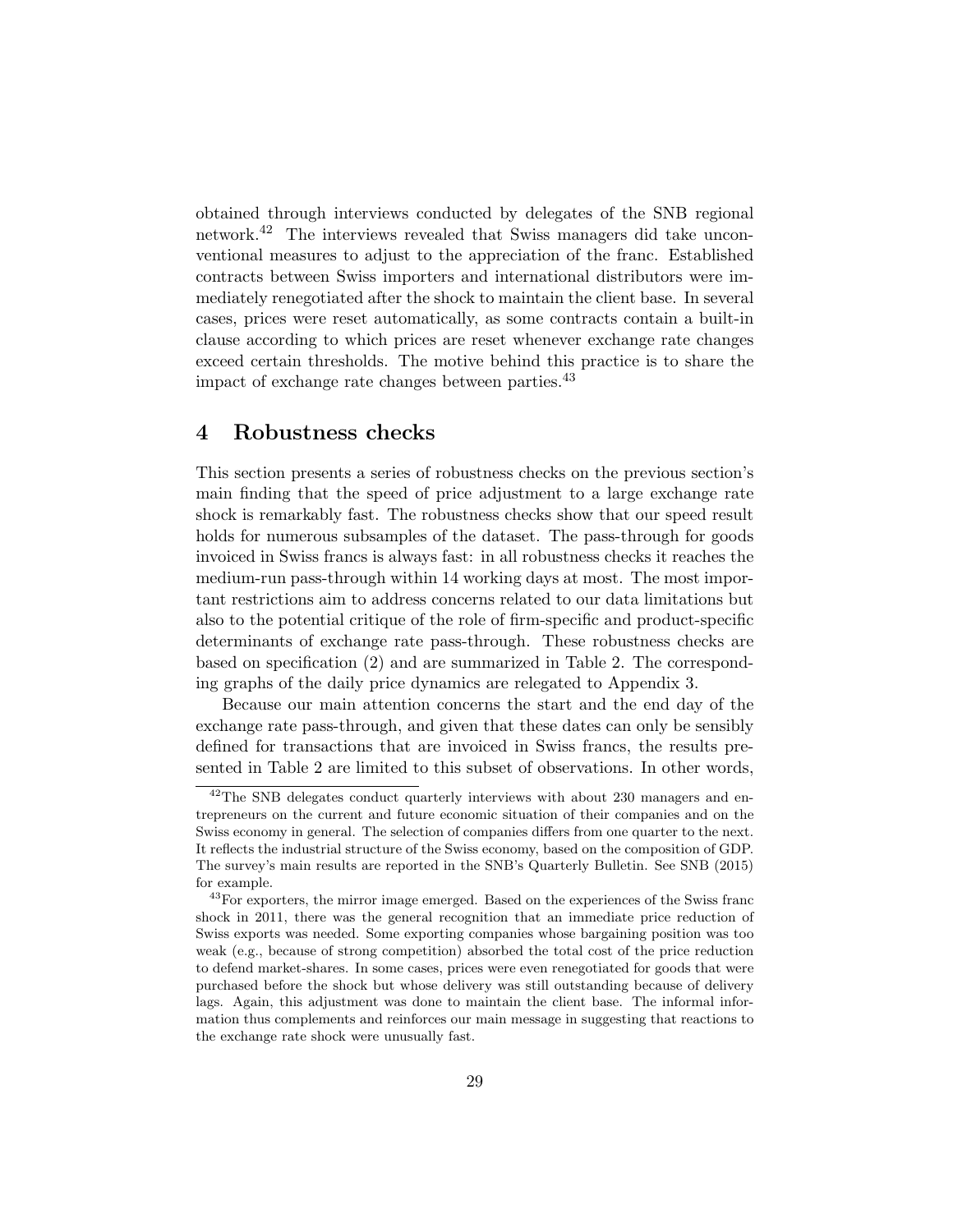we investigate the robustness of our results presented in the bottom panel of Figure 5.

Table 2: Daily regression results (specification 2) for CHF invoiced transactions

| <b>Imports</b> | Sample                      | Start day      |                | End day Start day PT End day PT Med-run PT |       |       | Observations |
|----------------|-----------------------------|----------------|----------------|--------------------------------------------|-------|-------|--------------|
|                |                             |                |                |                                            |       |       |              |
| All obs.       | 1.a Baseline                | $\overline{2}$ | 8              | 0.317                                      | 0.496 | 0.611 | 8608987      |
|                | 2.a Big imp.                | 11             | 11             | 0.291                                      | 0.291 | 0.373 | 1479497      |
|                | 3.a Value $>$ 300           | 3              | 12             | 0.182                                      | 0.262 | 0.410 | 3306882      |
|                | 4.a Value $<$ 300           | $\overline{2}$ | $\overline{7}$ | 0.370                                      | 0.604 | 0.722 | 5164283      |
|                | 5.a Consump. goods          | $\overline{2}$ | 7              | 0.495                                      | 0.645 | 0.737 | 4489635      |
|                | 6.a Invest. goods           | 5              | 8              | 0.259                                      | 0.375 | 0.475 | 4086848      |
|                | 7.a Interm. goods           | $\overline{2}$ | 6              | 0.288                                      | 0.419 | 0.592 | 1846683      |
|                | 8.a Diff. goods             | $\overline{2}$ | 8              | 0.301                                      | 0.510 | 0.596 | 7699835      |
|                | 9.a Ref. priced             | $\overline{2}$ | 5              | 0.275                                      | 0.530 | 0.634 | 614535       |
|                | 10.a Org. exchange          | 5              | 7              | 0.454                                      | 0.609 | 0.919 | 53826        |
|                | 11.a Single trans.          | $\overline{2}$ | $\overline{2}$ | 0.470                                      | 0.470 | 0.508 | 2165627      |
|                | 12.a Transportation by road | 1              | 12             | 0.082                                      | 0.532 | 0.627 | 7788390      |
|                | 13.a Imports from the US    | 3              | 8              | 0.832                                      | 1.013 | 1.125 | 657763       |
| Sup. units     | 1.b Baseline                | $\overline{2}$ | 9              | 0.381                                      | 0.621 | 0.580 | 2274015      |
|                | 2.b Big imp.                | 10             | 14             | $-0.318$                                   | 0.334 | 0.476 | 516469       |
|                | $3.b$ Value $>300$          | $\overline{4}$ | 12             | 0.222                                      | 0.314 | 0.379 | 1062995      |
|                | 4.b Value $<$ 300           | $\overline{2}$ | $\overline{7}$ | 0.471                                      | 0.545 | 0.755 | 1165622      |
|                | 5.b Consump. goods          | $\overline{2}$ | 9              | 0.592                                      | 0.639 | 0.809 | 1437471      |
|                | 6.b Invest. goods           | 6              | 6              | 0.421                                      | 0.421 | 0.208 | 813982       |
|                | 7.b Interm. goods           | 1              | 1              | 0.437                                      | 0.437 | 0.483 | 224350       |
|                | 11.b Single trans.          | $\overline{2}$ | $\overline{2}$ | 0.361                                      | 0.361 | 0.421 | 656835       |
|                | 12.b Transportation by road | $\mathbf{1}$   | 9              | 0.155                                      | 0.684 | 0.623 | 1980756      |

Note: all regressions include augmented 8-digit HS code - country - postal code fixed effects and a 2-digit HS code-country specific trend. Errors are Context and registered at the postal code level. Start day represent the first day where the pass-through is significantly different from 0. End day represent the first day vehence and a start day represent the first day w November of the Scheme Constant of the Magnetian classification); 6. 8-digit HS codes classified as a investment goods (Swiss Customs Administration classification); 7. 8-digit HS codes classification); 7. 8-digit HS codes 11. customs declarations with one single transaction; 12. transactions of goods transported by road; 13. imports from the United-States.

#### 4.1 Unit values versus unit prices

A common critique of analyses based on unit values is that these measures constitute not only an imprecise but a potentially biased proxy of actual prices. To address related concerns, we restrict the sample to those products and observations for which information on 'supplementary units' are available. These units represent the economically relevant accounting measure for the goods. Typical units are "pairs" (e.g., for shoes), "pieces" (e.g.,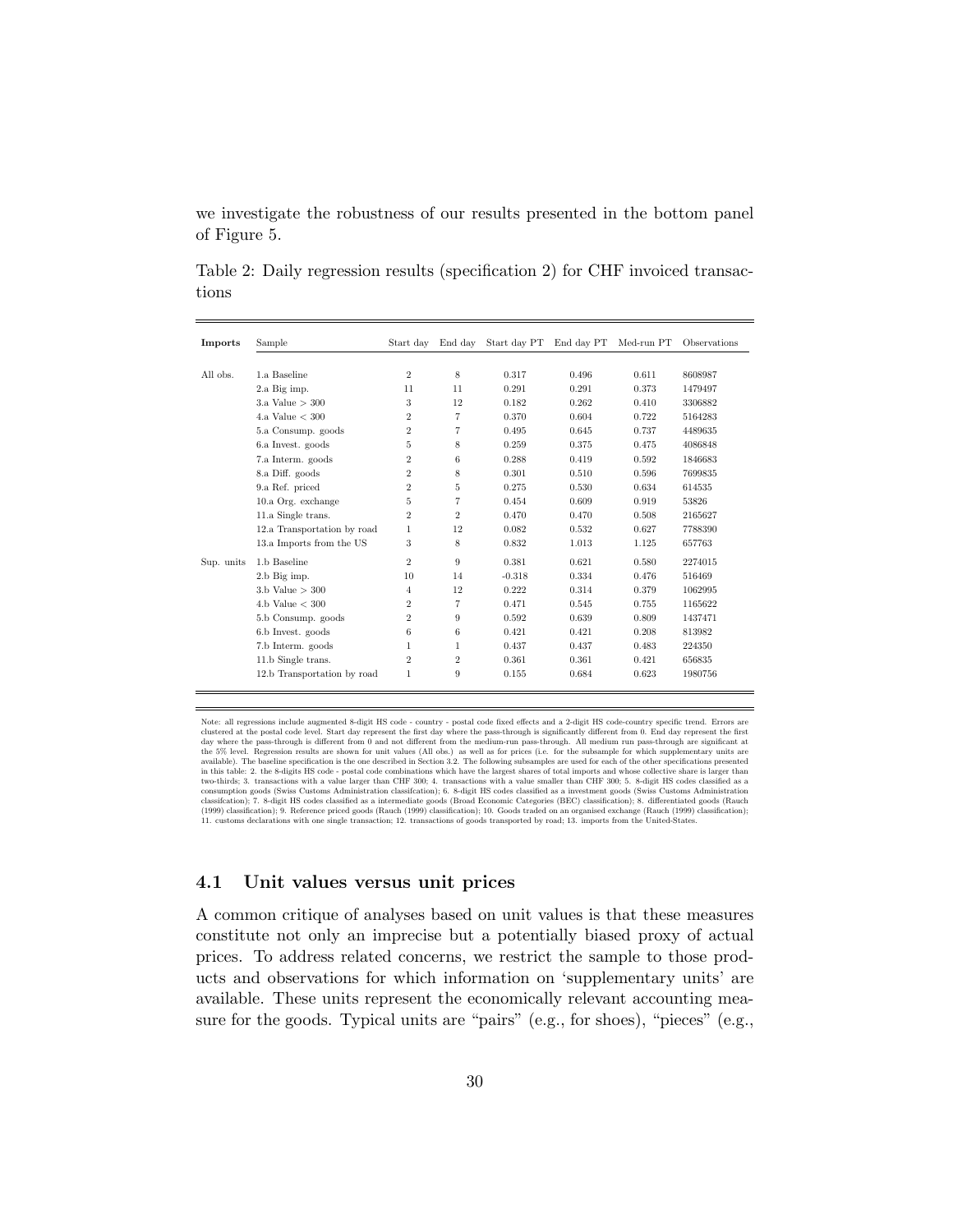for watches).<sup>44</sup> The resulting measures, which we label *unit prices*, are again imperfect but constitute arguably better measures of prices.

The start and end date for unit prices are listed under the section "Sup. units" in Table 2. Compared to the baseline regression, the estimations based on unit prices reveal a comparable speed of the pass-through. Specifically, the differences range within the time-frame of two weeks, which confirms the view that price adjustments are fast. For example, row 1.a in the upper panel of Table 2 presents the results for Swiss franc-invoiced imports and shows that the baseline regression for imports invoiced in Swiss francs results in a statistically significant pass-through of 0.32 after two working days and a medium-run pass-through of 0.61 attained after eight working days. The corresponding estimates based on unit prices (row 1.b in the bottom panel) show a similar start day and imply that the medium-run pass-through is reached after nine working days. It is clear that the adjustment starts early in both cases and that the pass-through reaches its medium-run value in less than two weeks.

#### 4.2 Proxying firm size

Our second set of robustness checks aims at addressing the impact of firm size on our estimations. Berman et al. (2012) show that highly productive firms absorb more of the exchange rate shocks through export prices and thus exhibit a lower pass-through into import prices. Consistently, Amiti et al. (2014) show that import prices of large, import intensive firms exhibit a lower exchange rate pass-through as part of their production costs vary with foreign inputs.<sup>45</sup> Equivalently, the speed of response to the shock may differ by firm size and import intensity.

While we cannot control for firm characteristics, we nevertheless try to exclude a large share of small importers. Specifically, we restrict the sample of import transactions to pairs of 8-digit HS code and ZIP-code with the largest import value. This criterion constitutes only a rough proxy for firm size, but it does exclude many small Swiss importers. The results are given in rows 2.a and 2.b in Table 2 and show that the speed of adjustment of 11 working days is fast for big importers, too. $46$ 

A second and additional way to proxy for firm size is by separating

<sup>&</sup>lt;sup>44</sup>For example, while declarations for some motor parts only have information on the mass instead of the number of parts, declarations for watches have the more precise information of the number of units.

 $^{45}$ See also Chung (2016) on the currency choice of import-intensive firms.

 $^{46}$ In Appendix 3, Figure 10 shows the daily results for imports of big importers.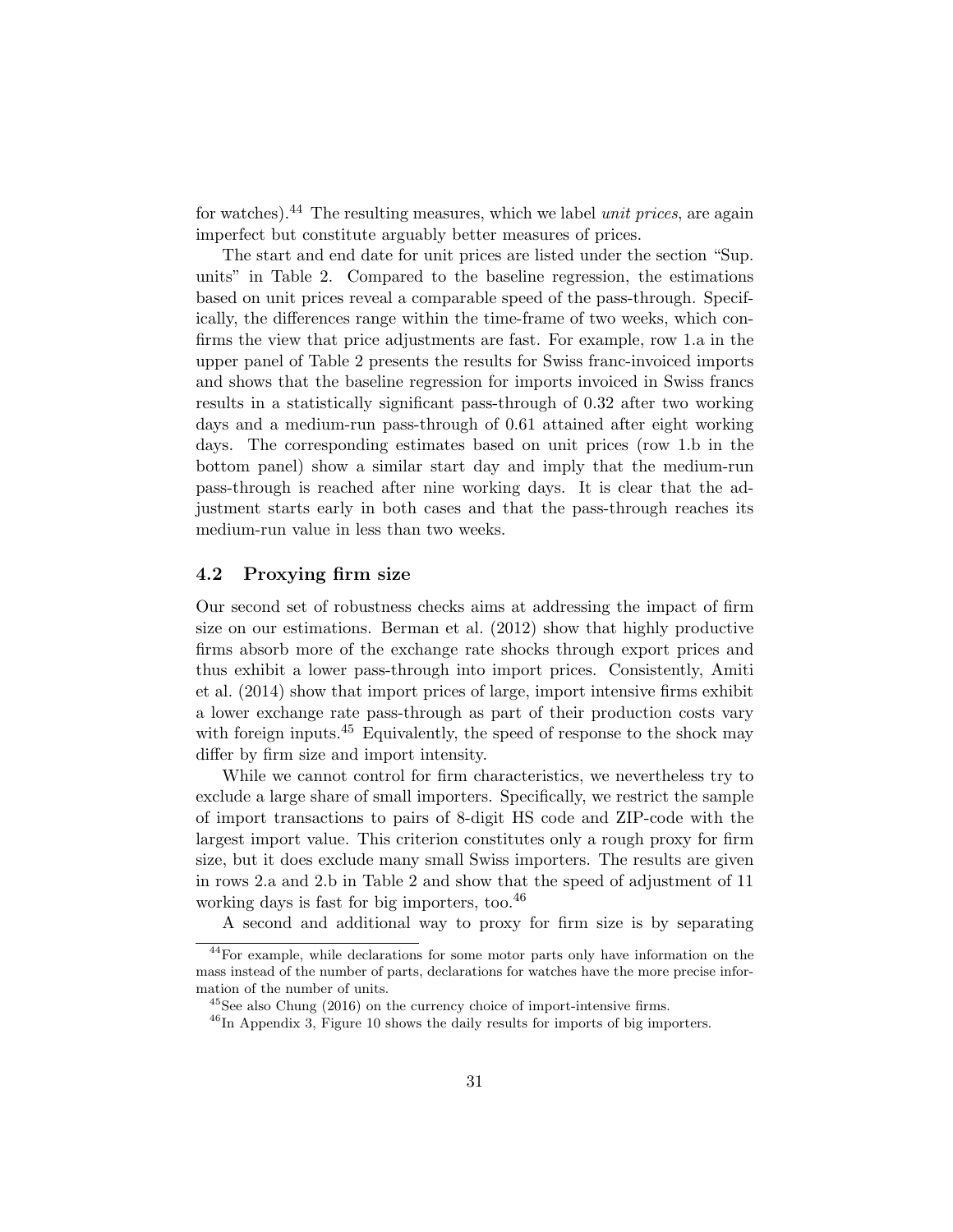transactions of large value from transactions of low value.<sup>47</sup> We adopt the value of CHF 300 as a threshold to define roughly similarly sized subsamples of small value shipments and of large value shipments.<sup>48</sup> Restrictions 3 and 4 in Table 2 show that the medium-run pass-through into import unit values is lower for big shipments and higher for small ones. The estimations also show that, again, no notable differences are observed for the start and end dates.

#### 4.3 Intermediate, investment and consumption goods

One of the limitations of our data is that intrafirm transactions are unidentified. This drawback may be of importance for the rate of pass-through. For the United States, Neiman (2010) documents that prices of intrafirm cross-border trade display less stickiness. However, the shape of the cumulative pass-through reported in Neiman (2010) displays a similar lack of immediate adjustment for both intrafirm and arm's length transactions. Nevertheless, it might still be suspected that our fast adjustment results from multinational firms quickly adjusting their transfer prices.<sup>49</sup> Concerns related to intrafirm trade are partially addressed by our robustness checks above, where we have shown that small transactions (those that presumably correspond to small and medium sizes firms or to individuals) do not reveal a substantially different speed of exchange rate pass-through.

In addition to the robustness checks above, we also address concerns about intrafirm trade by looking at different goods categories: consumption goods, investment goods and raw materials, and intermediate goods.<sup>50</sup> Restrictions 5, 6, and 7 in Table 2 show the start and end days with the pass-through estimates for consumption (restriction 5), investment goods

 $47$ Kropf and Sauré (2014) show that large and productive exporters tend to make shipments of higher values.

<sup>48</sup>Swiss Custom Administration adds a value added tax on imports worth more than CHF 300. Our results are not sensitive to this threshold. In Appendix 3, Figure 11 shows the daily results for the import unit values of transactions of less than CHF 300. Figure 12 shows the daily results for the import unit values of transactions of more than CHF 300.

 $^{49}\rm{Even}$  in that case, however, the fast adjustment implied by our results would indicate a faster reaction of multinational firms than usual.

 $50$ The Swiss customs office classifies each 8-digit HS code as either consumption good, raw material, investment good, energy good, or cultural good. We perform our analysis on consumption and raw material and investment goods separately, keeping only those transactions whose HS code is classified in a unique category. We use the Broad Economic Categories (BEC) classification to identify intermediate goods.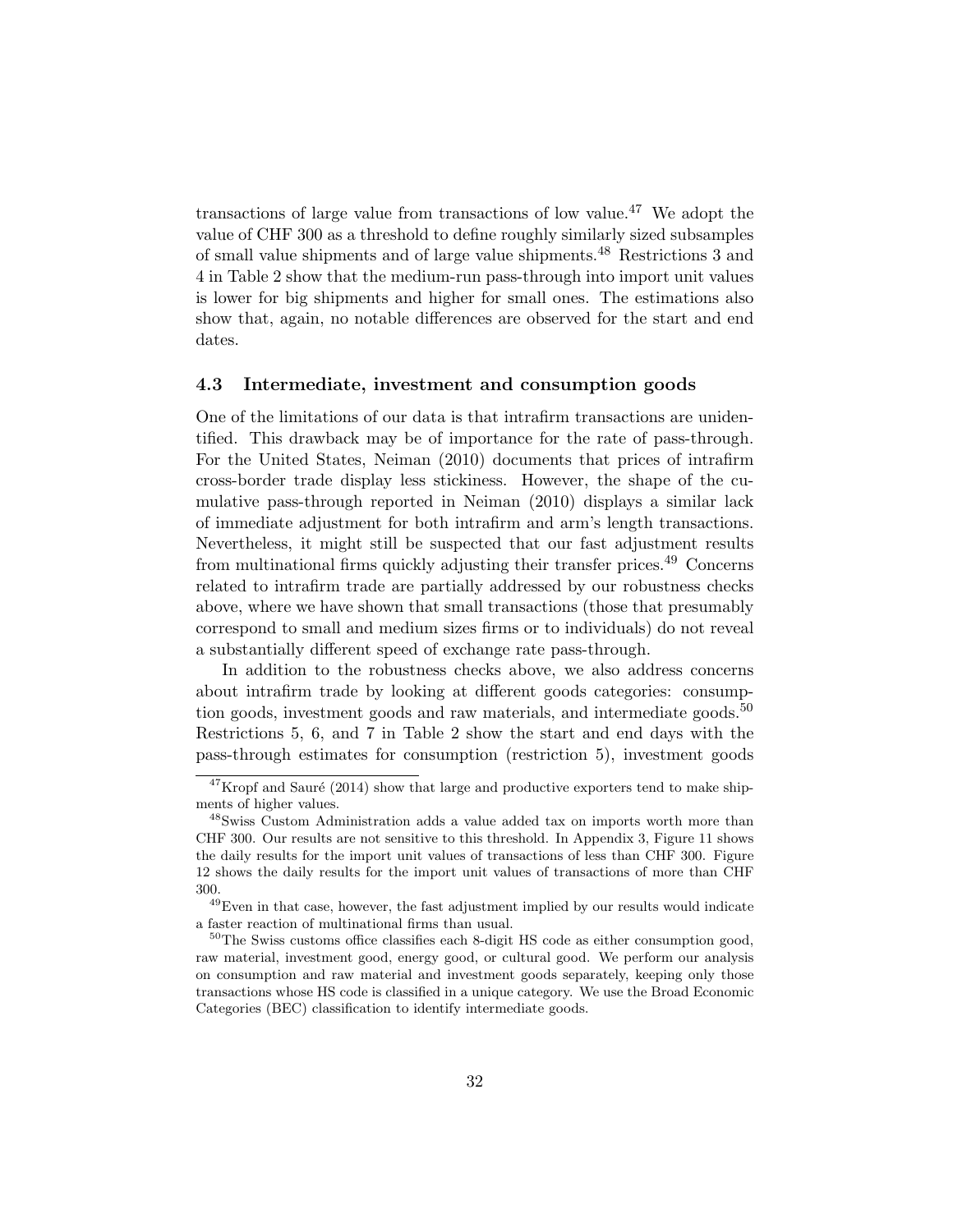and raw materials (restriction  $6$ ), and intermediate goods (restriction  $7<sup>51</sup>$ Some heterogeneity in the medium-run level of pass-through is uncovered, but again, the results show that the adjustment starts rapidly and reaches its medium-run pass-through estimate within nine working days after the shock.

Assuming that the share of intrafirm trade is different across the main categories, this indicates that intrafirm transactions do not drive our fast pass-through result.

#### 4.4 Differentiated, referenced, and homogeneous goods

With respect to price adjustment, the organization of the market plays a significant role. Using Rauch (1999) classification, Gopinath and Rigobon (2008) report that the median import price duration is substantially longer for differentiated goods (14.2 months) than for reference goods (3.3 months) and goods in the organized exchange category (1.2 months). To check that the fast pass-through is not driven by the organized exchange or the reference goods, we run the daily regression on each category separately.<sup>52</sup> The results, presented in rows 8.a to 10.a in Table 2, show that the level of pass-through differs for each category. Consistent with intuition, goods traded on an organized exchange show a higher medium-run pass-through, followed by reference priced goods and differentiated goods. Still, the reaction is fast in all three categories. Even differentiated goods show a reaction in unit values the second working day after the shock and reach their medium-term level after eight working days.<sup>53</sup>

#### 4.5 Precision of currency recording

In our description of the Swiss customs data, we have pointed at the possibility that the invoicing currency may be misreported for some transactions. Specifically, each customs declaration has a unique invoicing currency but may contain multiple transactions. In such cases, the invoicing currency

 $51$ In Appendix 3, Figure 14 shows the daily estimates on import unit values for the investment goods and raw material, Figure 13 presents those for consumption goods and Figure 15 those for intermediate goods.

 $52$ Due to a lack of sufficient observations, we only regress unit values and are unable to further reduce the sample to transactions where unit prices are available.

<sup>&</sup>lt;sup>53</sup>In Appendix 3, Figure 16 shows the daily estimates on unit values. It is notable that the exclusion of the more volatile organized exchange and reference categories lead to more precise estimates of the daily reaction.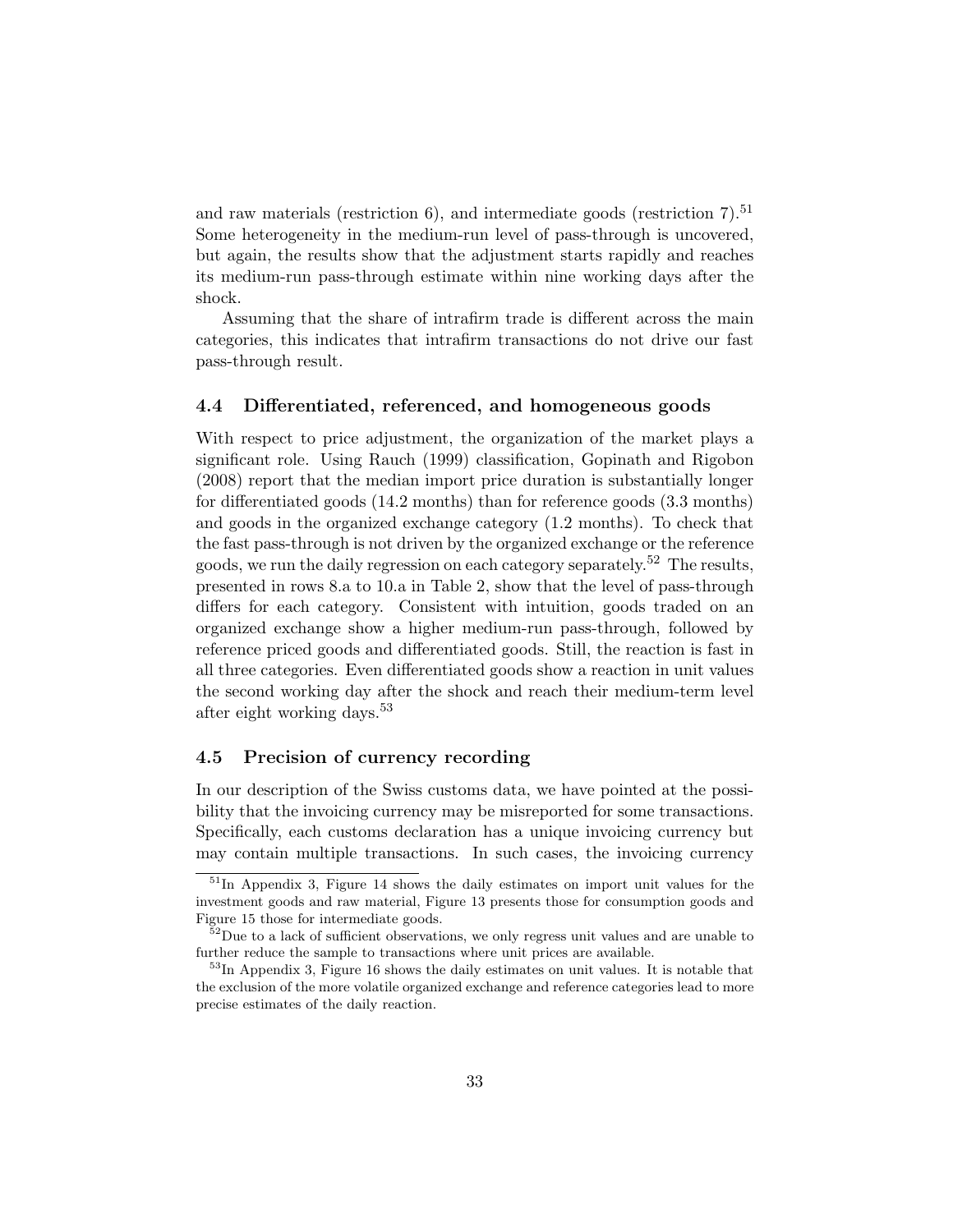of the main transactions is recorded. This practice may induce biased estimates, as transactions that are recorded as invoiced in Swiss francs may actually be invoiced in euros. Consequently, the reaction of unit values of transactions invoiced in Swiss francs may be overestimated (and similarly the reaction of unit values of transactions invoiced in euros underestimated). The fact that the euro-invoiced transactions follow the exchange rate change almost perfectly in Figure 5 already indicates that the misclassification does not severely affect our results for euro-invoiced transactions. To formally control for a potential bias, we run the same regressions although restricting the sample to transactions for which a misclassified invoicing currency can be excluded. We do so by focusing on customs declaration with a single transaction only. The results are listed as restrictions 11.a and 11.b in Table 2. Consistent with some currency misclassification, they show a lower pass-through than the full sample. They show however that the speed of adjustment is fast even in those cases where currency misclassification is impossible, as the medium-run pass-through is reached after only a few days in both cases.<sup>54</sup>

#### 4.6 Product category regressions

We also investigate whether the speed of price adjustment differs across HS categories by running separate regressions for each HS section. Table 3 presents the section specific results, which show substantial heterogeneity in the medium-run pass-through, with some categories showing no significant medium-run pass-through and other displaying full-pass-through.

Whenever the pass-through is nontrivial, however, the medium-run passthrough is reached within a short time window.<sup>55</sup>

### 4.7 The role of distance

Finally, Swiss trade with the euro area may be considered as rather special due to the geographical proximity and the various bilateral agreements between both economies. The proximity, in particular, could drive fast price adjustment, as delivery time is reduced to a minimum between neighboring economies and corresponding contracts may be written short term.

 $54$ In Appendix 3, Figure 17 show the daily results for transactions where currency misclassification is not possible for imports.

<sup>&</sup>lt;sup>55</sup>In Appendix 3, Figure 18 shows the median of the section specific daily point estimates and confidence intervals.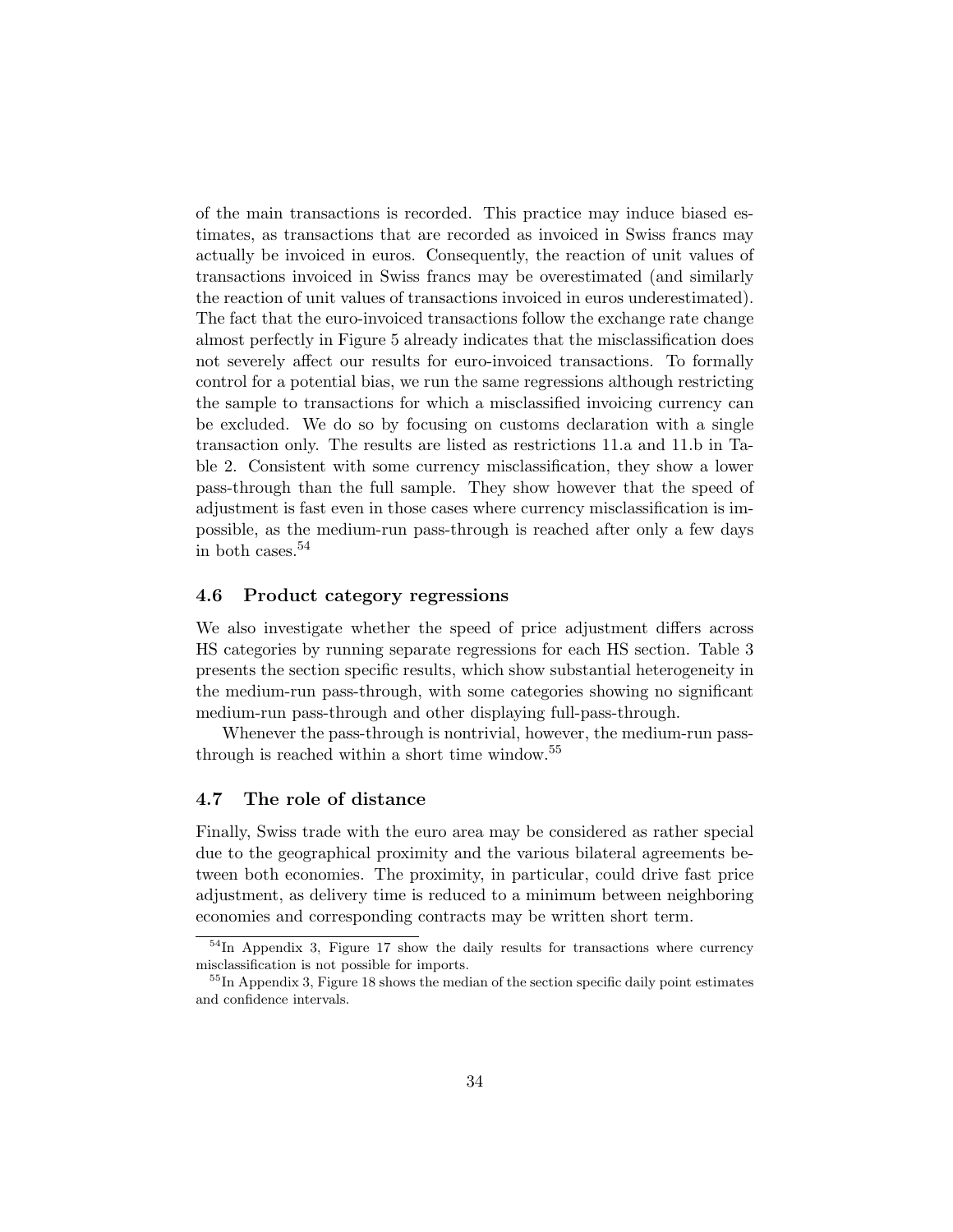Table 3: Imports daily regression results (CHF invoiced, by HS section)

|                                                       | Start day      | End day        | Start day PT | End day PT | Med-run PT | Observations |
|-------------------------------------------------------|----------------|----------------|--------------|------------|------------|--------------|
| Live animal; animal $pro\_s$                          | 4              | $\overline{4}$ | 0.592        | 0.592      | 0.686      | 35222        |
| Vegetable products                                    | $\overline{2}$ | $\overline{2}$ | 0.326        | 0.326      | 0.488      | 300601       |
| Animal or vegetable fat. 1                            | 7              | 7              | 0.707        | 0.707      | 0.895      | 9544         |
| Prepared foodstuff; bey <sub>~S</sub>                 | $\overline{2}$ | 3              | 0.337        | 0.632      | 0.690      | 769461       |
| Mineral products                                      | ×.             | ٠              | $\epsilon$   |            | $-0.071+$  | 73756        |
| Products of the chemica                               | 4              | $\overline{4}$ | 0.501        | 0.501      | 0.584      | 686242       |
| Plastics and articles t.r                             | $\overline{2}$ | 10             | 0.519        | 0.629      | 0.976      | 577900       |
| Raw hides and skins $le_{\sim} u$                     | 1              | 1              | 0.647        | 0.647      | 1.020      | 142156       |
| Wood and articles of $wo_{\sim}$                      | 8              | 8              | 0.896        | 0.896      | 1.208      | 75043        |
| Pulp of wood or of othe <sub><math>\sim</math>S</sub> | $\overline{2}$ | $\overline{2}$ | 0.506        | 0.506      | 0.537      | 626366       |
| Textiles and textiles $a_{\sim} s$                    | $\overline{2}$ | $\overline{2}$ | 0.677        | 0.677      | 0.701      | 937727       |
| Footwear headgear umb <sub>~8</sub>                   | 1              | $\overline{2}$ | 0.549        | 0.841      | 1.166      | 196529       |
| Articles of stone plas-e                              | 4              | 5              | 0.348        | 0.570      | 0.830      | 222691       |
| Natural or cultured pea <sub>cc</sub>                 | $\overline{2}$ | 6              | 3.859        | 1.525      | 2.219      | 51872        |
| Base metals and articlee                              | 3              | 8              | 0.374        | 0.677      | 0.693      | 682903       |
| Machinery and mechanica $_{\sim}$ a                   | 6              | 8              | 0.255        | 0.337      | 0.391      | 1579390      |
| Vehicle aircraft vessa                                | ×.             | ٠              | ×            |            | $0.205+$   | 709585       |
| Optical photographic $\Box$ g                         | 4              | $\overline{4}$ | 0.413        | 0.413      | 0.435      | 432077       |
| Arms and ammunition; $pa_{\sim}a$                     | à.             | ٠              |              |            | $-0.625+$  | 675          |
| Miscellaneous manufactuc                              | $\overline{2}$ | 3              | 0.358        | 0.603      | 0.887      | 499247       |

Note: All regressions include augmented 8 digits HS code - country - postal code fixed effects and a 2 digits HS code-country specific trend. Errors are clustered at the postal code level. The start day represent the first day where the pass-through is different from 0. The end day represent the first day<br>where the pass-through is different from 0 and not different from th level unless marked with a +.

To address concerns related to distance and delivery time, we perform two additional robustness checks. First, we restrict the sample of our baseline specification to goods that are transported by truck. We thus exclude goods that are transported by plane and which are characterized by a particularly short delivery time, thus potentially driving the fast reaction of prices.<sup>56</sup> The results are reported in Figure 19 and show that estimates with the restricted sample do not alter the results. Point estimates and error bands are slightly smaller than those in the baseline specification (compare Figure 5) and the pass-through starts on January 16th and reaches its medium-run level 12 working days after the shock.

For the second robustness check, we rerun our daily regressions for Swiss imports from the United States. The size of the sample for this specification shrinks by an order of magnitude, since between January 2014 to June 2015 imports from the United States account for 6.5% of all Swiss imports (instead of the 64.4% for the euro area). Moreover, there are now three samples

<sup>56</sup>This restriction reduces the number of observations to 80.8% of its original size in terms of import values. Goods transported by plane and by train account for 7.0% and 6.2% of import values, respectively; according regressions render excessively large error bands.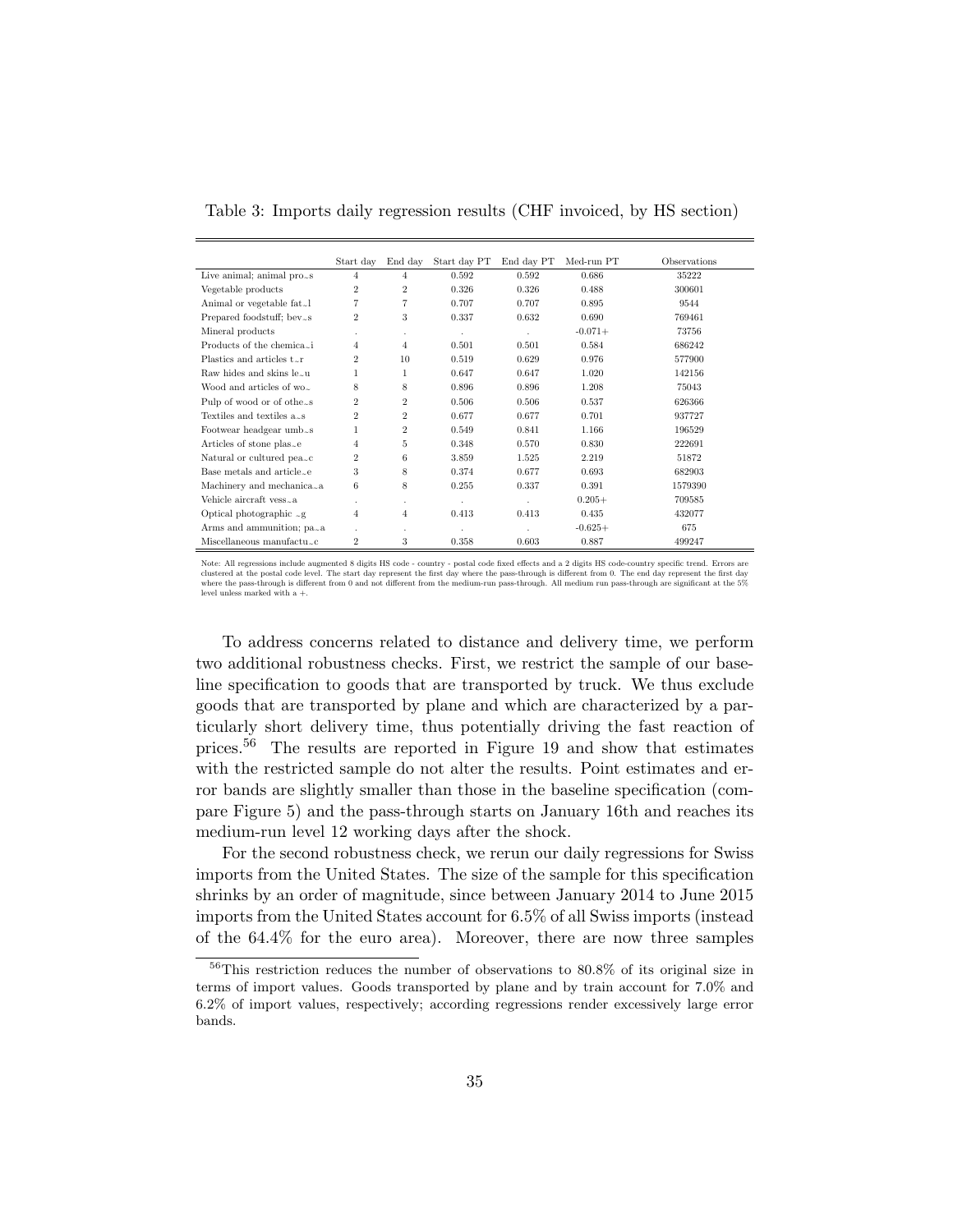defined by invoicing currencies (Swiss franc, euro, and U.S. dollar), which further reduces the size of each individual sample.<sup>57</sup>

The results are reported in Figure 20 in the Appendix and summarized in row 13.a in Table 2 for the sample of Swiss franc invoiced goods. While the point estimates of the daily dummies are less precisely estimated, the overall message of the baseline specification remains unchanged. Unit values of goods invoiced in U.S. dollar and euro react mechanically and instantaneously (see top and the middle panel of the figure). Importantly, unit values of goods invoiced in Swiss francs react significantly on the third working day after the exchange rate shock and reach the medium-run level after five additional working days (see bottom panel of the figure). Again, we find that within the sample of goods invoiced in Swiss francs, nominal prices seem to react promptly. This finding reported for imports from the United States suggests, in particular, that swift price adjustment is not limited to geographically close trade partners.

# 5 Conclusion

This paper analyzes the speed of exchange rate pass-through for tradable goods to an unusually large exchange rate shock at the daily frequency. This high frequency setup allows us to precisely track the dynamics of passthrough into import prices. The exogenous shock originates from the SNB's decision to lift the minimum exchange rate policy, which resulted in a permanent appreciation of the Swiss franc of more than 11% against the euro. Our main findings are twofold. First, the pass-through is immediate and complete for goods invoiced in euro. This finding is consistent with the view that no systematic nominal price adjustment takes place for imports invoiced in foreign currency, as shown by Gopinath et al. (2010) and Gopinath (2015). We thus generalize these earlier findings to the case of a small open economy and to a large shock. Second, for goods invoiced in Swiss francs the pass-through is partial and particularly fast: it starts on the second working day after the exchange rate shock and reaches the medium-run pass-through after eight working days. Although the rate of pass-through is not uniform across various subsets of product groups, we show that the speed of adjustment is broadly homogenous. In our interpretation, this second finding constitutes evidence in favor of fast nominal price adjustment.

Formulating the synthesis of both findings, we suggest that whenever a

 $^{57}$ In terms of import values, the respective shares are 11.9% for Swiss francs, 26.6% for euro and 60.2% for U.S. dollars.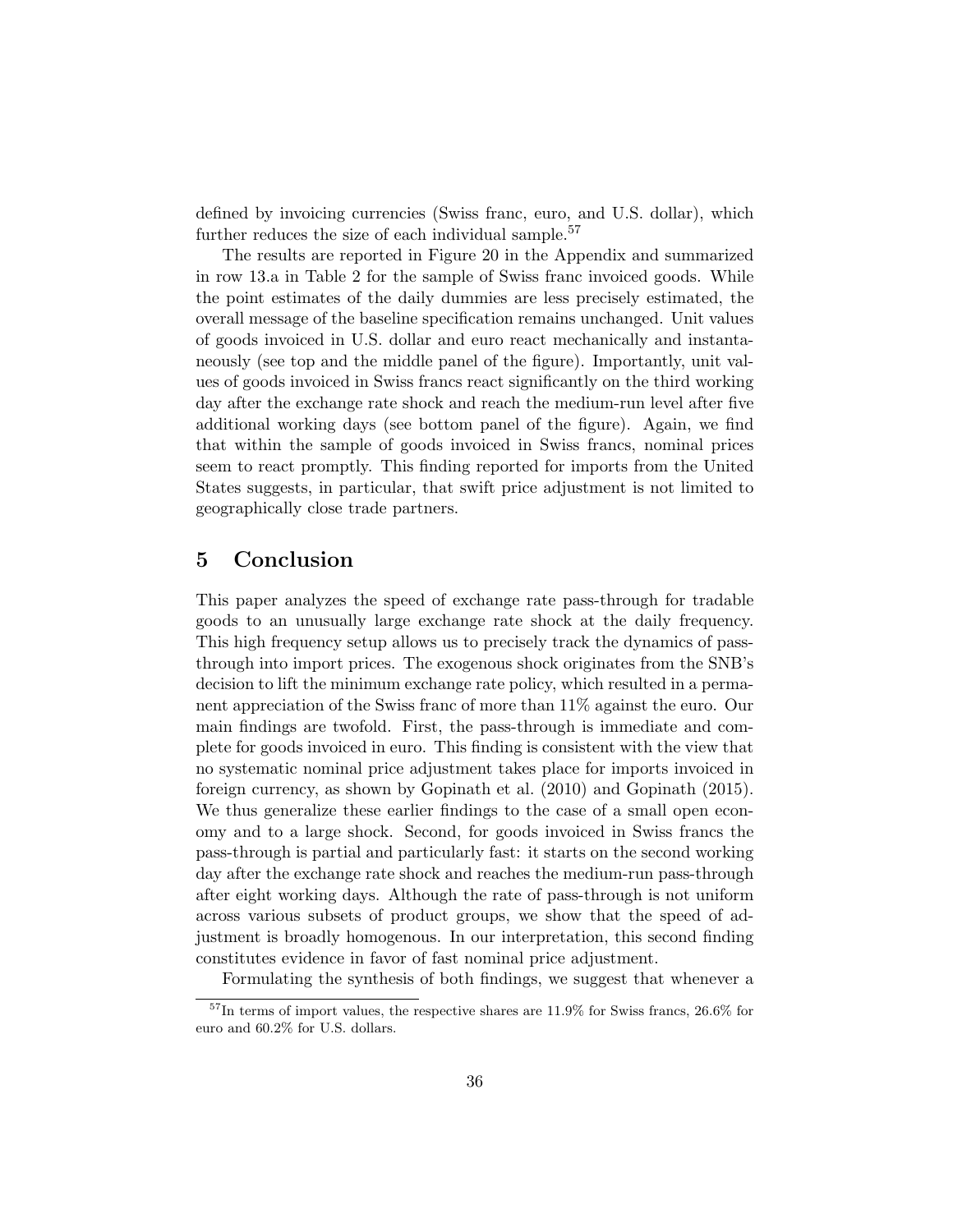firm adjusted its border price in reaction to the large exchange rate shock, it did so very quickly. We view this fact as a novelty and as our main contribution to the literature. We further argue that it suggests that nominal rigidities unravel quickly in the face of large exchange rate shocks.

Our results have two important implications. First, international firms seem to demonstrate a high level of price flexibility in their ability to respond to large sudden changes in their operating environment. Our findings thus tend to support state-dependent pricing models by Dotsey et al. (1999) as opposed to time-dependent pricing models by Calvo (1983). Second, price adjustments seem to strongly depend on the nature of the exchange rate shock. Past literature has often focused on price adjustment in response to frequent and small exchange rate shocks, showing that the pass-through tends to be slow. Instead, we document the opposite image: a fast passthrough is uncovered for large shocks. These observations may turn out to be crucial for the modeling of price setting behavior and the forecasting of import and export prices in an economic environment characterized by large shocks.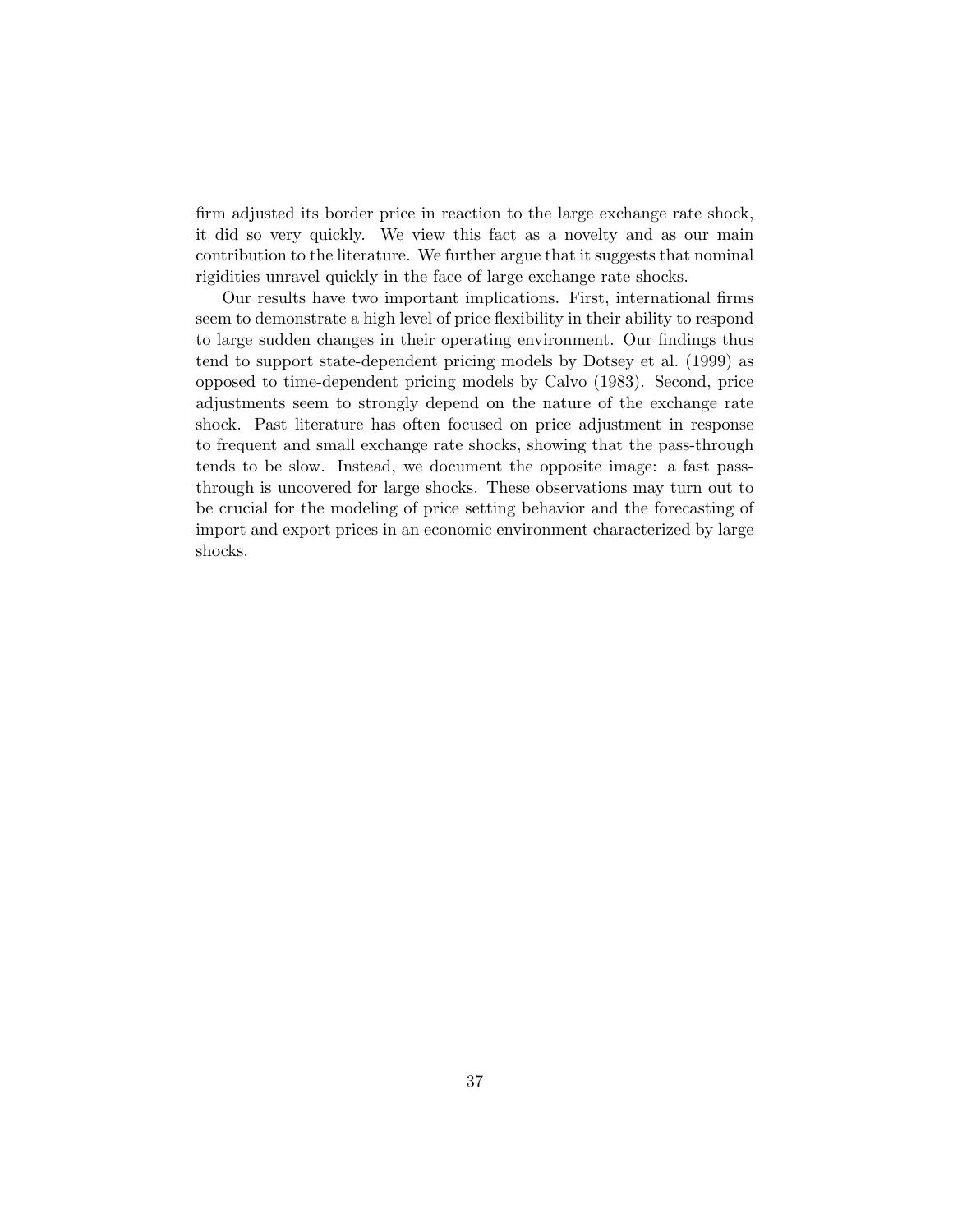# References

- Alessandria, G., S. Pratap, and V. Yue (2015). Export growth and aggregate dynamics in large devaluations. Mimeo.
- Alvarez, F., F. Lippi, and J. Passadore (2016). Are state and time dependent models really different? In NBER Macroeconomics Annual 2016, Volume 31. University of Chicago Press.
- Amiti, M., O. Itskhoki, and J. Konings (2014). Importers, exporters, and exchange rate disconnect. American Economic Review 104 (7), 1942–78.
- Amiti, M. and D. Weinstein (2011). Exports and financial shocks. *Quarterly* Journal of Economics 126 (4), 1841–1877.
- Auer, R., T. Chaney, and P. Sauré (2014). Quality pricing-to-market. CEPR Discussion Paper No. DP10053 .
- Auer, R. and R. Schoenle (2016). Market structure and exchange rate passthrough. Journal of International Economics  $98(\text{C}), 60-77$ .
- Bacchetta, P. and E. Van Wincoop (2005). A theory of the currency denomination of international trade. Journal of International Economics  $67(2)$ , 295–319.
- Bakhshi, H., H. Khan, and B. Rudolf (2007). The phillips curve under statedependent pricing. Journal of Monetary Economics  $54(8)$ , 2321–2345.
- Berman, N., P. Martin, and T. Mayer (2012). How do different exporters react to exchange rate changes? Quarterly Journal of Economics  $127(1)$ , 437–492.
- BIS (2014). Trade finance: developments and issues. CGFS Papers 50.
- Burstein, A., M. Eichenbaum, and S. Rebelo (2005). Large devaluations and the real exchange rate. Journal of Political Economy  $113(4)$ , 742–784.
- Burstein, A. and N. Jaimovich (2012). Understanding movements in aggregate and product-level real exchange rates. Mimeo.
- Calvo, G. (1983). Staggered prices in a utility-maximizing framework. Journal of Monetary Economics 12 (3), 383–398.
- Campa, J. M. and L. Goldberg (2005). Exchange rate pass-through into import prices. Review of Economics and Statistics 87 (4), 679–690.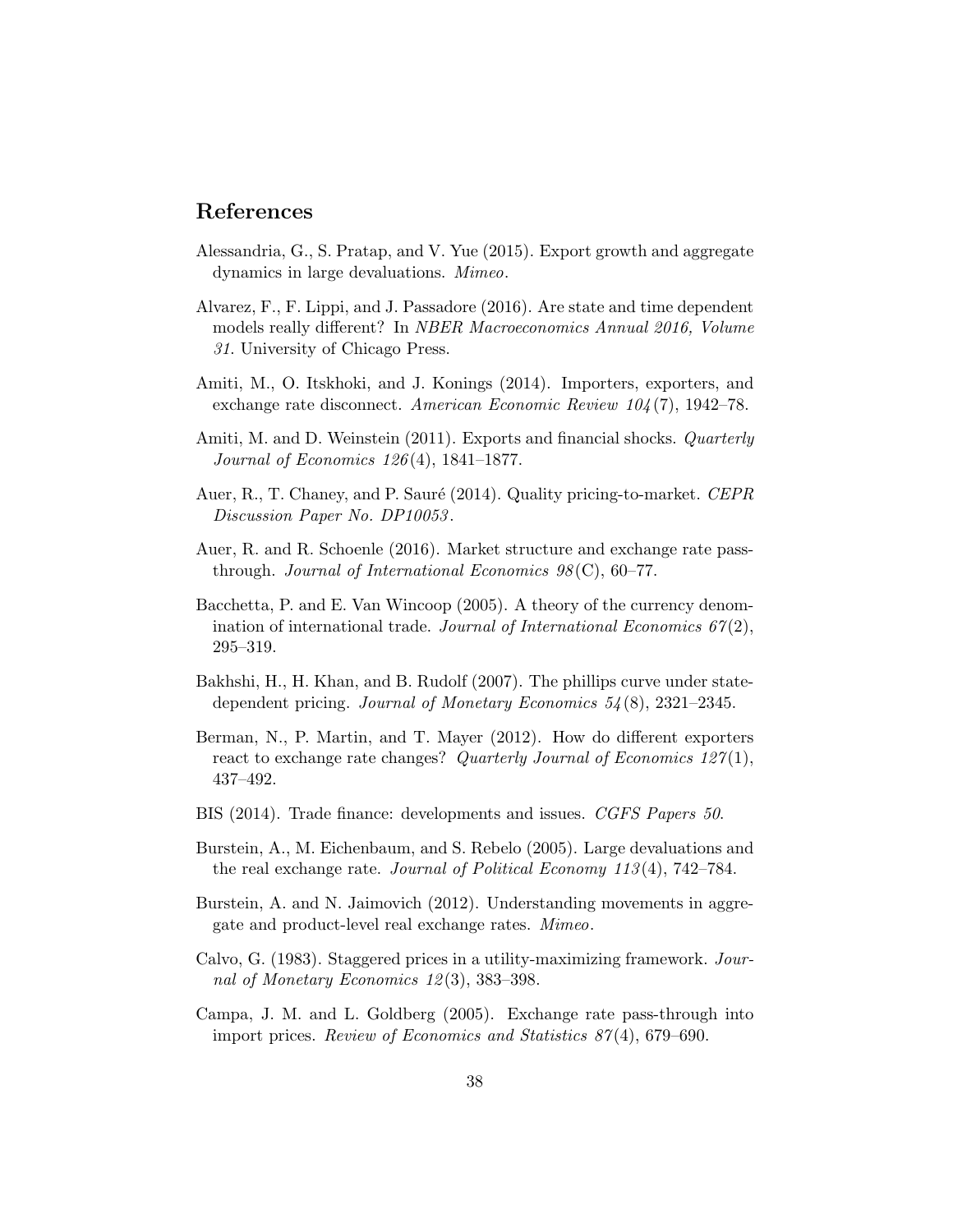- Chen, N. and L. Juvenal (2016, May). Quality, trade, and exchange rate pass-through. Journal of International Economics 100, 61–80.
- Chen, Y.-C. and K. Rogoff (2003). Commodity currencies. Journal of international Economics  $60(1)$ , 133-160.
- Chung, W. (2016). Imported inputs and invoicing currency choice: Theory and evidence from uk transaction data. Journal of International Economics 99, 237–250.
- Correia, S. (2015). REGHDFE: Stata module to perform linear or instrumental-variable regression absorbing any number of highdimensional fixed effects. Statistical Software Components, Boston College Department of Economics.
- Corsetti, G., L. Dedola, and S. Leduc (2008). High exchange-rate volatility and low pass-through. Journal of Monetary Economics 55 (6), 1113–1128.
- Cravino, J. and A. Levchenko (2015). The distributional consequences of large devaluations. Mimeo.
- Devereux, M., B. Tomlin, and W. Dong (2015). Exchange rate pass-through, currency of invoicing and market share. Working paper 21413, National Bureau of Economic Research.
- Dixit, A. (1989). Hysteresis, import penetration, and exchange rate passthrough. Quarterly Journal of Economics, 205–228.
- Dotsey, M., R. King, and A. Wolman (1999). State-dependent pricing and the general equilibrium dynamics of money and output. Quarterly Journal of Economics, 655–690.
- Efing, M., R. Fahlenbrach, C. Herpfer, and P. Krueger (2015). How do investors and firms react to an unexpected currency appreciation shock? Swiss Finance Institute Research Paper (15-65).
- Egger, P. and A. Lassmann (2015). The causal impact of common native language on international trade: evidence from a spatial regression discontinuity design. The Economic Journal 125 (584), 699–745.
- Enders, Z., G. Müller, and A. Scholl (2011). How do fiscal and technology shocks affect real exchange rates?: New evidence for the United States. Journal of International Economics 83 (1), 53–69.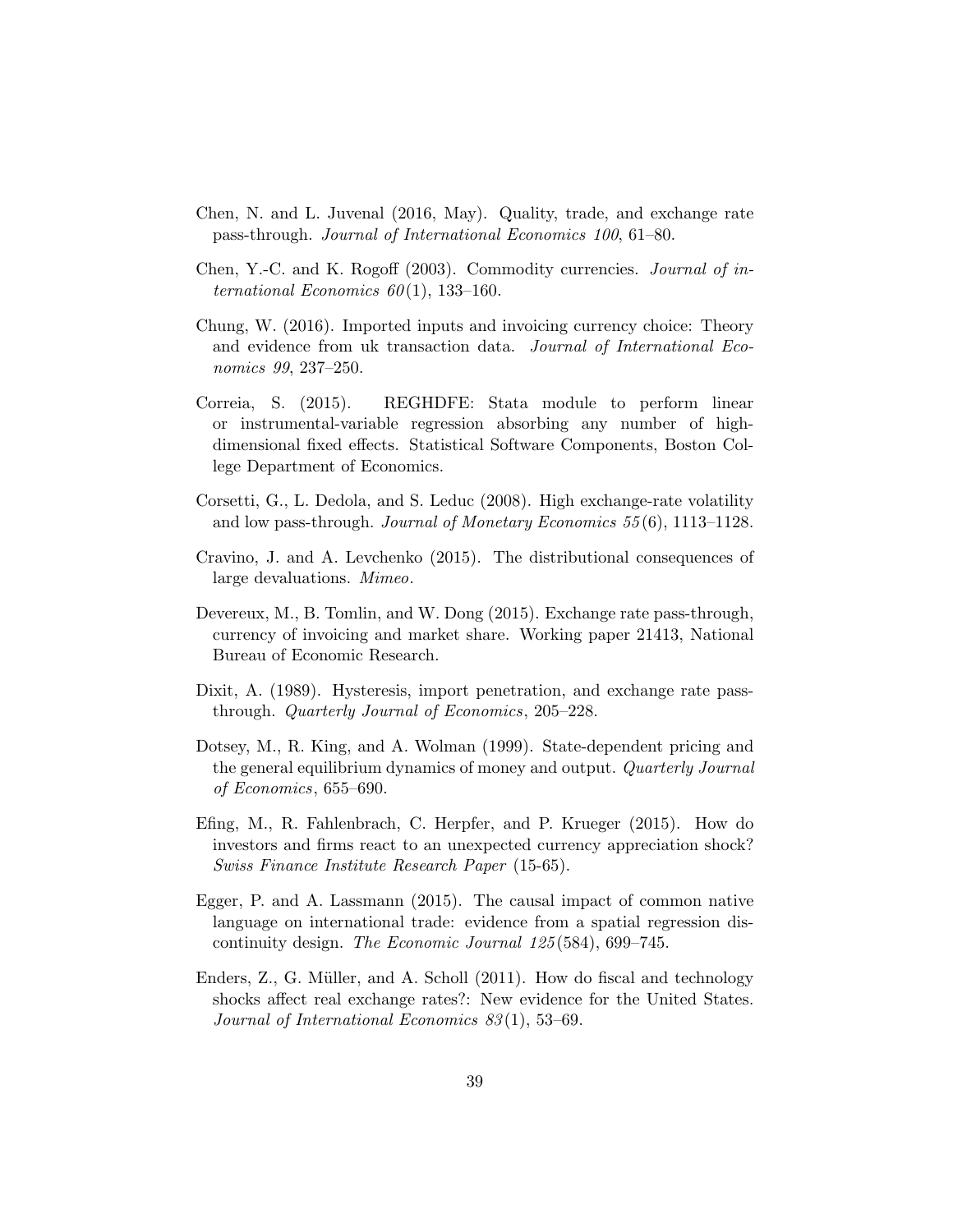- Engel, C. (2006). Equivalence results for optimal pass-through, optimal indexing to exchange rates, and optimal choice of currency for export pricing. Journal of the European Economic Association  $\lambda(6)$ , 1249–1260.
- Engel, C. and K. West (2005). Exchange rates and fundamentals. Journal of Political Economy  $113(3)$ ,  $485-517$ .
- Feenstra, R. (1989). Symmetric pass-through of tariffs and exchange rates under imperfect competition: An empirical test. Journal of International Economics  $27(1)$ , 25-45.
- Feltrin, C. and B. Guimaraes (2015). Time-dependent or state-dependent pricing? Evidence from a large devaluation episode. Brazilian Review of Econometrics. Forthcoming.
- Flach, L. (2016). Quality upgrading and price heterogeneity: evidence from Brazilian exporters. Journal of International Economics.
- Forbes, K., I. M. Hjortsoe, and T. Nenova (2015). The shocks matter: improving our estimates of exchange rate pass-through. External MPC Unit Discussion Paper (43).
- Gagnon, E. (2009). Price setting during low and high inflation: evidence from Mexico. *Quarterly Journal of Economics*  $124(3)$ ,  $1221-1263$ .
- Gagnon, E., B. R. Mandel, and R. J. Vigfusson (2014). Missing import price changes and low exchange rate pass-through. American Economic Journal: Macroeconomics  $6(2)$ , 156–206.
- Goldberg, L. and C. Tille (2008). Vehicle currency use in international trade. Journal of International Economics 76 (2), 177–192.
- Golosov, M. and R. Lucas (2007). Menu costs and phillips curves. Journal of Political Economy 115 (2), 171–199.
- Gopinath, G. (2015). The international price system. Working Paper 21646, National Bureau of Economic Research.
- Gopinath, G., O. Itskhoki, and R. Rigobon (2010). Currency choice and exchange rate pass-through. American Economic Review  $100(1)$ , 304– 336.
- Gopinath, G. and R. Rigobon (2008). Sticky borders. Quarterly Journal of Economics, 531–575.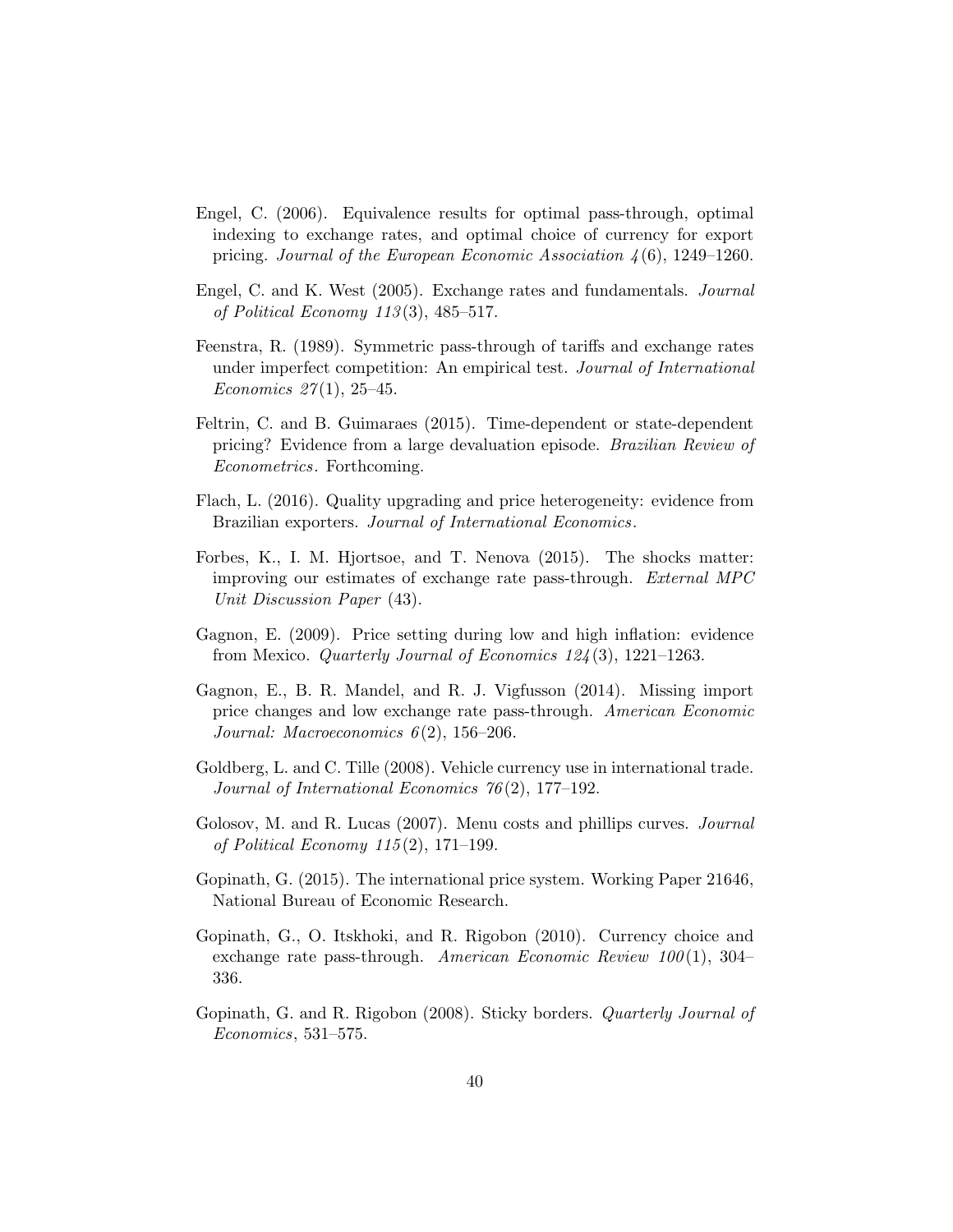- Gorodnichenko, Y. and O. Talavera (2016). Price setting in online markets: Basic facts, international comparisons, and cross-border integration. American Economic Review. Forthcoming.
- Grinberg, F. (2015). Large currency depreciations and menu costs. *Mimeo*.
- Kropf, A. and P. Sauré (2014). Fixed costs per shipment. Journal of International Economics  $92(1)$ , 166-184.
- Mankiw, G. and R. Reis (2002). Sticky information versus sticky prices: a proposal to replace the New Keynesian Phillips curve. The Quarterly Journal of Economics  $117(4)$ , 1295–1328.
- Meese, R. and K. Rogoff (1988). Was it real? the exchange rate-interest differential relation over the modern floating-rate period. Journal of Finance, 933–948.
- Menon, J. (1995). Exchange rate pass-through. Journal of Economic Surveys  $9(2)$ , 197-231.
- Mirkov, N., I. Pozdeev, and P. Söderlind (2015, November). Did markets anticipate the removal of the Swiss franc cap? Mimeo.
- Nakamura, E. and J. Steinsson (2008). Five facts about prices: a reevaluation of menu cost models. Quarterly Journal of Economics  $123(4)$ , 1415–1464.
- Neiman, B. (2010). Stickiness, synchronization, and pass-through in intrafirm trade prices. Journal of Monetary Economics  $57(3)$ , 295–308.
- Rauch, J. E. (1999). Networks versus markets in international trade. Journal of international Economics  $48(1)$ , 7-35.
- SNB (2015). Business cycle trends. Swiss National Bank quarterly bul*letin*  $(1), 30-33.$
- Vavra, J. S. (2013). Inflation dynamics and time-varying volatility: New evidence and an ss interpretation. Technical report, National Bureau of Economic Research.
- Verhoogen, E. (2008). Trade, quality upgrading, and wage inequality in the Mexican manufacturing sector. Quarterly Journal of Economics, 489–530.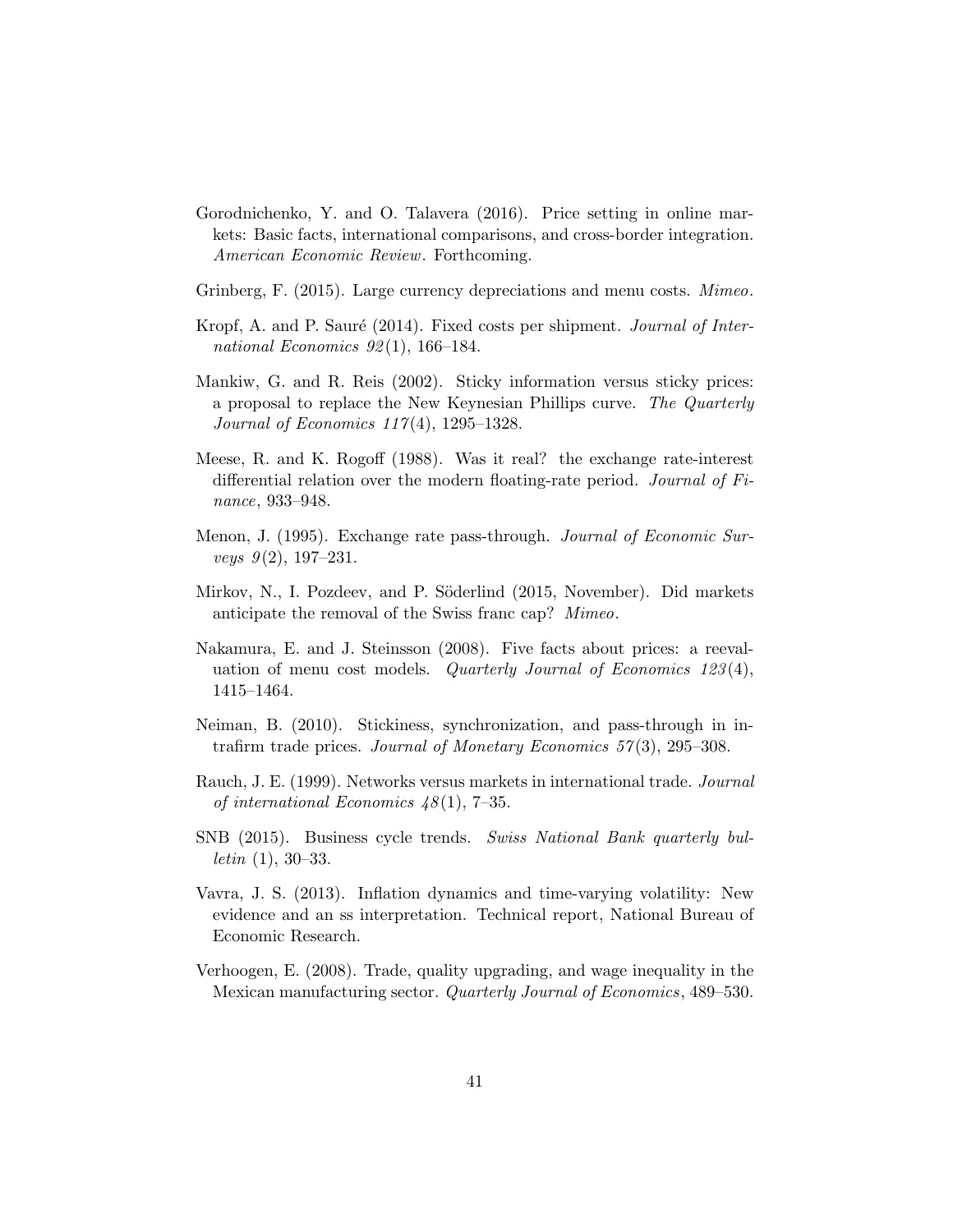# Appendix 1: Tables

# Table 4: Shares of invoicing currency for imports from the euro area by 2-digit HS code

|                 |                              | Based on transactions        |              |                              | Based on value               |              |              |              |
|-----------------|------------------------------|------------------------------|--------------|------------------------------|------------------------------|--------------|--------------|--------------|
| 2-digit HS code | Share in tot.<br>imports [%] | Invoicing currency<br>shares |              | Share in tot.<br>imports [%] | Invoicing currency<br>shares |              |              |              |
|                 |                              | CHF                          | <b>EURO</b>  | Other                        |                              | CHF          | <b>EURO</b>  | Other        |
| 01              | 0.08                         | 0.16                         | 0.84         | 0.00                         | 0.08                         | 0.11         | 0.89         | 0.00         |
| 02              | 0.39                         | 0.13                         | 0.87         | 0.00                         | 0.29                         | 0.12         | 0.87         | 0.01         |
| 03              | 0.45                         | 0.06                         | 0.92         | 0.02                         | 0.21                         | 0.09         | 0.87         | 0.04         |
| 04              | 0.56                         | 0.05                         | 0.95         | 0.00                         | 0.47                         | 0.04         | 0.96         | 0.00         |
| 05              | 0.05                         | 0.25                         | 0.74         | 0.00                         | 0.04                         | 0.03         | 0.97         | 0.00         |
| 06              | 1.36                         | 0.32                         | 0.68         | 0.00                         | 0.47                         | 0.23         | 0.77         | 0.00         |
| 07              | 1.84                         | 0.17                         | 0.83         | 0.00                         | 0.43                         | 0.14         | 0.86         | 0.00         |
| 08              | 0.86                         | 0.13                         | 0.87         | 0.00                         | 0.54                         | 0.06         | 0.93         | 0.01         |
| 09              | 0.26                         | 0.18                         | 0.82         | 0.00                         | 0.13                         | 0.06         | 0.92         | 0.02         |
| 10              | 0.12                         | 0.24                         | 0.76         | 0.00                         | 0.21                         | 0.46         | 0.54         | 0.00         |
| 11              | 0.11                         | 0.08                         | 0.92         | 0.00                         | 0.07                         | 0.04         | 0.96         | 0.00         |
| 12              | 0.33                         | 0.33                         | 0.67         | 0.00                         | 0.16                         | 0.29         | 0.71         | 0.00         |
| 13              | 0.03                         | 0.20                         | 0.79         | 0.01                         | 0.04                         | 0.07         | 0.90         | 0.03         |
| 14              | 0.01                         | 0.11                         | 0.89         | 0.00                         | 0.00                         | 0.18         | 0.81         | 0.01         |
| 15              | 0.20                         | 0.19                         | 0.81         | 0.00                         | 0.16                         | 0.07         | 0.91         | 0.02         |
| 16              | 0.37                         | 0.18                         | 0.80         | 0.01                         | 0.20                         | 0.27         | 0.70         | 0.03         |
| 17              | 0.50                         | 0.29                         | 0.70         | 0.00                         | 0.19                         | 0.13         | 0.86         | 0.01         |
| 18              | 0.91                         | 0.71                         | 0.29         | 0.00                         | 0.37                         | 0.36         | 0.47         | 0.18         |
| 19              | 1.55                         | 0.24                         | 0.75         | 0.00                         | 0.59                         | 0.22         | 0.78         | 0.00         |
| 20              | 0.83                         | 0.20                         | 0.80         | 0.00                         | 0.28                         | 0.16         | 0.81         | 0.02         |
| 21              | 1.48                         | 0.56                         | 0.44         | 0.00                         | 0.45                         | 0.18         | 0.82         | 0.00         |
| 22              | 1.50                         | 0.25                         | 0.75         | 0.00                         | 1.36                         | 0.16         | 0.83         | 0.00         |
| 23<br>24        | 0.29                         | 0.29                         | 0.71         | 0.00                         | 0.24                         | 0.26         | 0.72         | 0.02         |
| 25              | 0.06<br>0.56                 | 0.58<br>0.22                 | 0.36<br>0.77 | 0.06<br>0.00                 | 0.09<br>0.33                 | 0.17<br>0.28 | 0.36<br>0.72 | 0.47<br>0.01 |
| 26              | 0.04                         | 0.02                         | 0.98         | 0.00                         | 0.02                         | 0.09         | 0.91         | 0.00         |
| 27              | 0.39                         | 0.35                         | 0.64         | 0.01                         | 7.42                         | 0.73         | 0.25         | 0.01         |
| 28              | 0.36                         | 0.32                         | 0.67         | 0.01                         | 0.35                         | 0.15         | 0.84         | 0.02         |
| 29              | 0.63                         | 0.43                         | 0.55         | 0.02                         | 7.89                         | 0.75         | 0.22         | 0.02         |
| 30              | 0.88                         | 0.32                         | 0.67         | 0.01                         | 13.19                        | 0.31         | 0.68         | 0.01         |
| 31              | 0.06                         | 0.24                         | 0.76         | 0.00                         | 0.09                         | 0.20         | 0.80         | 0.01         |
| 32              | 0.92                         | 0.24                         | 0.75         | 0.00                         | 0.65                         | 0.15         | 0.85         | 0.00         |
| 33              | 1.66                         | 0.42                         | 0.58         | 0.00                         | 0.81                         | 0.29         | 0.70         | 0.01         |
| 34              | 1.10                         | 0.29                         | 0.71         | 0.00                         | 0.43                         | 0.15         | 0.84         | 0.00         |
| 35              | 0.27                         | 0.24                         | 0.76         | 0.00                         | 0.16                         | 0.10         | 0.90         | 0.00         |
| 36              | 0.01                         | 0.22                         | 0.76         | 0.01                         | 0.02                         | 0.05         | 0.94         | 0.01         |
| 37              | 0.06                         | 0.28                         | 0.70         | 0.02                         | 0.04                         | 0.26         | 0.72         | 0.02         |
| 38              | 1.58                         | 0.29                         | 0.70         | 0.01                         | 1.00                         | 0.26         | 0.71         | 0.03         |
| 39              | 5.63                         | 0.27                         | 0.73         | 0.01                         | 4.38                         | 0.13         | 0.86         | 0.00         |
| 40              | 1.64                         | 0.36                         | 0.62         | 0.02                         | 0.79                         | 0.32         | 0.68         | 0.00         |
| 41              | 0.04                         | 0.11                         | 0.89         | 0.00                         | 0.06                         | 0.03         | 0.97         | 0.00         |
| 42              | 1.44                         | 0.36                         | 0.63         | 0.01                         | 0.48                         | 0.23         | 0.71         | 0.06         |
| 43              | 0.04                         | 0.33                         | 0.67         | 0.01                         | 0.02                         | 0.33         | 0.65         | 0.02         |
| 44              | 1.26                         | 0.21                         | 0.79         | 0.00                         | 1.33                         | 0.14         | 0.86         | 0.00         |
| 45              | 0.03                         | 0.20                         | 0.79         | 0.01                         | 0.03                         | 0.11         | 0.88         | 0.00         |
| 46              | 0.05                         | 0.20                         | 0.80         | 0.00                         | 0.00                         | 0.10         | 0.89         | 0.00         |
| 47              | 0.07                         | 0.03                         | 0.97         | 0.01                         | 0.07                         | 0.00         | 0.93         | 0.07         |
| 48              | 2.21                         | 0.25                         | 0.75         | 0.00                         | 1.59                         | 0.21         | 0.79         | 0.00         |
| 49              | 3.34                         | 0.50                         | 0.49         | 0.01                         | 1.24                         | 0.31         | 0.69         | 0.00         |
| 50              | 0.03                         | 0.13                         | 0.86         | 0.00                         | 0.01                         | 0.04         | 0.96         | 0.00         |

Continued on next page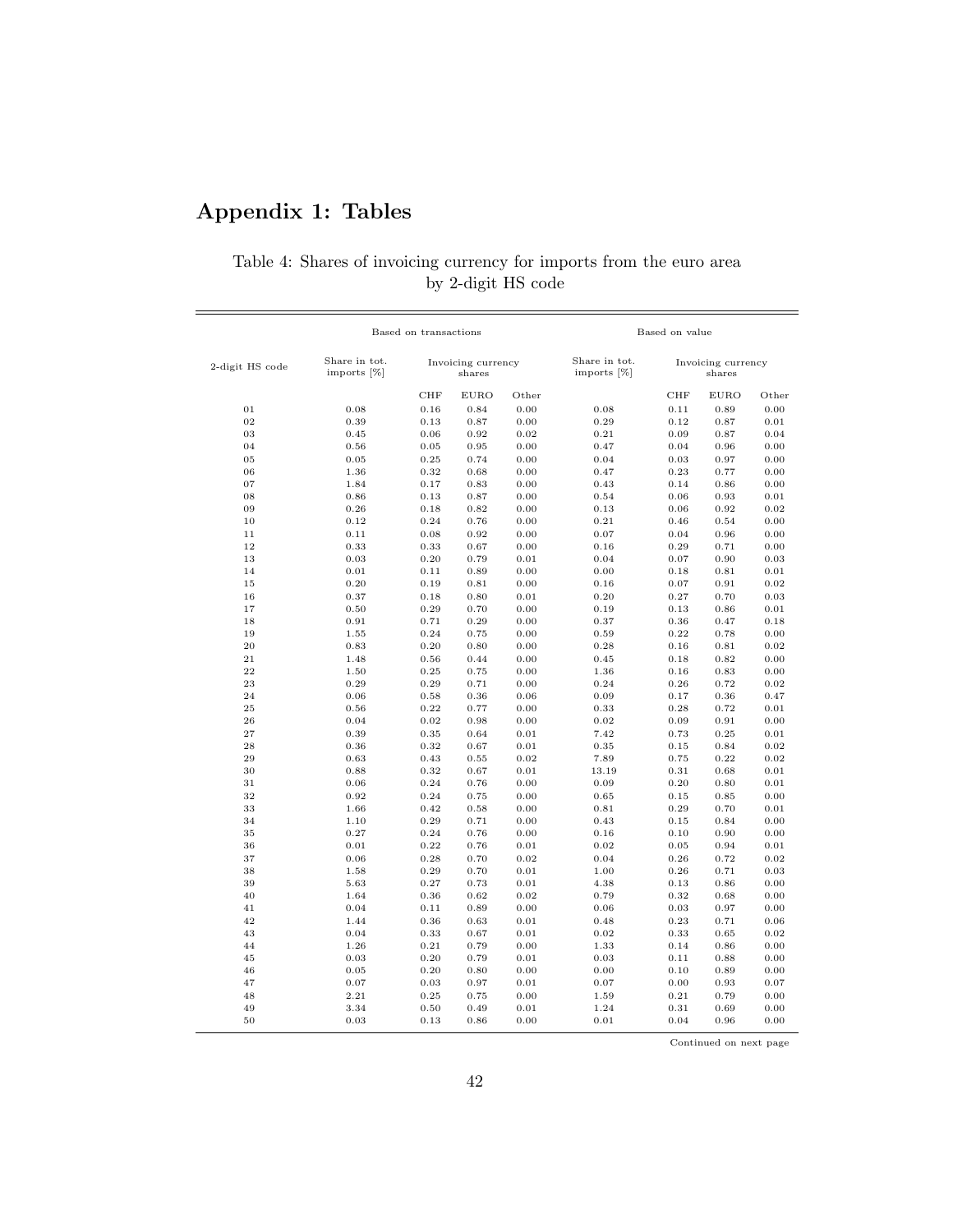|                 | Based on transactions        |                              |              |                              | Based on value               |              |              |              |
|-----------------|------------------------------|------------------------------|--------------|------------------------------|------------------------------|--------------|--------------|--------------|
| 2-digit HS code | Share in tot.<br>imports [%] | Invoicing currency<br>shares |              | Share in tot.<br>imports [%] | Invoicing currency<br>shares |              |              |              |
|                 |                              | <b>CHF</b>                   | <b>EURO</b>  | Other                        |                              | <b>CHF</b>   | <b>EURO</b>  | Other        |
| 51              | 0.09                         | 0.15                         | 0.84         | 0.01                         | 0.07                         | 0.06         | 0.94         | 0.00         |
| 52              | 0.20                         | 0.20                         | 0.80         | 0.00                         | 0.12                         | 0.32         | 0.68         | 0.00         |
| 53              | 0.05                         | 0.21                         | 0.79         | 0.00                         | 0.01                         | 0.22         | 0.78         | 0.00         |
| 54              | 0.16                         | 0.17                         | 0.83         | 0.00                         | 0.13                         | 0.07         | 0.93         | 0.00         |
| 55              | 0.13                         | 0.20                         | 0.80         | 0.00                         | 0.06                         | 0.08         | 0.88         | 0.05         |
| 56              | 0.32                         | 0.19                         | 0.81         | 0.00                         | 0.17                         | 0.07         | 0.92         | 0.00         |
| 57              | 0.33                         | 0.33                         | 0.67         | 0.00                         | 0.10                         | 0.30         | 0.70         | 0.00         |
| 58              | 0.19                         | 0.23                         | 0.77         | 0.00                         | 0.04                         | 0.15         | 0.85         | 0.00         |
| 59              | 0.20                         | 0.26                         | 0.74         | 0.00                         | 0.11                         | 0.19         | 0.81         | 0.00         |
| 60              | 0.11                         | 0.09                         | 0.91         | 0.00                         | 0.05                         | 0.05         | 0.95         | 0.00         |
| 61              | 4.26                         | 0.35                         | 0.65         | 0.00                         | 0.52                         | 0.31         | 0.68         | 0.01         |
| 62              | 3.77                         | 0.34                         | 0.66         | 0.00                         | 0.72                         | 0.23         | 0.75         | 0.01         |
| 63              | 1.23                         | 0.32                         | 0.67         | 0.00                         | 0.28                         | 0.16         | 0.84         | 0.00         |
| 64              | 2.16                         | 0.27                         | 0.72         | 0.00                         | 0.59                         | 0.16         | 0.82         | 0.02         |
| 65              | 0.27                         | 0.37                         | 0.63         | 0.00                         | 0.04                         | 0.19         | 0.81         | 0.01         |
| 66              | 0.07                         | 0.27                         | 0.73         | 0.00                         | 0.01                         | 0.19         | 0.81         | 0.00         |
| 67              | 0.10                         | 0.33                         | 0.67         | 0.00                         | 0.01                         | 0.35         | 0.64         | 0.01         |
| 68              | 1.01                         | 0.20                         | 0.80         | 0.00                         | 0.65                         | 0.17         | 0.82         | 0.00         |
| 69              | 0.84                         | 0.18                         | 0.81         | 0.00                         | 0.39                         | 0.12         | 0.88         | 0.00         |
| 70              | 1.26                         | 0.37                         | 0.62         | 0.01                         | 0.70                         | 0.15         | 0.84         | 0.00         |
| 71              | 0.55                         | 0.35                         | 0.64         | 0.01                         | 3.74                         | 0.31         | 0.64         | 0.05         |
| 72              | 0.88                         | 0.22                         | 0.78         | 0.00                         | 1.98                         | 0.16         | 0.84         | 0.00         |
| 73              | 3.98                         | 0.28                         | 0.71         | 0.01                         | 2.44                         | 0.12         | 0.88         | 0.00         |
| 74              | 0.40                         | 0.24                         | 0.75         | 0.01                         | 0.73                         | 0.11         | 0.85         | 0.04         |
| 75<br>76        | 0.01<br>1.07                 | 0.13<br>0.19                 | 0.85<br>0.81 | 0.02                         | 0.05                         | 0.04<br>0.12 | 0.95<br>0.87 | 0.01<br>0.01 |
| 78              | 0.01                         | 0.29                         | 0.71         | 0.01<br>0.00                 | 1.62<br>0.01                 | 0.02         | 0.98         | 0.00         |
| 79              | 0.04                         | 0.22                         | 0.75         | 0.02                         | 0.04                         | 0.21         | 0.61         | 0.18         |
| 80              | 0.01                         | 0.26                         | 0.73         | 0.00                         | 0.01                         | 0.09         | 0.82         | 0.09         |
| 81              | 0.05                         | 0.18                         | 0.80         | 0.02                         | 0.08                         | 0.06         | 0.89         | 0.05         |
| 82              | 1.73                         | 0.30                         | 0.70         | 0.00                         | 0.64                         | 0.15         | 0.85         | 0.00         |
| 83              | 1.21                         | 0.33                         | 0.66         | 0.01                         | 0.49                         | 0.19         | 0.80         | 0.00         |
| 84              | 9.21                         | 0.28                         | 0.70         | 0.02                         | 10.32                        | 0.14         | 0.83         | 0.03         |
| 85              | 9.59                         | 0.35                         | 0.63         | 0.02                         | 5.71                         | 0.22         | 0.75         | 0.03         |
| 86              | 0.08                         | 0.11                         | 0.89         | 0.00                         | 0.59                         | 0.10         | 0.90         | 0.00         |
| 87              | 4.60                         | 0.54                         | 0.45         | 0.02                         | 8.49                         | 0.60         | 0.39         | 0.00         |
| 88              | 0.10                         | 0.10                         | 0.58         | 0.32                         | 0.49                         | 0.11         | 0.38         | 0.50         |
| 89              | 0.01                         | 0.14                         | 0.85         | $\rm 0.01$                   | 0.06                         | 0.03         | 0.95         | 0.02         |
| 90              | 3.86                         | 0.37                         | 0.61         | 0.01                         | 3.52                         | 0.26         | 0.72         | 0.02         |
| 91              | 0.40                         | 0.36                         | 0.63         | 0.01                         | 1.28                         | 0.27         | 0.72         | 0.01         |
| 92              | 0.11                         | 0.36                         | 0.64         | 0.00                         | 0.04                         | 0.31         | 0.68         | 0.01         |
| 93              | 0.03                         | 0.12                         | 0.88         | 0.00                         | 0.07                         | 0.13         | 0.86         | 0.00         |
| 94              | 4.33                         | 0.17                         | 0.82         | 0.00                         | 2.73                         | 0.12         | 0.88         | 0.01         |
| 95              | 1.55                         | 0.51                         | 0.49         | 0.00                         | 0.35                         | 0.21         | 0.78         | 0.01         |
| 96              | 1.04                         | 0.29                         | 0.70         | 0.00                         | 0.30                         | 0.37         | 0.62         | 0.00         |
|                 |                              |                              |              |                              |                              |              |              |              |
| min             | 0.01                         | 0.02                         | 0.29         | 0.00                         | 0.00                         | 0.00         | 0.22         | 0.00         |
| max             | 9.59                         | 0.71                         | 0.98         | 0.32                         | 13.19                        | 0.75         | 0.98         | 0.50         |
| mean            | 1.05                         | 0.26                         | 0.73         | 0.01                         | 1.05                         | 0.19         | 0.79         | 0.03         |
| median          | 0.39                         | 0.24                         | 0.75         | 0.00                         | 0.28                         | 0.16         | 0.83         | 0.01         |
|                 |                              |                              |              |                              |                              |              |              |              |

Table 4 – continued from previous page

Note: the corresponding descriptions for the 2-digit HS codes can be found at http://xtares.admin.ch/tares/main/mainFormFiller.do;jsessionid=ng6ZXMrTJNhpKyd6TPZv3MGkLGzs8qTTqhbkv48G L7Cfs4Qn2XVL!91241224.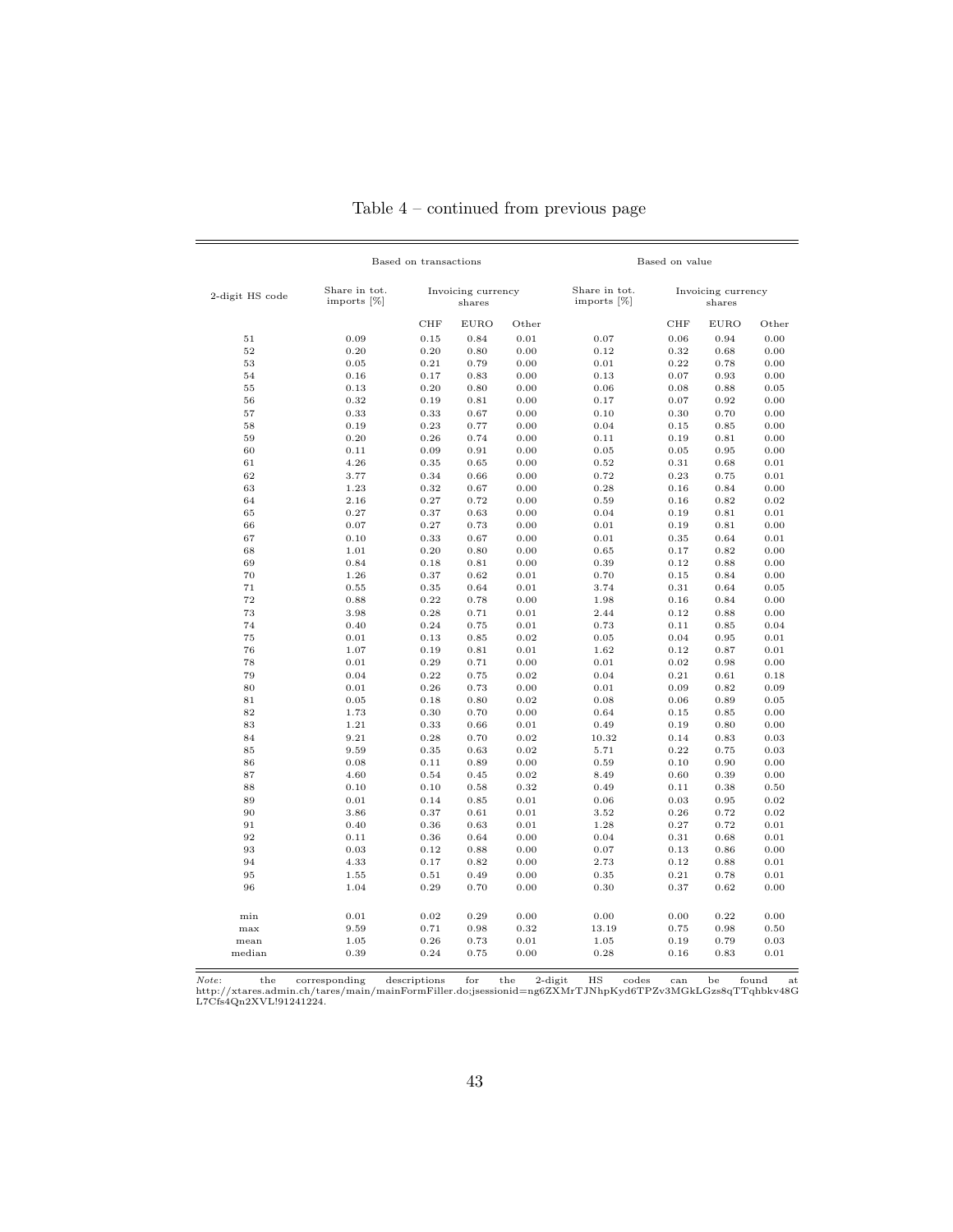# Appendix 2: Currency switching and the exchange rate shock

This Appendix presents information on whether the pass-through estimates are biased because of currency invoice switching at the time of the exchange rate shock. It is argued in Gopinath et al. (2010) that in the face of small frictions, currency invoice switching should not occur. In the figure below, we show that the Gopinath et al. (2010) claim holds in the face of large shocks for Swiss imports. Two panels for the number of transactions and their value are presented. Each of these panels are shaded as follows: the dark area is the share of euro-invoicing, light is the share of Swiss franc invoicing, light grey is the share of switching from Swiss franc to euroinvoicing after January 15, 2015, and grey is the share of switching from euro to Swiss franc invoicing after January 15, 2015. A switch in currency invoicing for a firm is proxied by the triplet: postal code, HS product, and partner country.

The results show that the level of switching after January 15, 2015 is particularly low. It is less than 0.01% for both categories. Further, the small degree of switching in the invoice currencies occurs in both directions, suggesting that the effect is neutral at best. From this we conclude that our daily pass-through estimates are not subject to switching effects at the time of the exchange rate shock.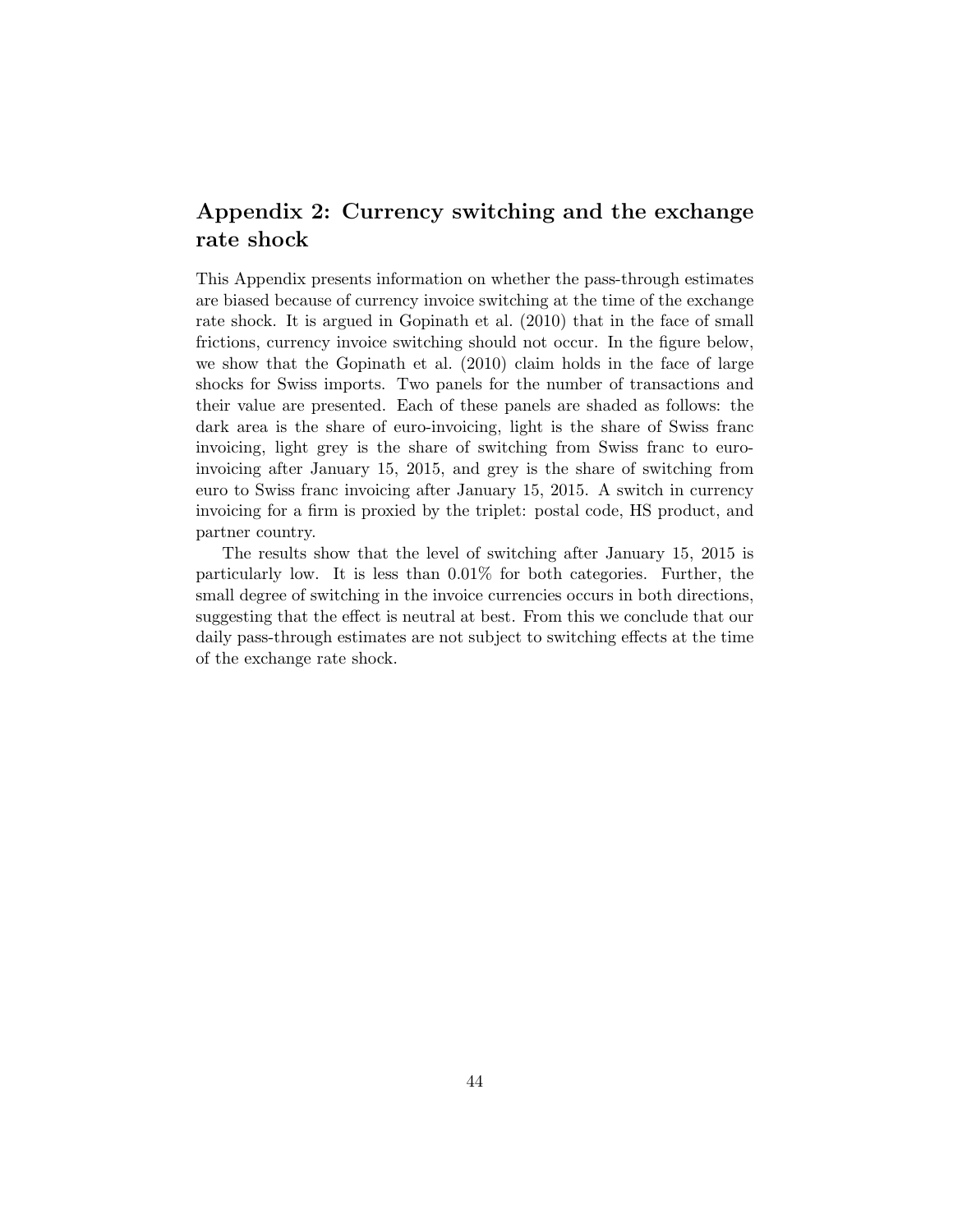![](_page_44_Figure_0.jpeg)

![](_page_44_Figure_1.jpeg)

4 Only CHF<br>t is the share of Swiss from the share of Swiss from the state of Swiss from the state of Small Share is also share of the state of the state of the state of the state of the state of the state of the state of t The dark area is the share of euro invoicing, light is the share of Swiss franc invoicing, light gray area is<br>the share of switching from Swiss franc to euro invoicing after January 15, 2015, and gray is the share of<br>switc the share of switching from Swiss franc to euro invoicing after January 15, 2015, and gray is the share ofswitching from euro to Swiss franc invoicing after January 15, 2015.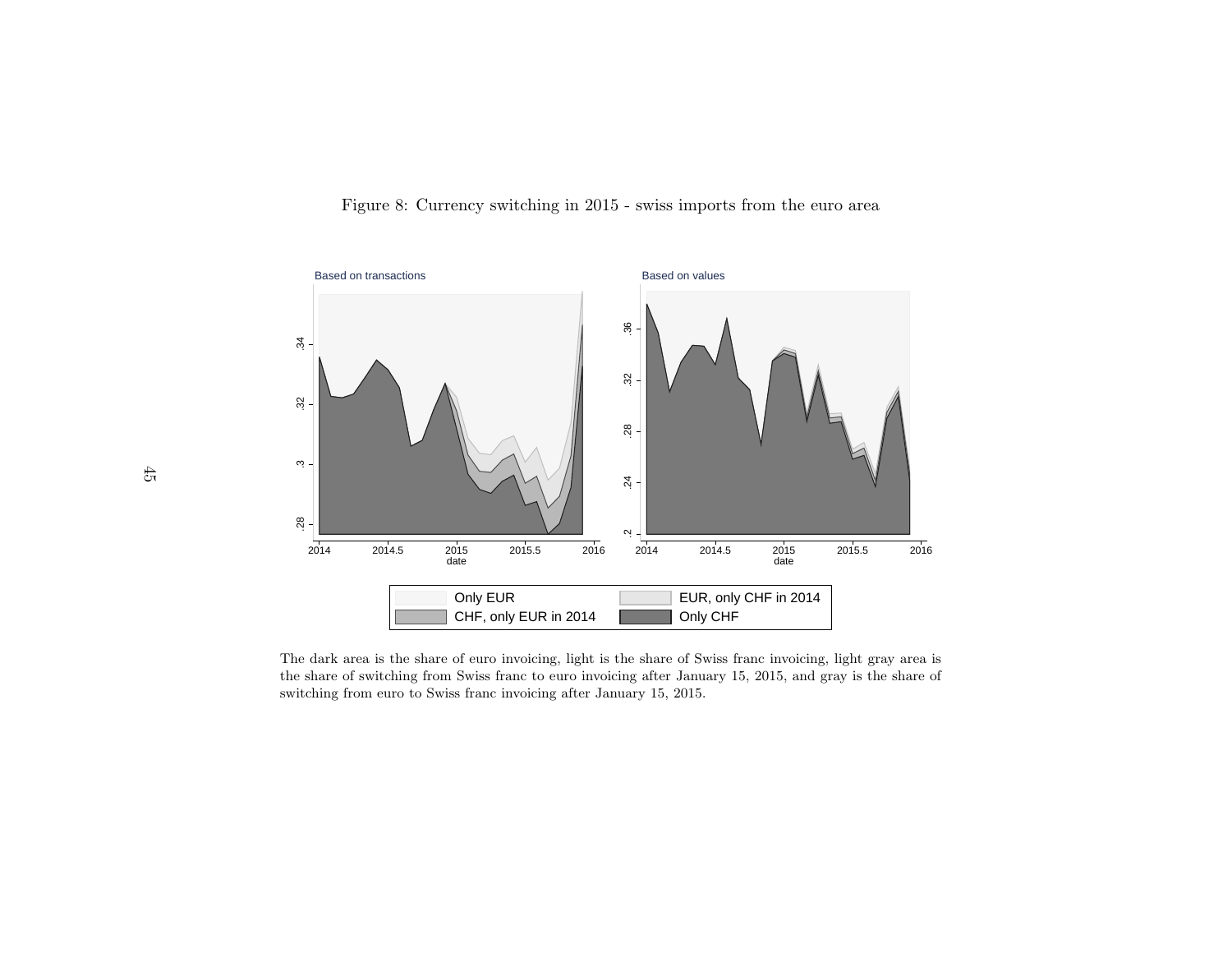# Appendix 3: Graphs to the robustness checks

4.2 Graphs for proxying firm size

![](_page_45_Figure_2.jpeg)

nations (specification 2). The regression includes augmented HS-postal code-country triplets fixed-effects and a 2-digit HS -country specific trend. Error are clustered at the postal code level.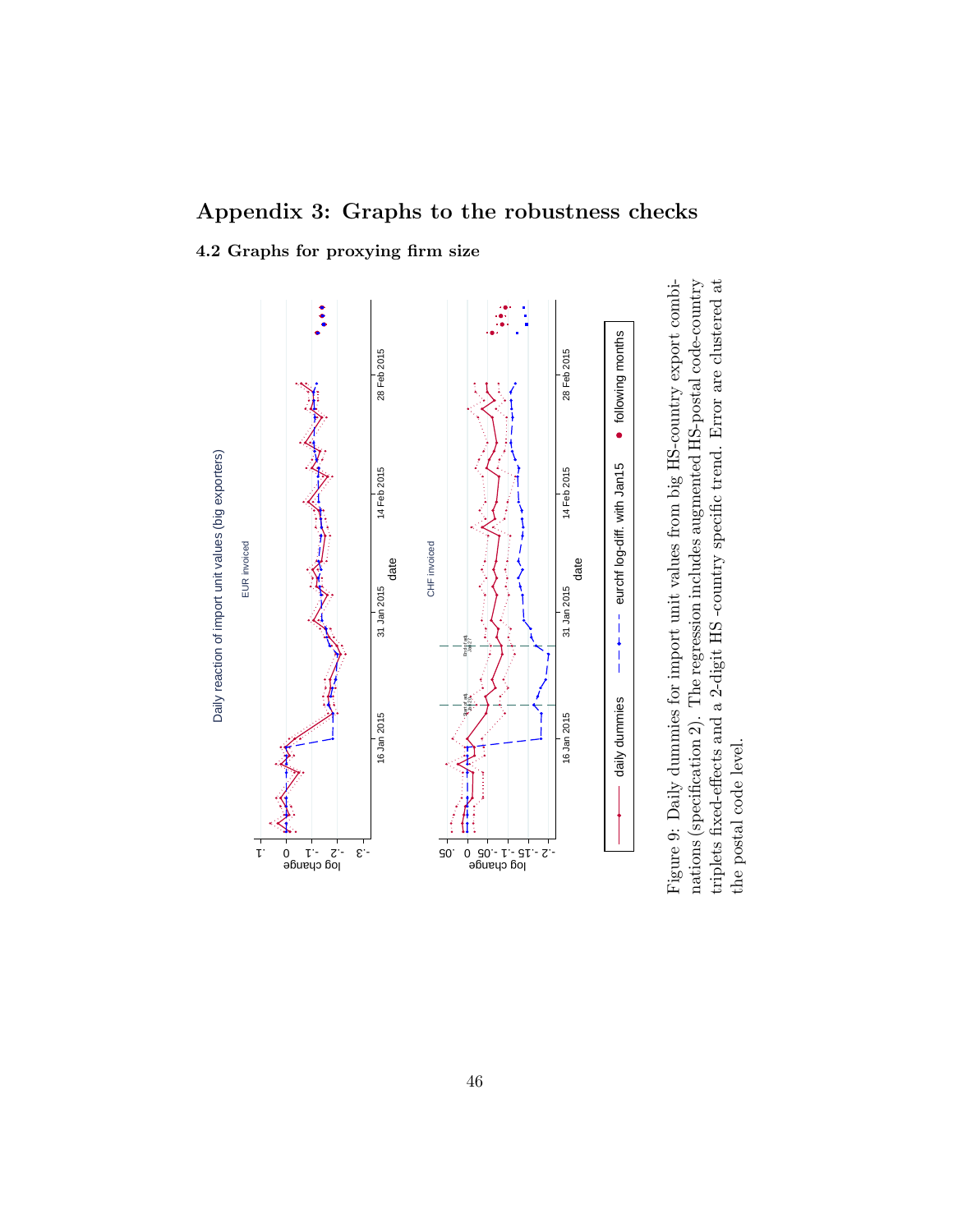![](_page_46_Figure_0.jpeg)

daily dummies  $------$  eurchf log-diff. with Jan15  $\bullet$  following months<br>import unit values of big HS-postal code importer combinated HS-postal code-country triplets fixed-effects and a 2-dig<br>ne postal code level.<br>We set al. c Figure 10: Daily dummies for import unit values of big HS-postal code importer combinations (specification 2). The regression includes augmented HS-postal code-country triplets fixed-effects and a 2-digit HS -country specific trend. Error are clustered at the postal code level.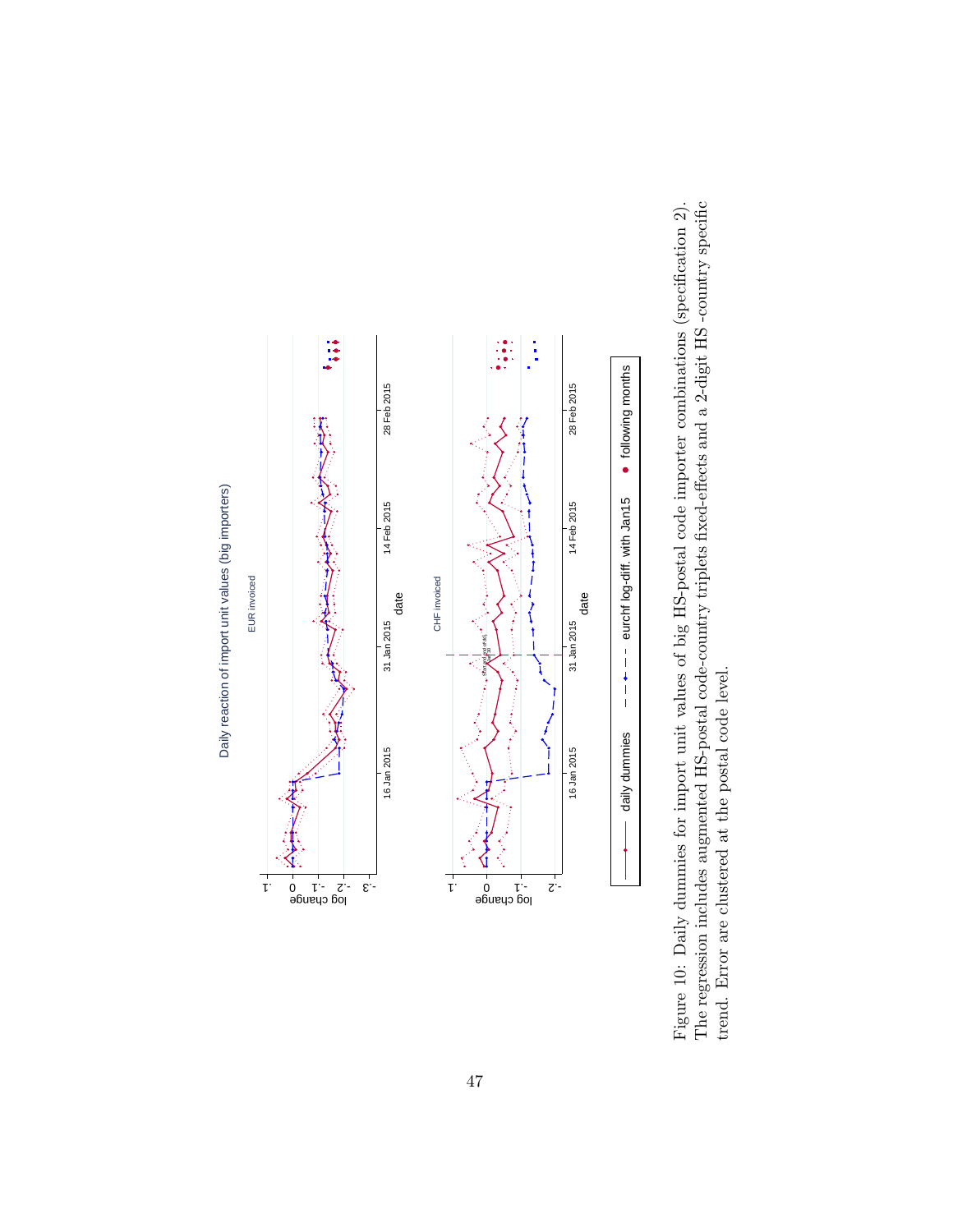![](_page_47_Figure_0.jpeg)

daily dummies  $\begin{array}{ll}\n - & \text{\textbf{---} \textbf{---} } \text{a} & \text{\textbf{--} \textbf{---} } \text{a} \\
 \end{array}$  dumminies for import unit values for shipments worth less than 2). The regression includes augmented HS-postal code-<br>cets and a 2-digit HS -country Figure 11: Daily dummies for import unit values for shipments worth less than CHF 300 (specification 2). The regression includes augmented HS-postal code-country triplets fixed-effects and a 2-digit HS -country specific trend. Errors are clustered at the postal code level.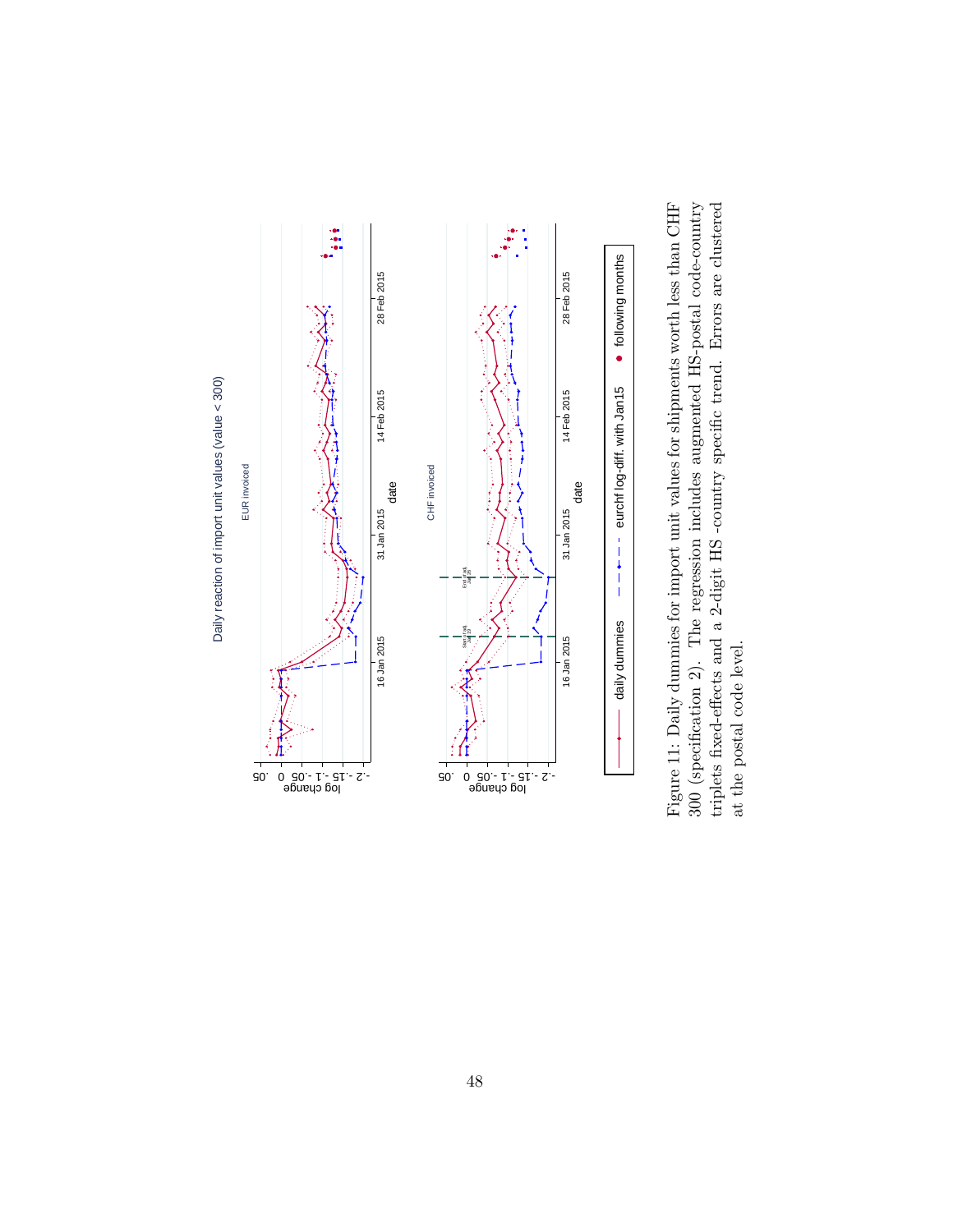![](_page_48_Figure_0.jpeg)

daily dummies  $------$  eurchf log-diff. with Jan15  $\bullet$  following months<br>mport unit values for shipments worth more than CHF 300<br>iB-postal code-country triplets fixed-effects and a 2-digit HS-<br>al code level. Figure 12: Daily dummies for import unit values for shipments worth more than CHF 300 (specification 2). The regression includes augmented HS-postal code-country triplets fixed-effects and a 2-digit HS-country specific trend. Errors are clustered at the postal code level.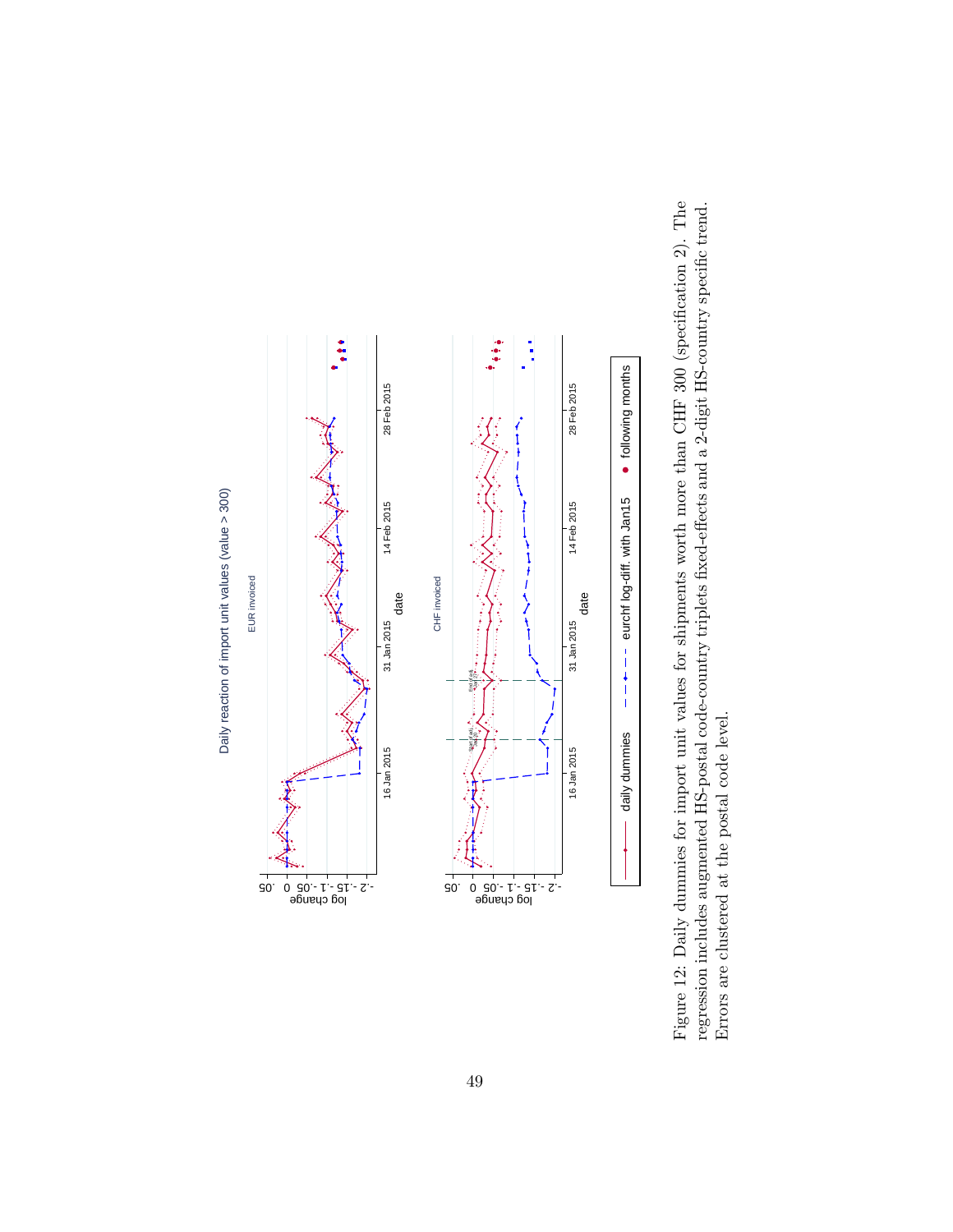![](_page_49_Figure_0.jpeg)

# 4.3 Graphs for intermediate, investment and consumption goods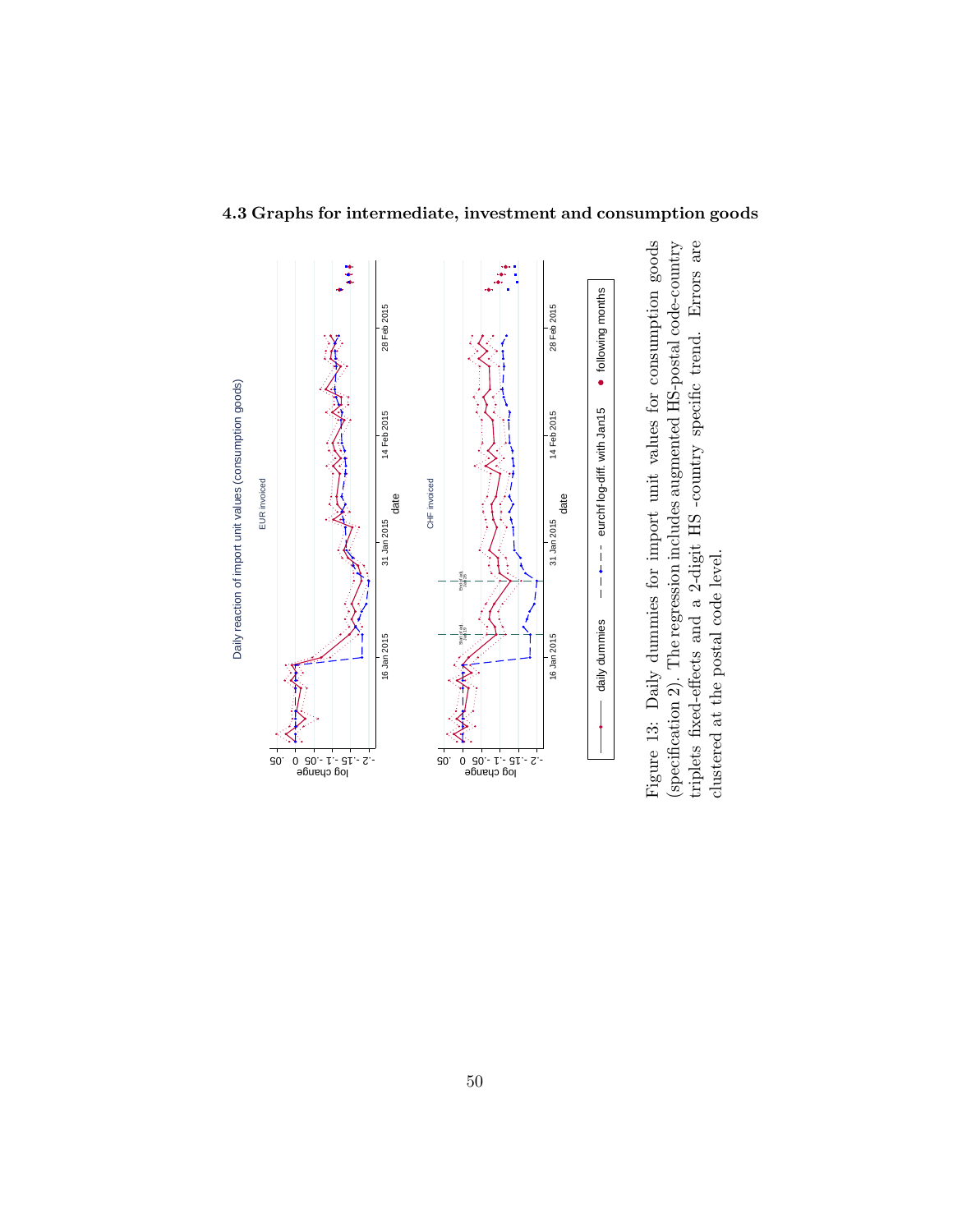![](_page_50_Figure_0.jpeg)

daily dummies  $------$  eurch log-diff. with Jan15  $\bullet$  following months<br>import unit values for investment goods and raw materials<br>id-postal code-country triplets fixed-effects and a 2-digit HS-<br>al code level. Figure 14: Daily dummies for import unit values for investment goods and raw materials (specification 2). The regression includes augmented HS-postal code-country triplets fixed-effects and a 2-digit HS-country specific trend. Errors are clustered at the postal code level.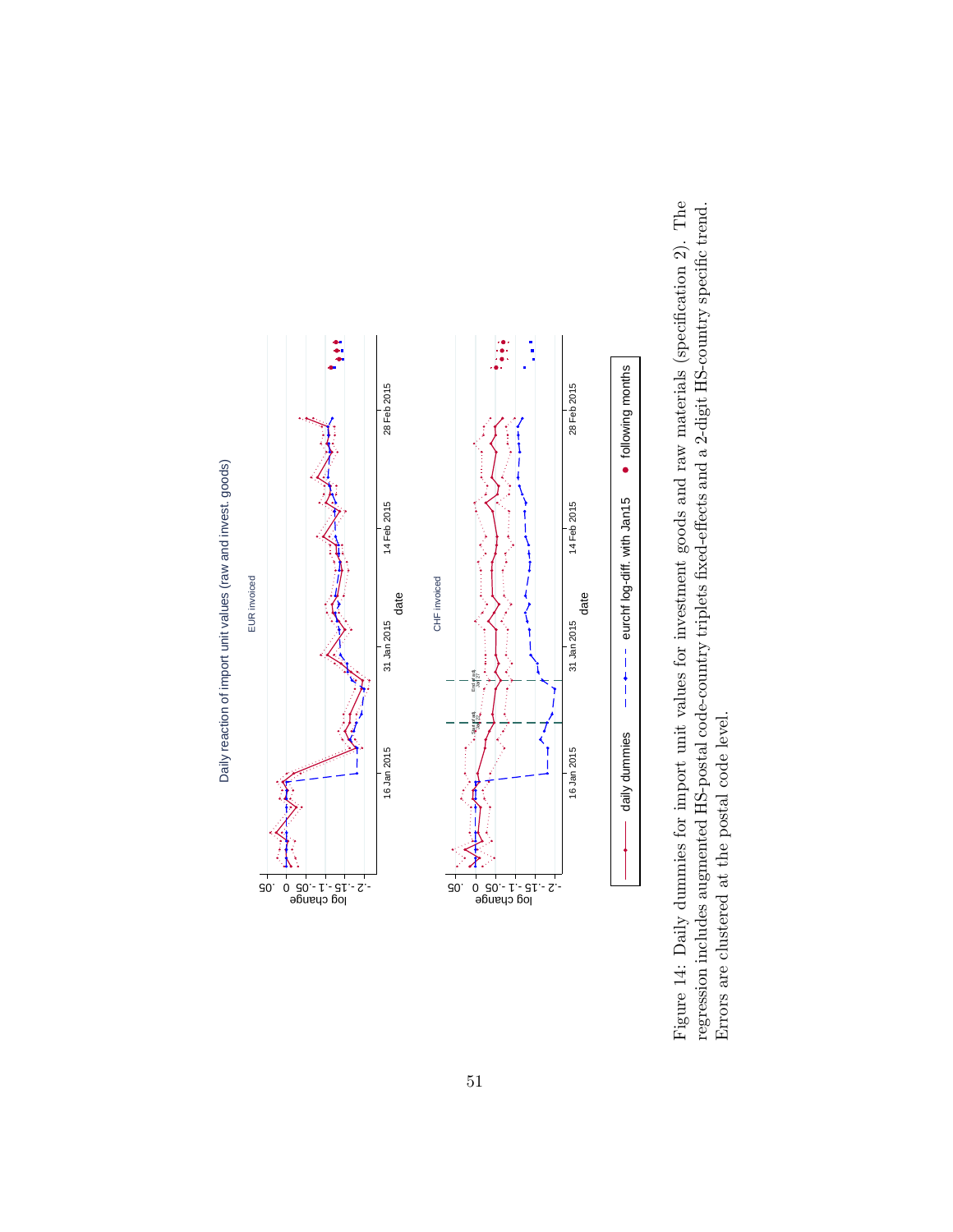![](_page_51_Figure_0.jpeg)

daily dummies  $------$  eurchf log-diff. with Jan15  $\bullet$  following months<br>import unit values for intermediate goods (specification 2<br>de-country triplets fixed-effects and a 2-digit HS-country spe<br>el. Figure 15: Daily dummies for import unit values for intermediate goods (specification 2). The regression includes augmented HS-postal code-country triplets fixed-effects and a 2-digit HS-country specific trend. Errors are clustered at the postal code level.

52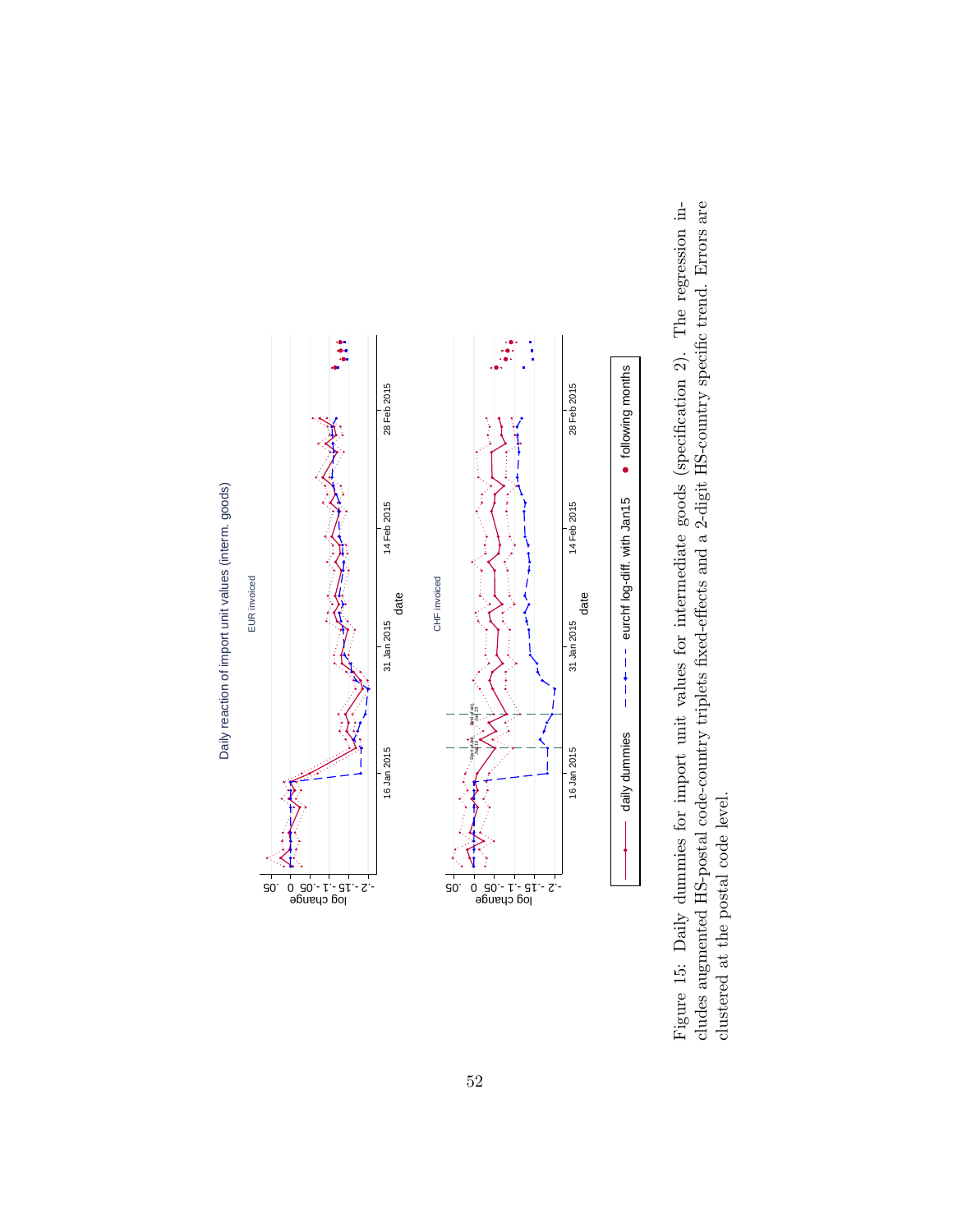![](_page_52_Figure_0.jpeg)

### 4.4 Graphs by Rauch classification

daily dummies  $----$  eurchf log-diff. with Jan15  $\bullet$  Melowing months dummies for import unit values of differentiated goods (spacession includes augmented HS-postal code-country triplets.<br>digit HS -country specific trend. E Figure 16: Daily dummies for import unit values of differentiated goods (specification 2). The regression includes augmented HS-postal code-country triplets fixedeffects and a 2-digit HS -country specific trend. Error are clustered at the postal code level.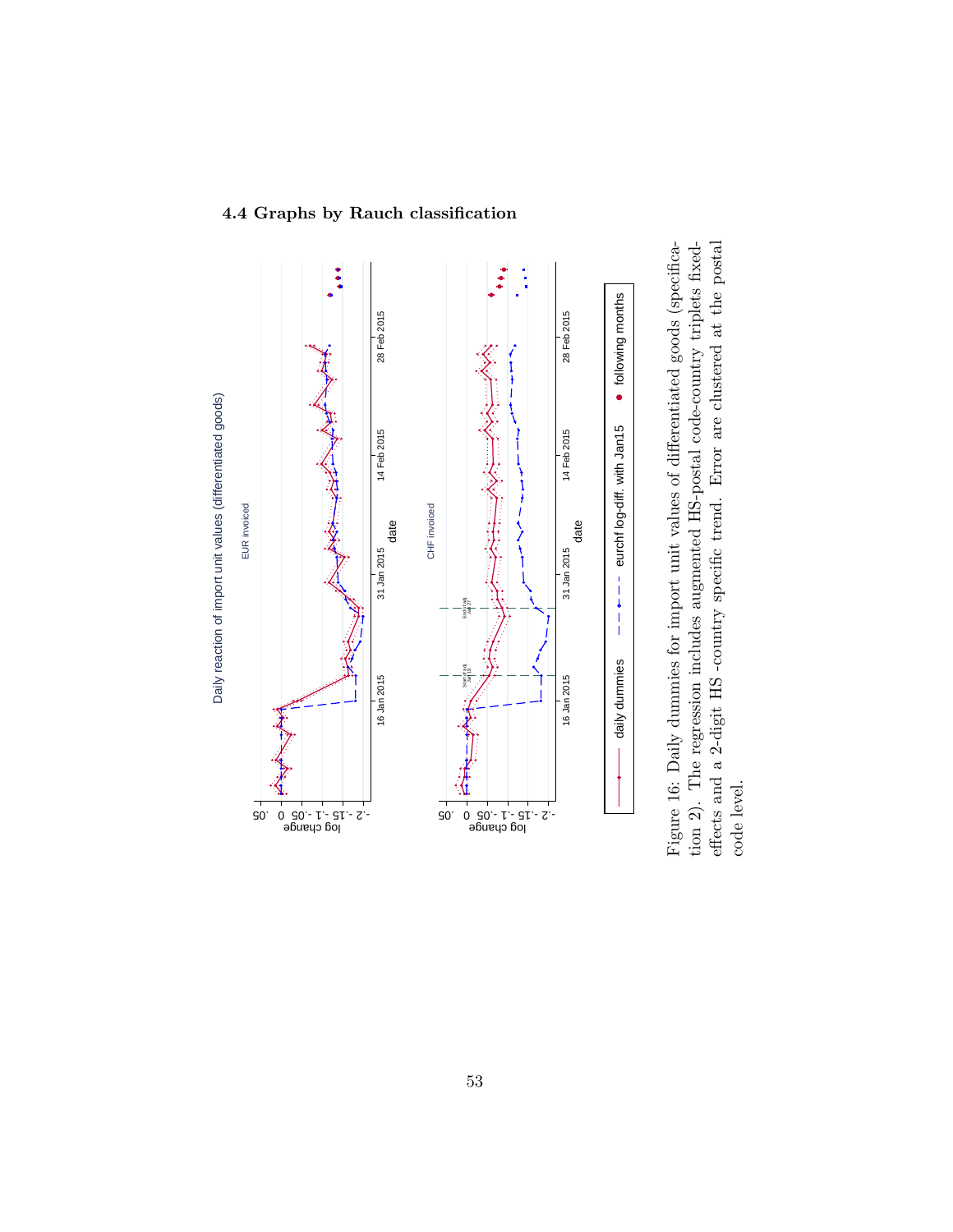![](_page_53_Figure_0.jpeg)

# 4.5 Graphs for single item declarations

daily dummies  $\dashrightarrow$   $\dashrightarrow$  euch log-diff. with Jan15  $\bullet$  following months y dummies for import unit values when the transaction is claration (specification 2). The regression includes augment<br>thry triplets fixed-effects a Figure 17: Daily dummies for import unit values when the transaction is unique in the custom declaration (specification 2). The regression includes augmented HSpostal code-country triplets fixed-effects and a 2-digit HS -country specific trend. Error are clustered at the postal code level.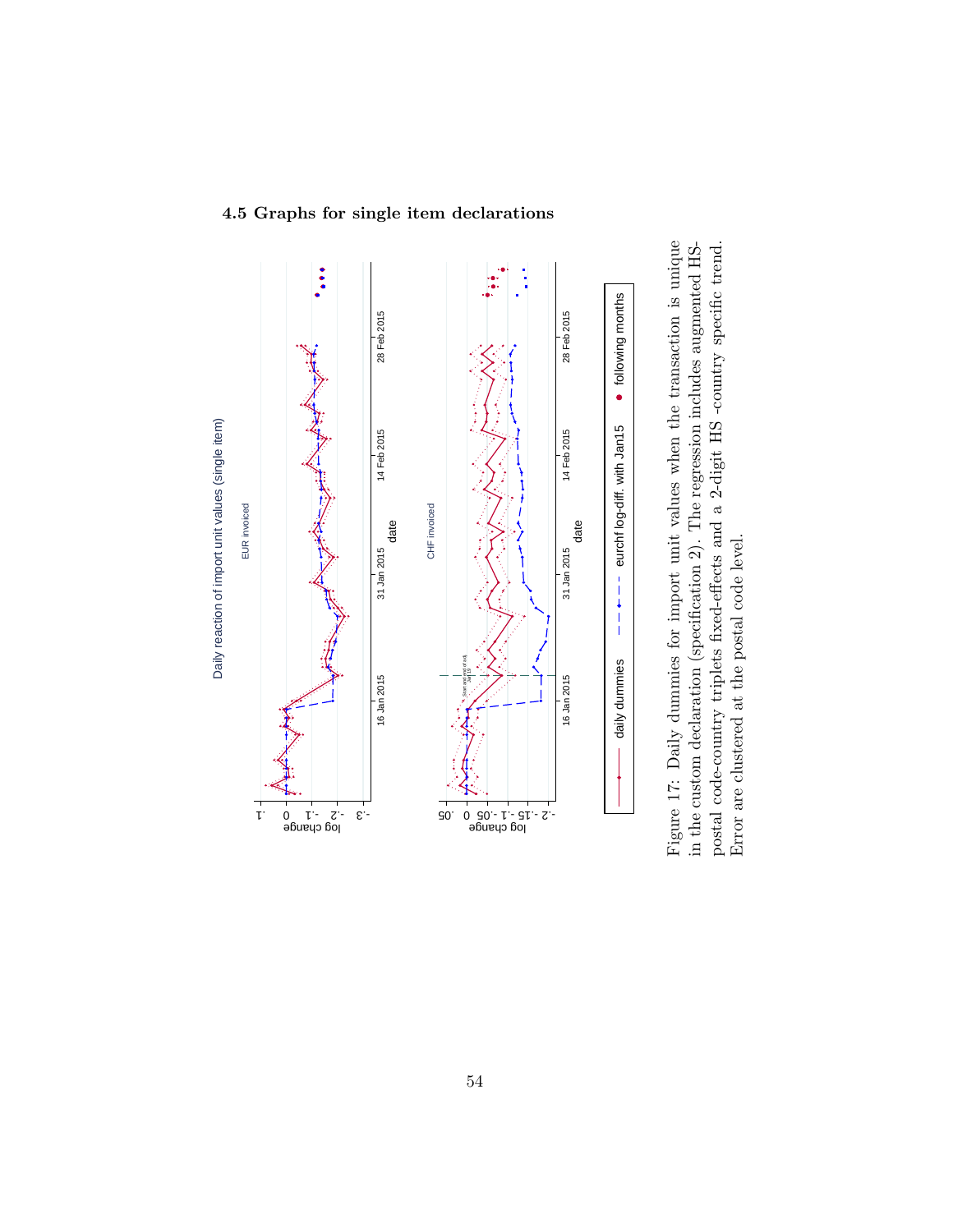![](_page_54_Figure_0.jpeg)

#### 4.6 Graphs for section-level regressions

daily dummies  $---$  -  $---$  eurchflog-diff. with lant 5  $\bullet$  following months<br>dian of each HS section specific daily coefficients on i<br>riplets fixed-effects and a country specific trend. Errors<br>e postal code level. Figure 18: Median of each HS section specific daily coefficients on import unit values (specification 2). The regression includes augmented HS-postal code-country triplets fixed-effects and a country specific trend. Errors are clustered at the postal code level.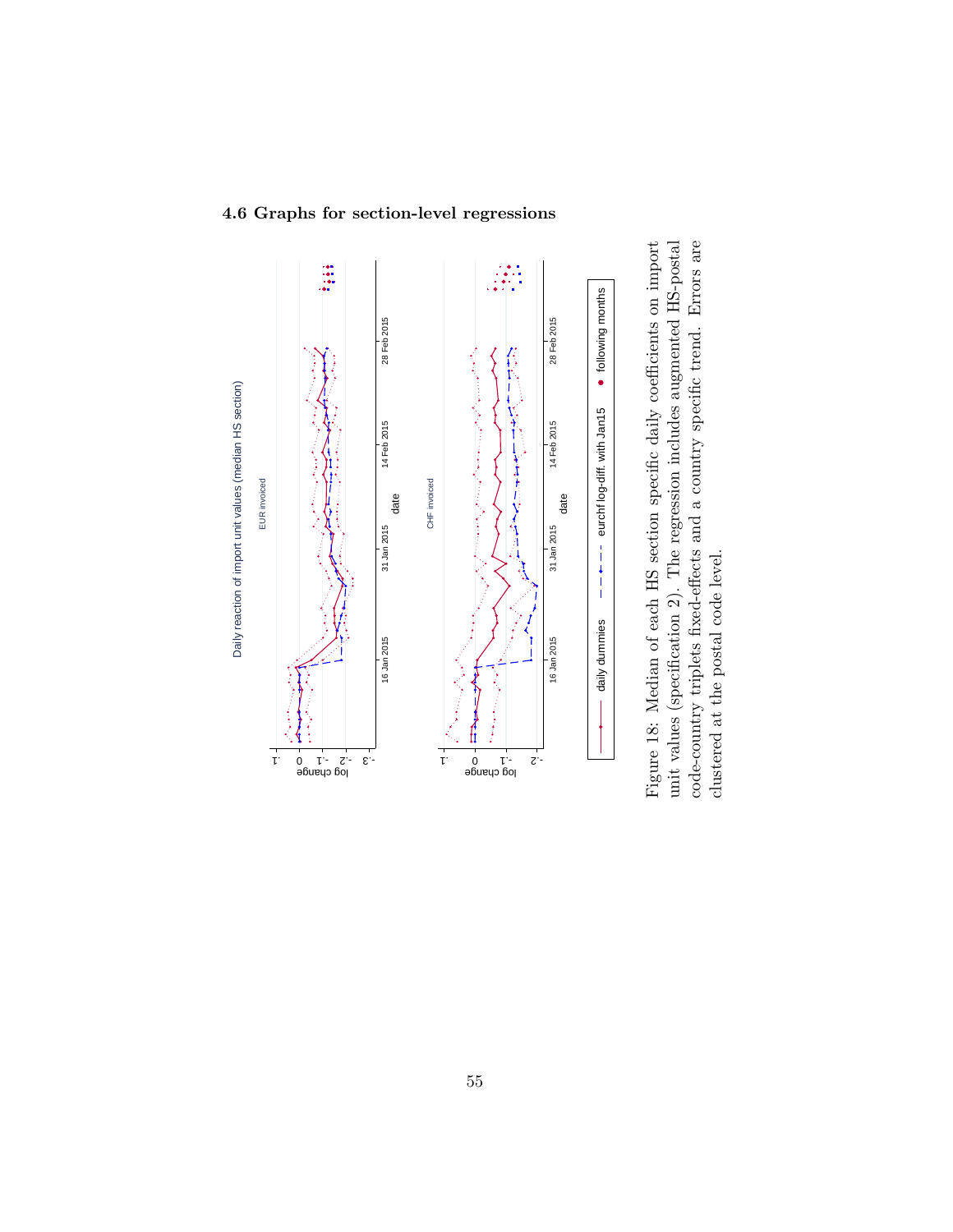![](_page_55_Figure_0.jpeg)

![](_page_55_Figure_1.jpeg)

#### 4.7 Graphs for distance related regressions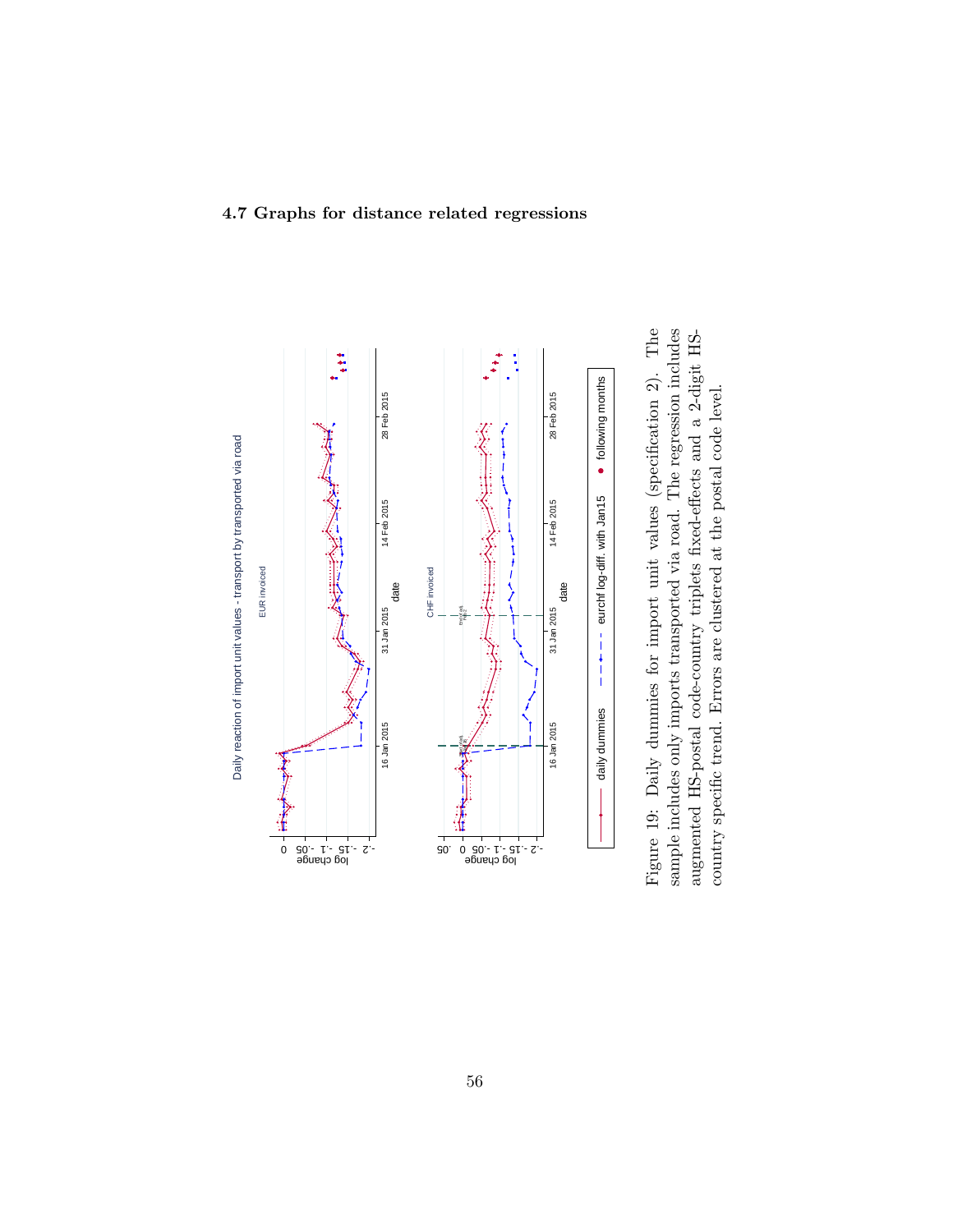![](_page_56_Figure_0.jpeg)

![](_page_56_Figure_1.jpeg)

Daily dummies for import unit values (specification 2). The sample includes only imports from the USA to Switzerland. The regression includes augmented HS-postal code-country triplets fixed-effects and a 2-digit HS-country specific trend. Errors are clustered at the postal code level.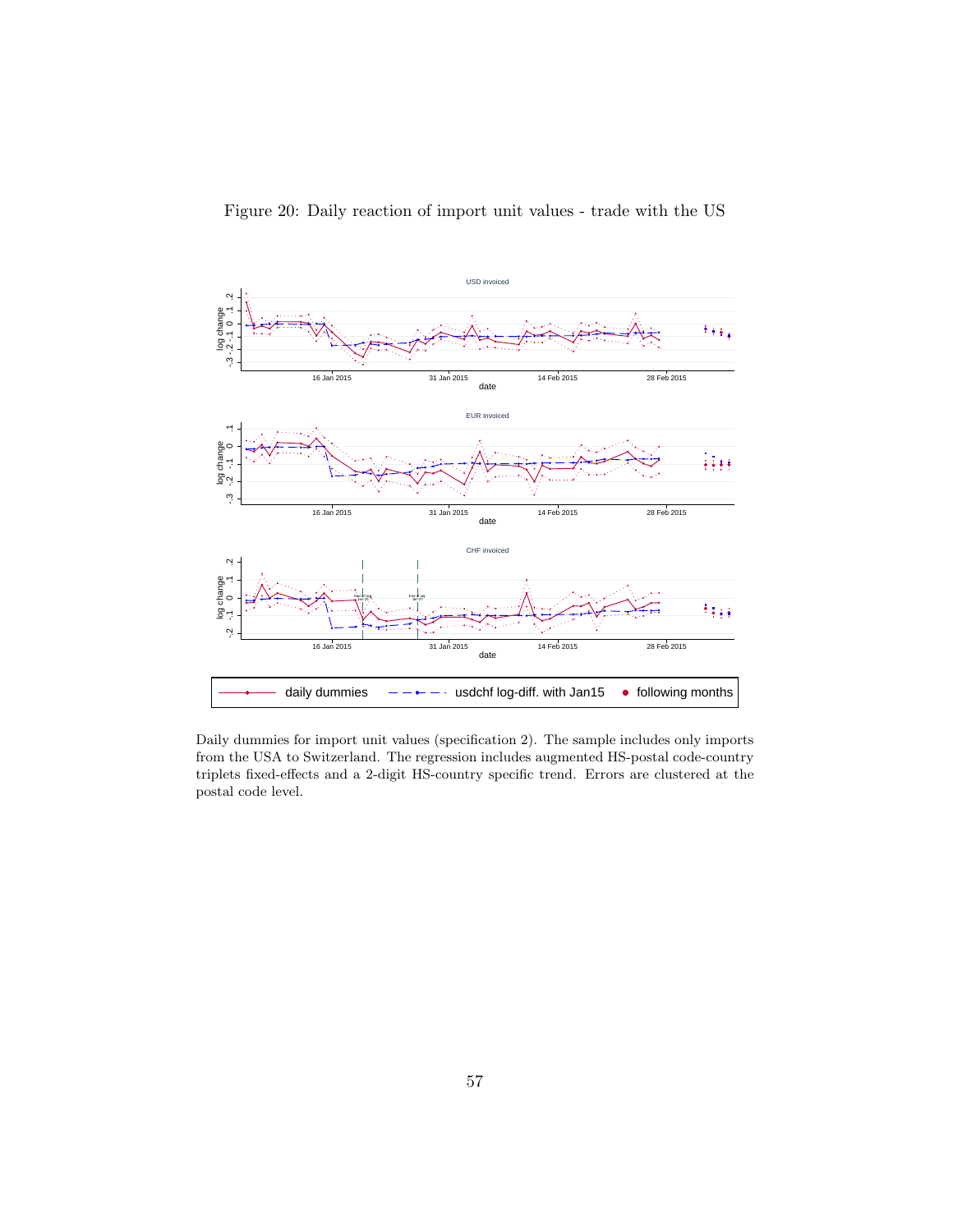# Appendix 4: Standard estimation procedure

Traditional estimates of pass-through into export prices typically take the form

$$
\Delta p_{ij,t} = \sum_{l=0}^{L} \beta_l \Delta e_{j,t} + Z_{ij,t}\gamma + u_{ij,t}
$$
\n(3)

where  $\Delta p_{ij,t}$  denotes the change in the price of good i exported from a given country C to country j, at time t,  $\Delta e_{j,t}$  denotes the change in the exchange rate of country C's and country j's currencies,  $Z_{ij,t}$  is a set of potentially country- and good-specific control variables and  $u_{ij,t}$  is an error term.

Estimations of this specification crucially rely on the underlying assumption that the error term is uncorrelated with the independent variables, that is,  $E[\Delta e_{j,t-l}u_{ij,t}] = 0$  holds for all lags included. If this condition is violated, the estimates suffer from endogeneity bias.

In the following paragraphs, we argue that the crucial assumption may be violated through a number effects and mechanisms described by the literature.

Endogeneity would occur if the theoretical price parity condition holds, as the exchange rate and prices should be jointly determined. Although this violation is usually rejected because exchange rate and prices are not found to be cointegrated (see e.g. Campa and Goldberg (2005)), other sources of endogeneity exist and imperfect measurement or omitted variables are likely to affect the estimation. Corsetti et al. (2008), for example, stress the need to correctly control for marginal cost and demand.

In an early paper, Meese and Rogoff (1988) conjecture that real shocks (such as productivity shocks) drive real exchange rate changes. Relatedly, Enders et al. (2011) present evidence that productivity shocks induce appreciations of the real exchange rate. Thus, real shocks may actually drive innovations in the exchange rate and, simultaneously, innovations in producer's cost. If the marginal cost cannot be adequately controlled for, omitting this variable results in biased estimates because  $E[\Delta e_{j,t}u_{ij,t}] \neq 0$  if prices adapt instantaneously and  $E[\Delta e_{j,t} u_{ij,t+l}] \neq 0$  (l > 0) if they adjust sluggishly.

Engel and West (2005) take a different approach by stressing the assetprice nature of exchange rates. The authors suggest that exchange rates depend on expectations of future fundamentals, arguing, in particular, that innovations in the exchange rates should be correlated with news about future fundamentals. Empirically, they find evidence that exchange rates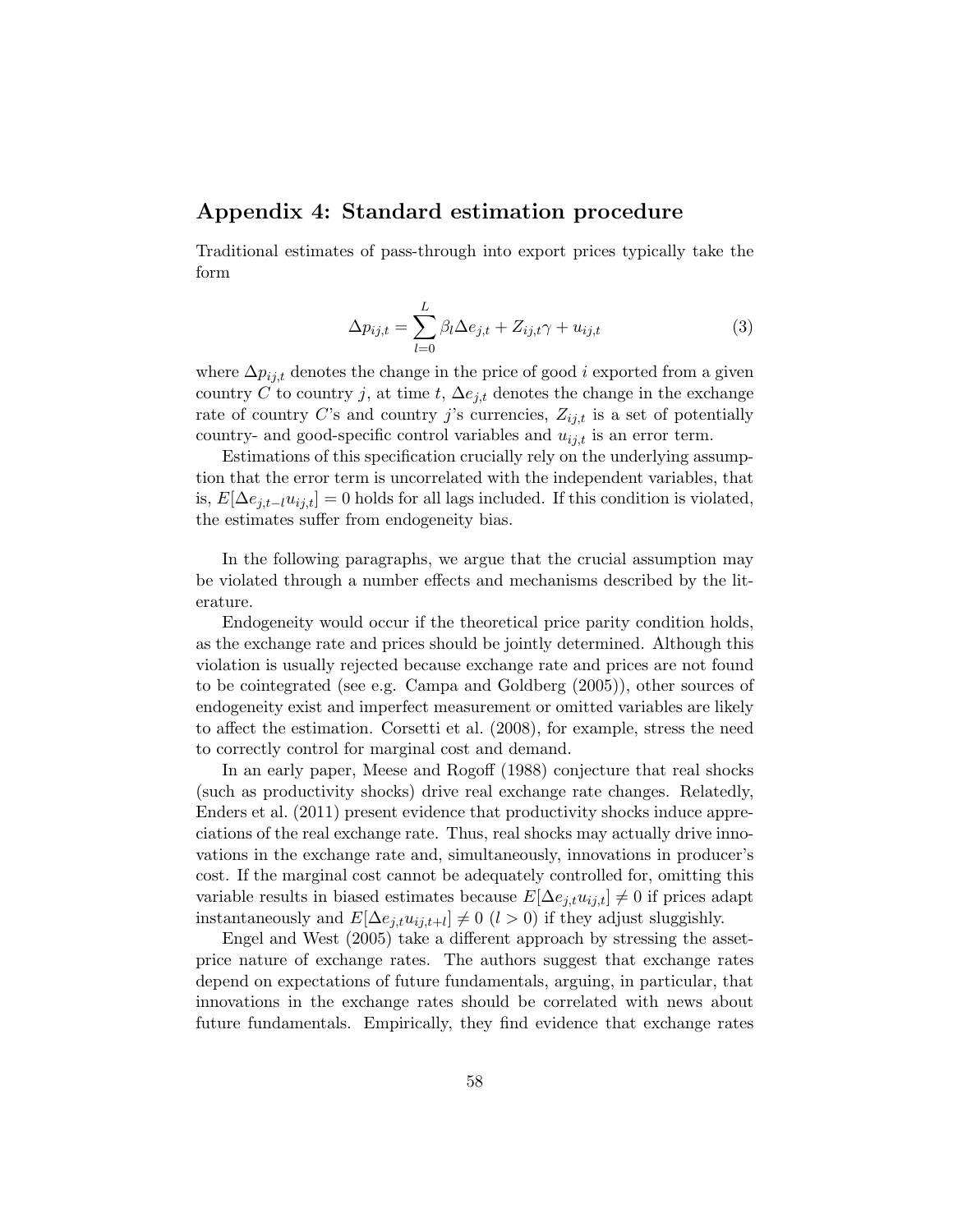Granger-cause fundamentals. In such a setting, an anticipated technological shock impacts the exchange rate at time t, and producer's cost at time  $t+l$ . Here again, if the marginal cost cannot be correctly controlled for,  $u_{ij,t}$  and  $\Delta e_{j,t}$  may both react to the same shock, implying that  $E[e_{j,t-i}u_{ij,t}] = \eta_{\tilde{l}} \neq 0$ for a lag  $\hat{l} > 0.58$ 

To frame these arguments formally, consider the following OLS estimator of  $(\beta', \gamma')'$  in (3):

$$
\begin{pmatrix}\n\hat{\beta} \\
\hat{\gamma}\n\end{pmatrix} = \begin{pmatrix}\n\beta \\
\gamma\n\end{pmatrix} + \begin{pmatrix}\ne'e & e'Z \\
Z'e & Z'Z\n\end{pmatrix}^{-1} \begin{pmatrix}\ne'u \\
Z'u\n\end{pmatrix}
$$
\n(4)

where  $e = (\Delta e_0 \Delta e_1 ... \Delta e_L)$  is the matrix of exchange rate lags, Z the matrix of control variables and u the error vector. Inverting the partitioned matrix, the bias on  $\hat{\beta}$  is given by:

$$
\hat{\beta} - \beta = \left(A - A(e'Z)(Z')^{-1}\right) \begin{pmatrix} e'u \\ Z'u \end{pmatrix} \tag{5}
$$

with  $A = (e'e - e'Z(Z'Z)^{-1}Z'e)^{-1} = (e'M_ze)^{-1}$ . If all variables in Z are exogenous, we get that  $plim \frac{Z'u}{T} = 0$ , so that the direction of the asymptotic bias only depends on the behavior of  $A$  and  $e'u$ .

In the case that the lags of exchange rate changes are uncorrelated (for example in the case of a random walk in the exchange rate),  $plimA$  is a diagonal matrix whose elements are equal to  $plim(e'_{l}M_{z}e_{l})^{-1}$ , which is positive because  $M_z$  is positive definite. The asymptotic bias on each  $\hat{\beta}_\hat{l}$  is then equal to  $\hat{A}_{\hat{i}}\eta_{\hat{i}}$ , where  $\hat{A}_{\hat{i}} = plim(e_{\hat{i}}'M_ze_{\hat{i}})^{-1}$ , and is thus of the same sign as  $\eta_{\hat{i}}$ . If, in addition, the error terms are autocorrelated<sup>59</sup>, the bias does not affect  $\hat{\beta}_l$ only. For example, if  $u_{ij,t} = \rho u_{ij,t-1} + \epsilon_t$ , then  $E[u_{ij,t}\Delta e_{j,t-\hat{l}-l}] = \rho^l \eta_{\hat{l}} \neq 0$ follows for  $l > 0$  so that all estimates on lags "further away" than  $l$  are inconsistent. The direction of the bias then depends on  $\eta_{\hat{l}}$  and on  $\rho$ .

For a concrete example, consider a positive anticipated shock to the technology of the exporting country in a world like in Engel and West (2005).

<sup>58</sup>If the marginal cost is measured with an error (e.g. proxied using expenditure shares and price changes of input prices), the exchange rate will still be correlated with  $u_{i,j,t}$  if it is also correlated with the measurement error. An other example is a shock in preferences in the demand for the exporter's good which would have a similarly uncontrolled effect on both the price and the exchange rate.

<sup>&</sup>lt;sup>59</sup>Note that using residuals derived from the inconsistent  $\hat{\beta}$ , one might be unable to detect such autocorrelation because in this case the residuals are not a consistent estimator of the error term.